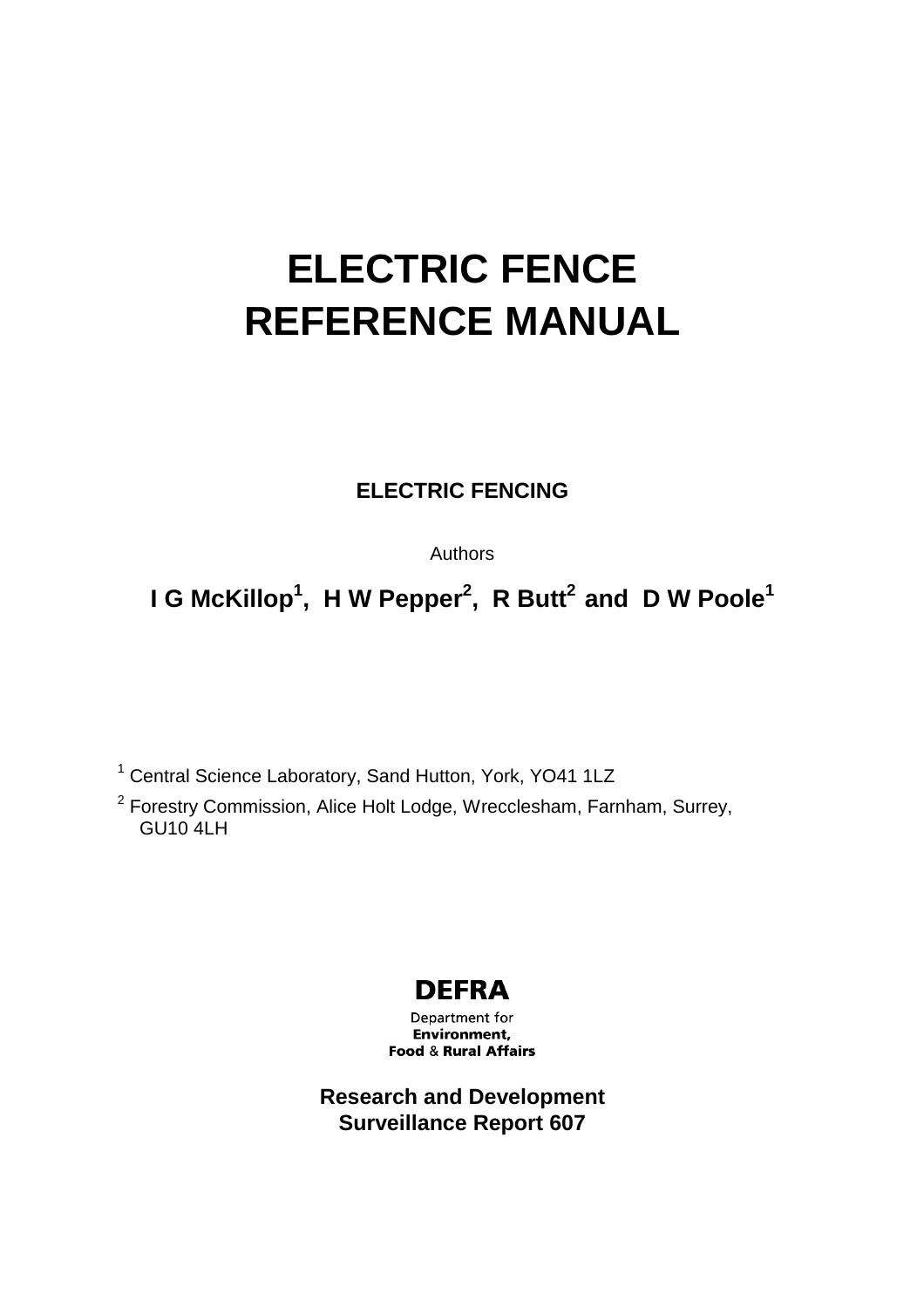**Page**

## **CONTENTS**

|              | <b>Introduction</b>                                                                  | 1              |
|--------------|--------------------------------------------------------------------------------------|----------------|
|              | Background                                                                           | 1              |
|              | Temporary or permanent?                                                              | 1              |
|              | Aims and scope                                                                       | 1              |
| 1            | <b>Equipment</b>                                                                     | $\overline{2}$ |
|              | Introduction                                                                         | 5              |
|              | Energisers                                                                           | 5              |
|              | <b>Batteries</b>                                                                     | 6              |
|              | Insulators and switches                                                              | 6              |
|              | Supporting posts                                                                     | 10             |
|              | Conducting wire                                                                      | 12             |
|              | Earthing                                                                             | 13             |
|              | Fence testing equipment                                                              | 13             |
| $\mathbf{2}$ | <b>Compatibility of components</b><br>used with<br>battery<br>operated<br>energisers | 15             |
|              | <b>Batteries</b>                                                                     | 15             |
|              | Charging systems                                                                     | 15             |
|              | Regulators                                                                           | 16             |
| 3            | <b>Fence specifications</b>                                                          | 17             |
|              | Introduction                                                                         | 17             |
|              | Encountering the fence for the first time                                            | 17             |
|              | Principles of effective fence design                                                 | 19             |
|              | Specifications for domestic stock                                                    | 20             |
|              | Specifications for wild mammals                                                      | 22             |
| 4            | <b>Safety aspects</b>                                                                | 26             |
|              | Animal welfare                                                                       | 26             |
|              | Human safety                                                                         | 26             |
|              | Safety precautions                                                                   | 27             |
|              | <b>International and National Standards</b>                                          | 28             |
| 5            | Fence construction: techniques and best practice                                     | 29             |
|              | Pre-construction work                                                                | 29             |
|              | Fence construction principles                                                        | 30             |
|              | Setting-up the energiser and charging system                                         | 30             |
|              | Erecting the fence: posts, wires and insulators                                      | 32             |
|              | Gates                                                                                | 34             |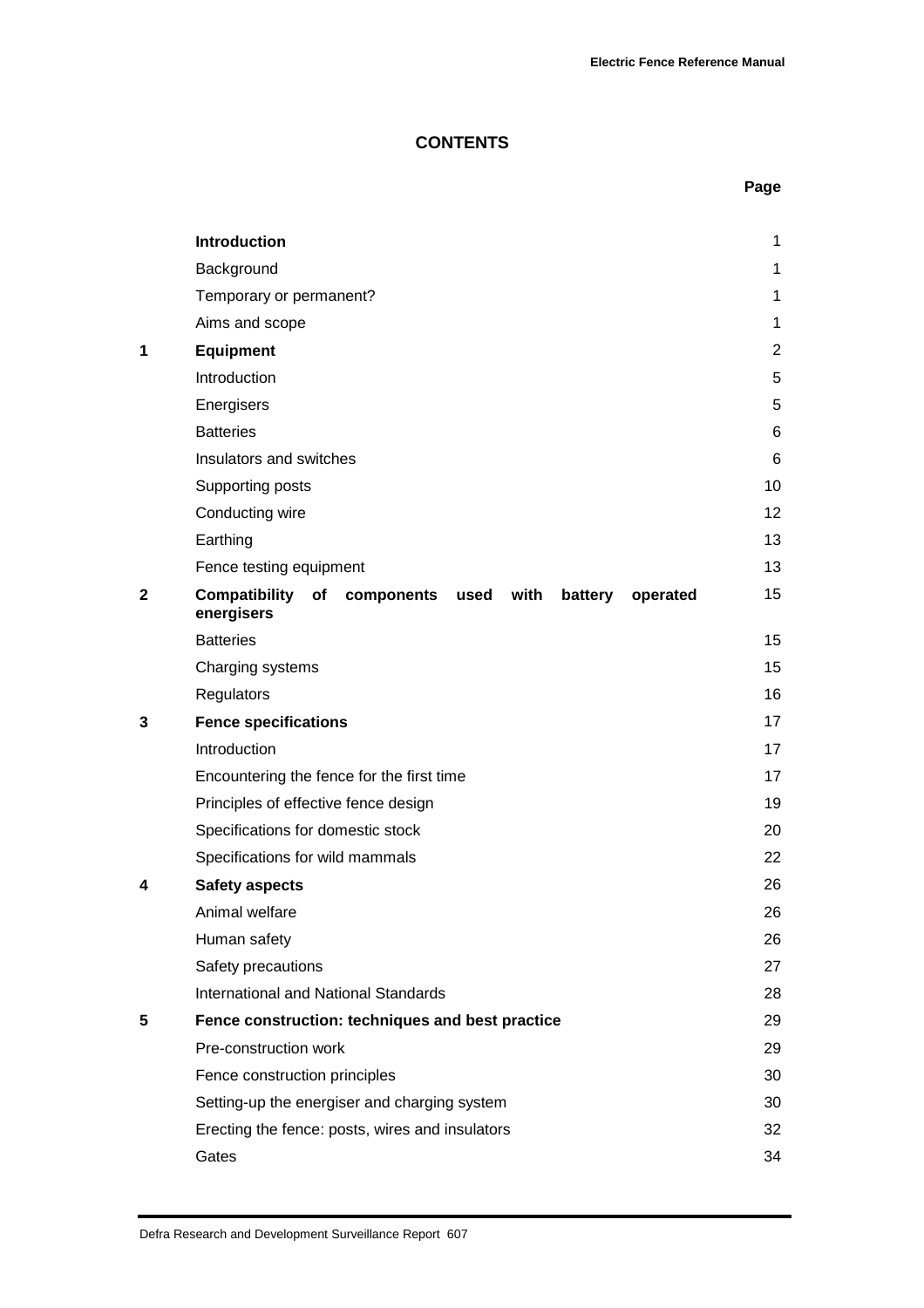| 6                 | <b>Fence siting</b>                                                    | 36 |  |
|-------------------|------------------------------------------------------------------------|----|--|
|                   | Planning aspects                                                       | 36 |  |
|                   | Geography of the area                                                  | 36 |  |
|                   | Ratio of length to area enclosed                                       | 36 |  |
|                   | Seasonal and climatic influences                                       | 36 |  |
|                   | <b>Fence maintenance</b>                                               | 38 |  |
|                   | Animal behaviour at fences                                             | 38 |  |
|                   | Implications of behaviour for the frequency of maintenance inspections | 38 |  |
|                   | Fence inspections: when and what to check                              | 39 |  |
|                   | Out-of-use fences                                                      | 40 |  |
| <b>Appendix 1</b> |                                                                        |    |  |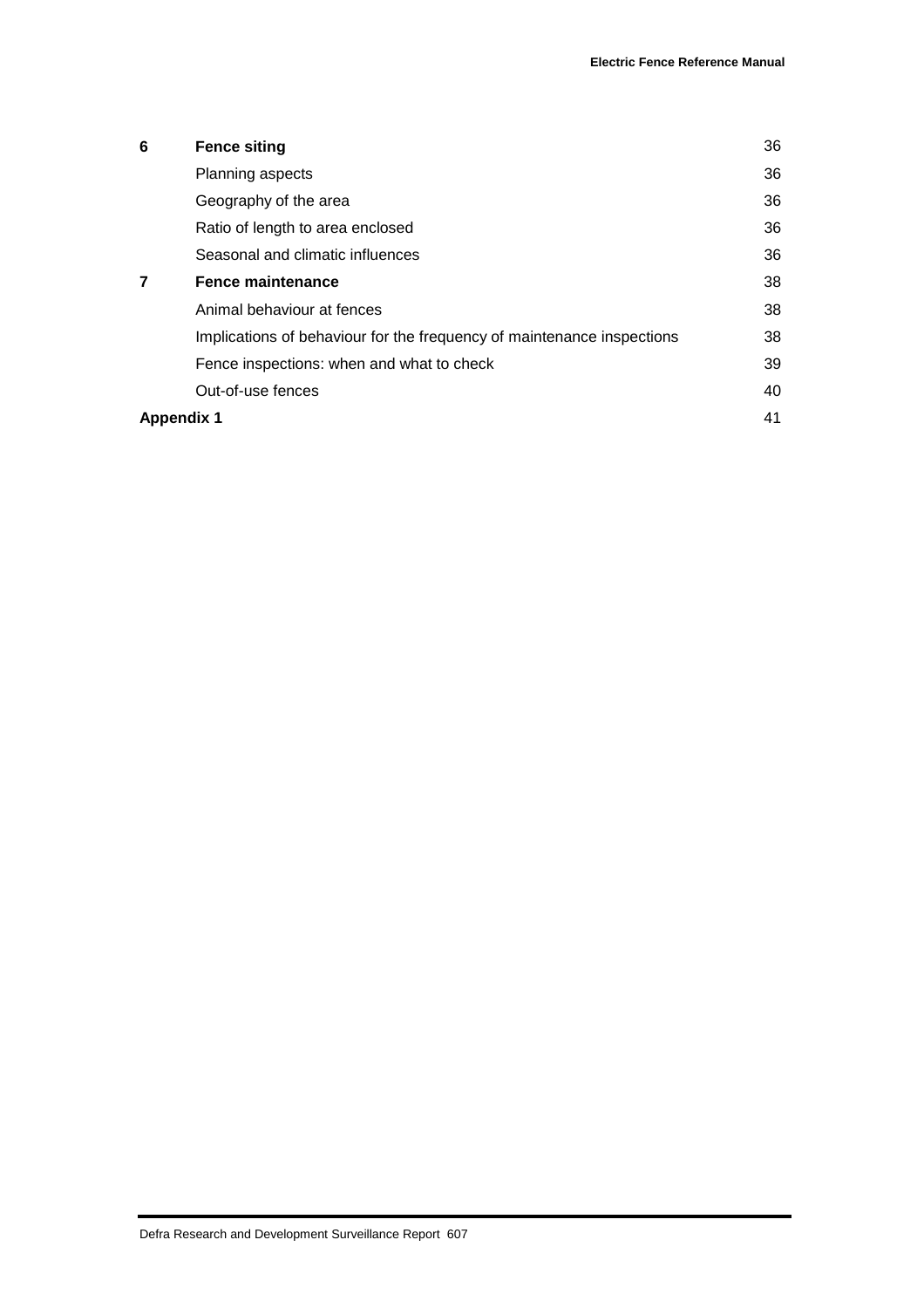## **INTRODUCTION**

#### **Background**

An electric fence usually consists of several conductors of bare wire, supported on insulators and connected to a fence energiser which in turn is connected to a power source and earth rod(s). Electric fences were first used in World War I to contain prisoners of war. These fences carried alternating current (a.c.) and were designed to kill anyone coming into contact with them. It was not until the late 1930s that non-lethal fence energisers (also called controllers or fencer units) producing direct current (d.c.) were developed to manage stock or wildlife. Nevertheless, these early energisers were still dangerous, unreliable and easily short circuited. Then, in the late 1930s, better units were developed, making the technique more successful and acceptable.

Over the last 30 years, improvements in energiser technology have continued to be made so that now, in the early 2000s, a large range of energisers can be purchased. They are powered either from a mains electricity supply or, where this is not available, by battery. In remote areas, wind and solar power can be used to charge batteries. Energisers of varying power output, ranging from less than 1 joule to over 20 joules, can be purchased. (A joule (J) is the unit of energy used by manufacturers to specify the energy level of pulses produced by their products).

Electricity flows as a result of electrical pressure which is measured in volts (V). Energisers produce brief, high voltage pulses of electricity between the conducting wire and earth when the circuit is closed by animal contact. An animal standing on the ground and touching the electrified wire completes the circuit and receives intermittent but regular shocks to deter it. The pulsed nature of the electricity enables animals to move away from the fence, so preventing electrocution, although lethal fences still have a limited use in the Far East for control of rodents.

#### **Temporary or permanent?**

The main value of electric fencing is as a temporary fence to contain stock or exclude wildlife. The relatively low cost of the labour and materials required to erect this type of fence, and its high adaptability compared with the equivalent requirements of a standard post and wire fence, makes it especially suitable for this purpose. For example, electric fencing enables large fields to be easily subdivided to allow their more efficient use by grazing stock.

Electric fencing can also be used as a more permanent fence, particularly where failure would not result in serious consequences. For example, it can be used in this way to keep stock away from ditches, to control cattle in farmyards or to create access routes for cattle between milking parlours and fields. It is, however, less suitable as a farm boundary fence where failure could result in stock gaining access to neighbouring properties or roads.

#### **Aims and scope**

To obtain the maximum benefit from electric fencing, it has to be used safely and efficiently. The aim of this book is to provide guidance on how this can be done. The book is divided into seven chapters. Chapter 1 provides information on fence energisers, insulators, conducting wire and earthing. Chapter 2 examines the compatibility of fence energisers, batteries and charging systems. The third chapter provides guidance on appropriate fence specifications to manage a range of domestic stock and wild mammals. Chapter 4 considers safety aspects from the perspective of the user and humaneness from the perspective of the animal being managed. The last three, Chapters 5, 6 and 7, look at fence construction, siting and maintenance. Note that electric fencing used for security purposes around buildings to prevent potential criminal intrusion is not considered in this guide.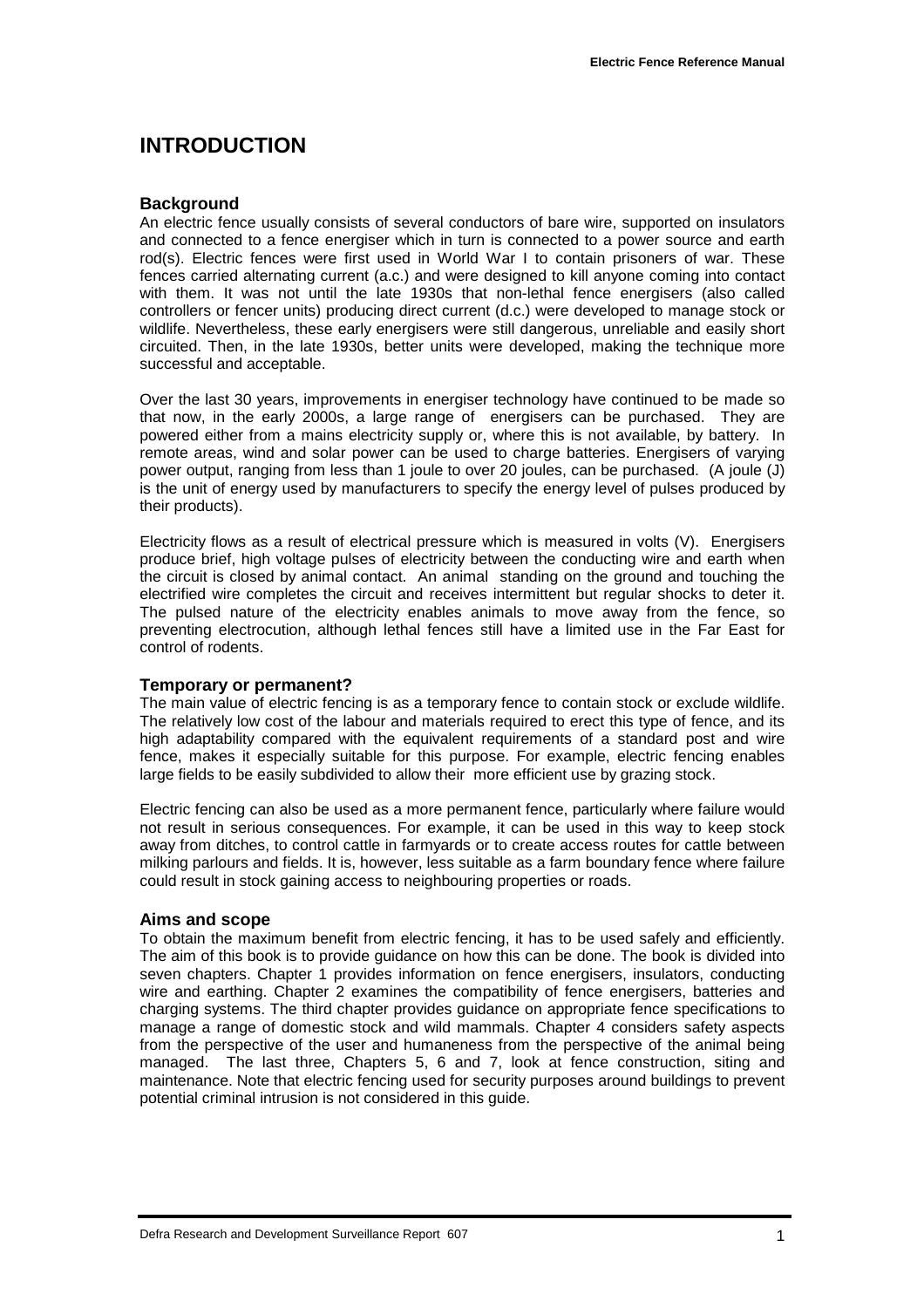## **CHAPTER 1**

## **Equipment**

This chapter describes the range of fence components available and can be used as a guide to making choices when preparing a fence specification for a particular situation. Definitions of the terms used are given in Table 1. Many of them have synonyms or sometimes other interpretations which are used in different parts of the UK. The main components are shown in Figure 1 which outlines the principles and construction of an electric fence. Table 2 gives guidance on the suitability of the components for either temporary or permanent fencing.

**Figure 1 Principles of Electric Fencing**

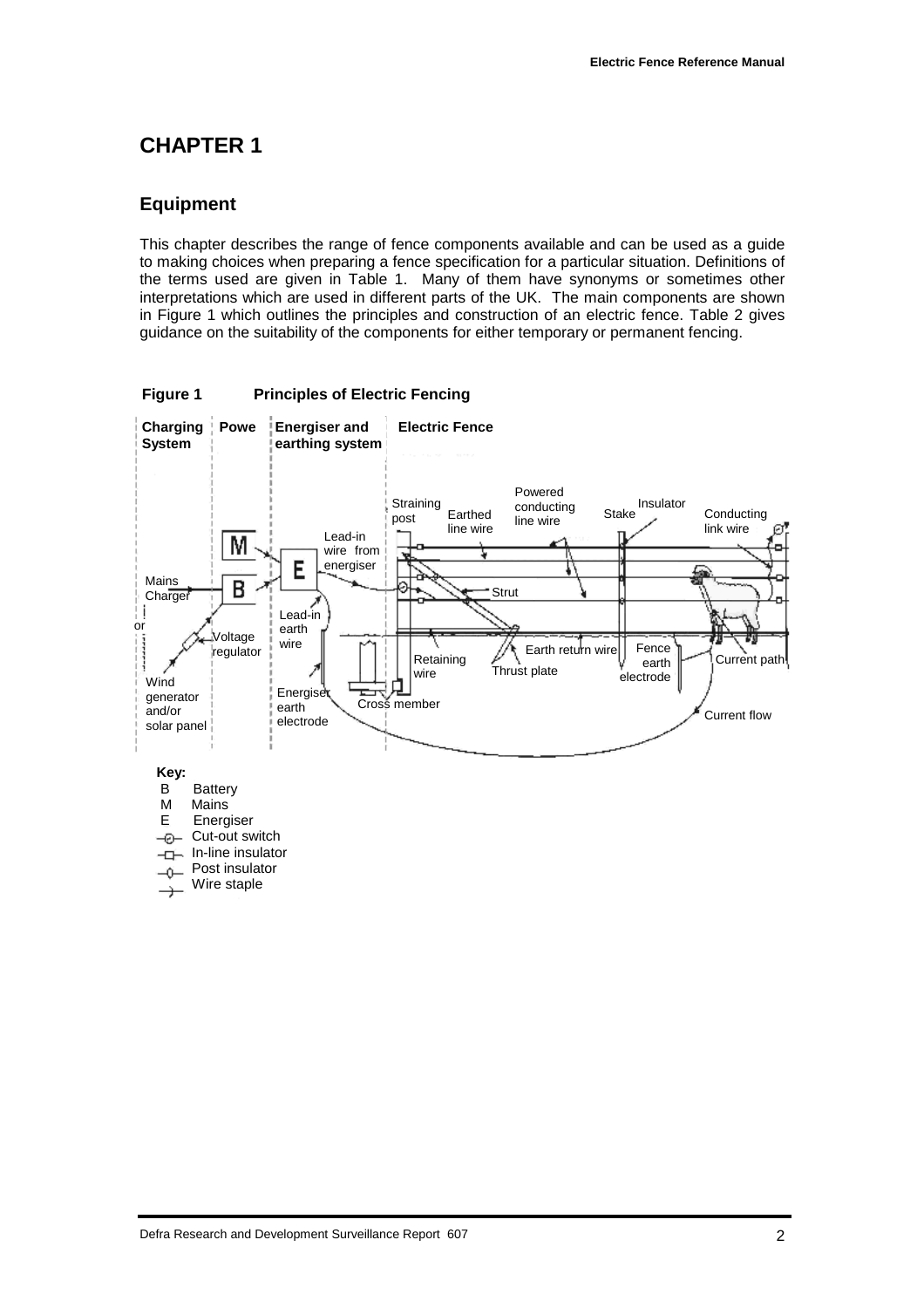#### **Table 1 - Common electric fence terms and units**

| M<br>۰.<br>٧ |
|--------------|
|--------------|

| Alternating current       | Abbreviation a.c.                                                                                                                         |
|---------------------------|-------------------------------------------------------------------------------------------------------------------------------------------|
| Direct current            | Abbreviation d.c.                                                                                                                         |
| <b>Dropper</b>            | A rigid vertical component used to keep line wires apart.                                                                                 |
| Electric fence            | A barrier which includes 1 or more electric conductors,<br>insulated from earth, to which electric pulses are applied by an<br>energiser. |
| Electric animal fence     | An electric fence used to contain animals within or exclude<br>animals from a particular area.                                            |
| Electric fence energiser  | An apparatus which is intended periodically to deliver voltage<br>impulses to a fence connected to it.                                    |
| Insulator                 | A non-conductive material or a device made with the intention<br>of preventing current flow.                                              |
| Leakage                   | A small energy loss from the fence line to earth.                                                                                         |
| Line wire                 | A single fence wire, which may be either single strand or<br>multi-strand.                                                                |
| Polythene wire (Polywire) | Polypropylene or Polyethylene twine incorporating one or<br>more stainless steel or tinned copper strand(s).                              |
| Polythene tape (Polytape) | Polypropylene or Polyethylene woven tape incorporating<br>stainless steel or tinned copper strands.                                       |
| Post                      | Posts are placed in a hole dug in the ground and firmed. They<br>may be used as:                                                          |
|                           | 1. a straining post to tension line wires to and from;                                                                                    |
|                           | 2. a contour post to hold a fence in depression or valley;                                                                                |
|                           | 3. a turning post when the fence line changes direction and<br>the internal angle is greater than 110°.                                   |
| Short                     | A large energy loss from the fence line to earth.                                                                                         |
| Stake                     | A post that is driven into the ground.                                                                                                    |
| <b>Strut</b>              | An angled support to a straining post.                                                                                                    |
| <b>Units</b>              |                                                                                                                                           |
| Ampere                    | A unit of electrical rate of current flow. SI unit symbol: A                                                                              |
| Joule                     | A unit of electrical energy. SI unit symbol: J                                                                                            |
| Ohm                       | A unit of electrical resistance. Symbol: $\Omega$                                                                                         |
| Volt                      | A unit of electrical pressure. SI unit symbol: V                                                                                          |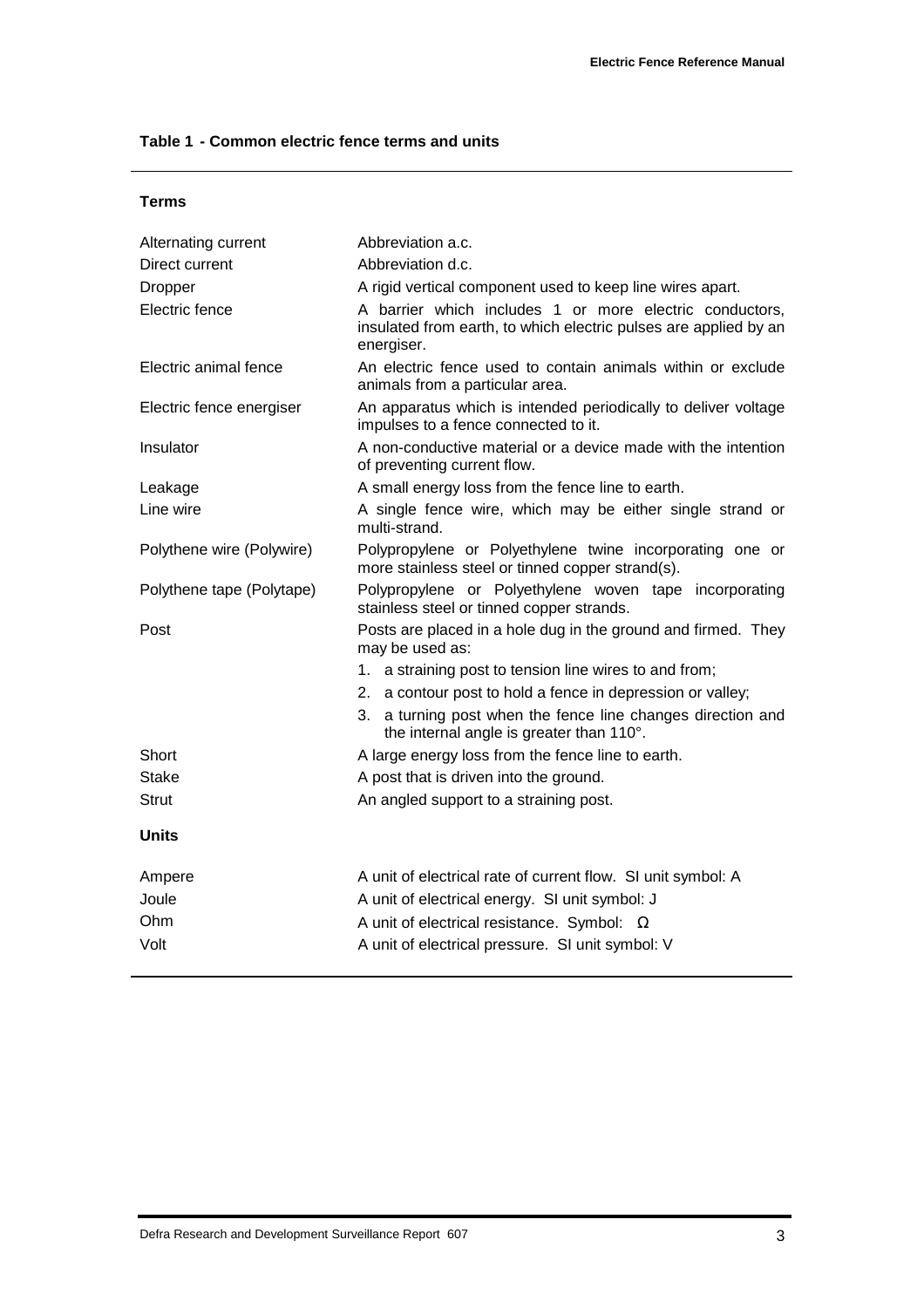|  |  |  | Table 2 - Electric fence component use |  |
|--|--|--|----------------------------------------|--|
|--|--|--|----------------------------------------|--|

| Component                                                          | <b>Temporary</b><br>fence <sup>a</sup> | <b>Permanent</b><br>fence |
|--------------------------------------------------------------------|----------------------------------------|---------------------------|
| Energiser (mains powered)                                          |                                        | $\checkmark$              |
| Energiser (battery powered)                                        | $\checkmark$                           | $\checkmark$              |
| Battery charging system (wind solar)                               |                                        | $\checkmark$              |
| Battery charging from mains                                        | ✓✓                                     | $\checkmark$              |
| Non-rechargeable battery                                           | ✓                                      |                           |
| Straining post - wood                                              |                                        | $\checkmark$              |
| Contour post - wood                                                |                                        | $\checkmark$              |
| Turning post - wood                                                | ✓                                      | $\checkmark$              |
| Strut - wood                                                       | ✓                                      | $\checkmark$              |
| Stake - wood, plastic, metal or fibreglass                         | ✓✓                                     | $\checkmark$              |
| Insulators integral with stake                                     | ✓✓                                     |                           |
| Porcelain insulators                                               |                                        | $\checkmark$              |
| <b>Plastic insulators</b>                                          | $\checkmark$                           | $\checkmark$              |
| Tube insulators                                                    |                                        | ✓✓                        |
| Off-set insulators                                                 |                                        | $\checkmark$              |
| 1.6 mm and 2.00 mm medium-tensile steel and aluminium wire         | $\checkmark$                           |                           |
| 2.5 mm high-tensile, 2.65 spring-steel and 3.15 mm mild steel wire |                                        | $\checkmark$              |
| Multi-strand steel cable                                           | ✓✓                                     | ✓                         |
| Polythene and stainless steel wire 'Polywire' and 'Polytape'       | ✓✓                                     | ✓                         |
| Polywire electric mesh netting                                     | ✓✓                                     |                           |
| Barbed wire/mesh                                                   | <b>XX</b>                              | XX                        |
| Copper coated steel earth rod                                      | ✓                                      | $\checkmark$              |
| Zinc coated steel earth rod                                        | ✓✓                                     |                           |

**a** Temporary fences are considered to be those required for less than 3 years.

! occasional use !! principle use **xx** not to be used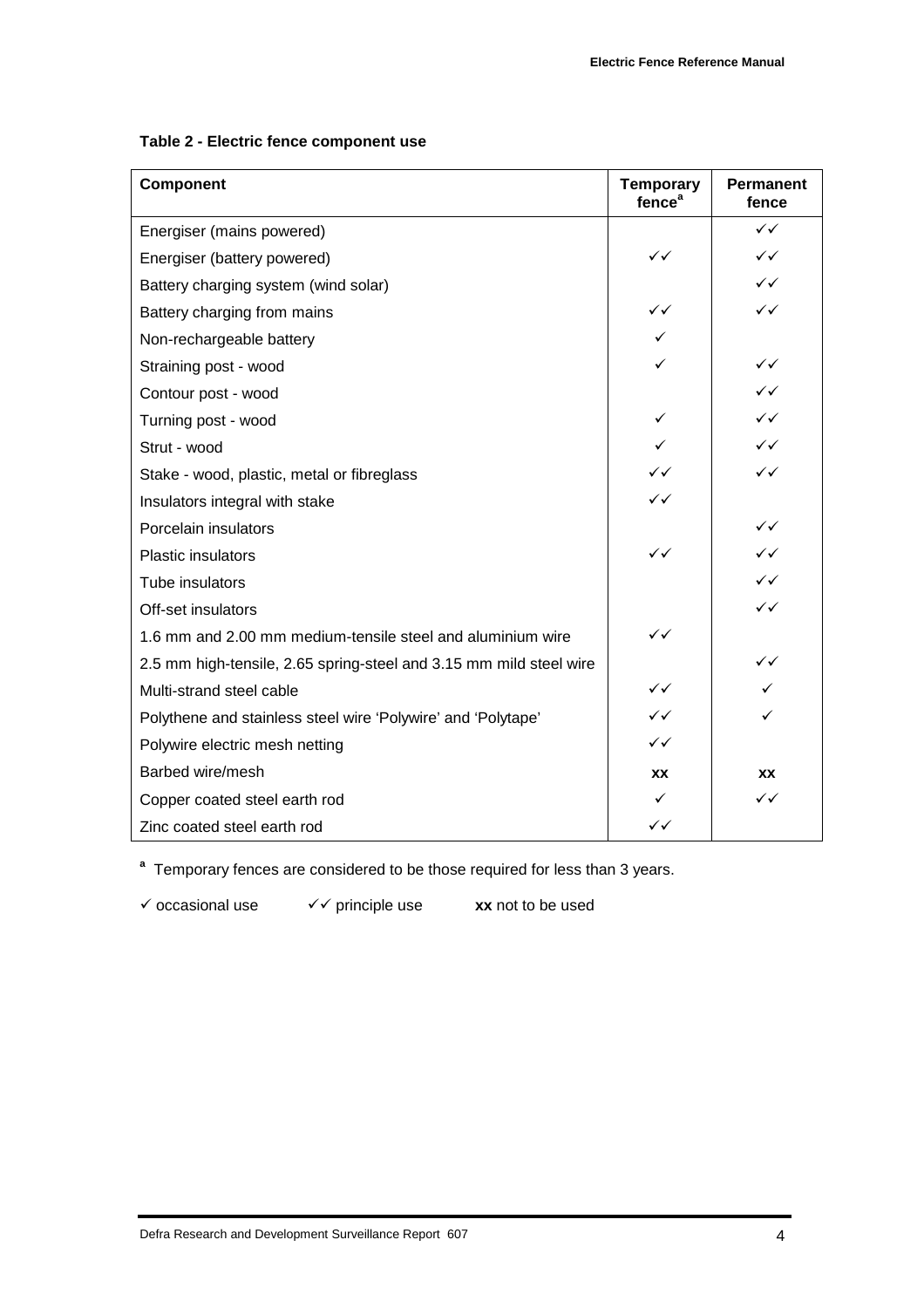#### **Introduction**

The objective of any electric fence must be clearly defined before any consideration is given to its detailed specification and certainly before any construction is begun. Therefore knowledge is required about:

- 1. The species and sometimes breed of animal which is to be managed and its capability to scale, burrow or just force its way through a fence.
- 2. The pressure on the fence which is related to the number of animals on one side of the fence and their need to be on the other side.
- 3. The length of time an effective fence is required.
- 4. The maximum permitted level of financial expenditure.

Electric fencing, to be effective, must have its conducting wires totally insulated and effectively isolated from the ground. The fence structure must be of sufficient strength and capacity to deliver an electric shock sensation to an animal when touched.

If an animal is to receive an effective shock upon contact with the bare electrified fence wire, current must be able to flow through its body to the ground. This can only happen by establishing a very sound earthing area system which must be connected directly to the energiser. The degree of shock sensation experienced is directly related to the level of the current which can pass through the animal's body and the time it takes to do so: the higher the current and the longer it takes to pass through, the greater the shock sensation. Current level is regulated by electrical resistance which opposes the flow of current: the higher the resistance the lower the current and the less the shock sensation experienced. A good earthing system will help to minimise resistance, but current flow will still be affected by the resistance between those parts of the animal's body which come in contact with the fence and with the ground and by the resistance of the ground itself. A higher level of voltage produced by the energiser will help to overcome a high resistance path through the body, but will be of little consequence if the earthing system is not soundly constructed.

#### **Energisers**

The centre of any electric fence system is the energiser. There are two types: mains operated and battery operated. The energiser converts a.c. or d.c. voltage, respectively, into repetitive high voltage pulses of d.c. voltage which are delivered along the entire length of a fence connected to it. Each pulse lasts for a very short time (approximately 500 microseconds) and is produced at one second intervals. Thus, fence energisers are constantly switching on and off, and it is this characteristic which is responsible for preventing a fatality under normal operating conditions. The voltage peak of each consecutive pulse can rise to a limit of 10,000 V; values exceeding this limit are considered unsafe by present international safety standards.

Voltage is not the only aspect to be taken into consideration where safety is concerned. Each pulse will contain a potential quantity of electrical energy. This quantity of electrical energy is measured in joules (J). Energisers with an output in excess of 5 J are not recommended under UK Health and Safety codes of practice, although those producing up to 20 J are nevertheless available on the market.

Each of the mains operated and battery operated energisers are sub-divided into the two categories of high or low power. Many of the energisers available allow the choice of either low or high energy outputs. These outputs are usually available from colour coded terminals on the energiser. A red coloured terminal will usually identify the higher output and a yellow coloured terminal the lower output. The earth terminal, common to either output, is green. The most recent designs of energisers have digital liquid crystal display providing certain characteristics of the output on the fence, such as fence voltage and earth leakage.

There are three important factors to be considered when choosing an energiser:

- fence location
- animals to be controlled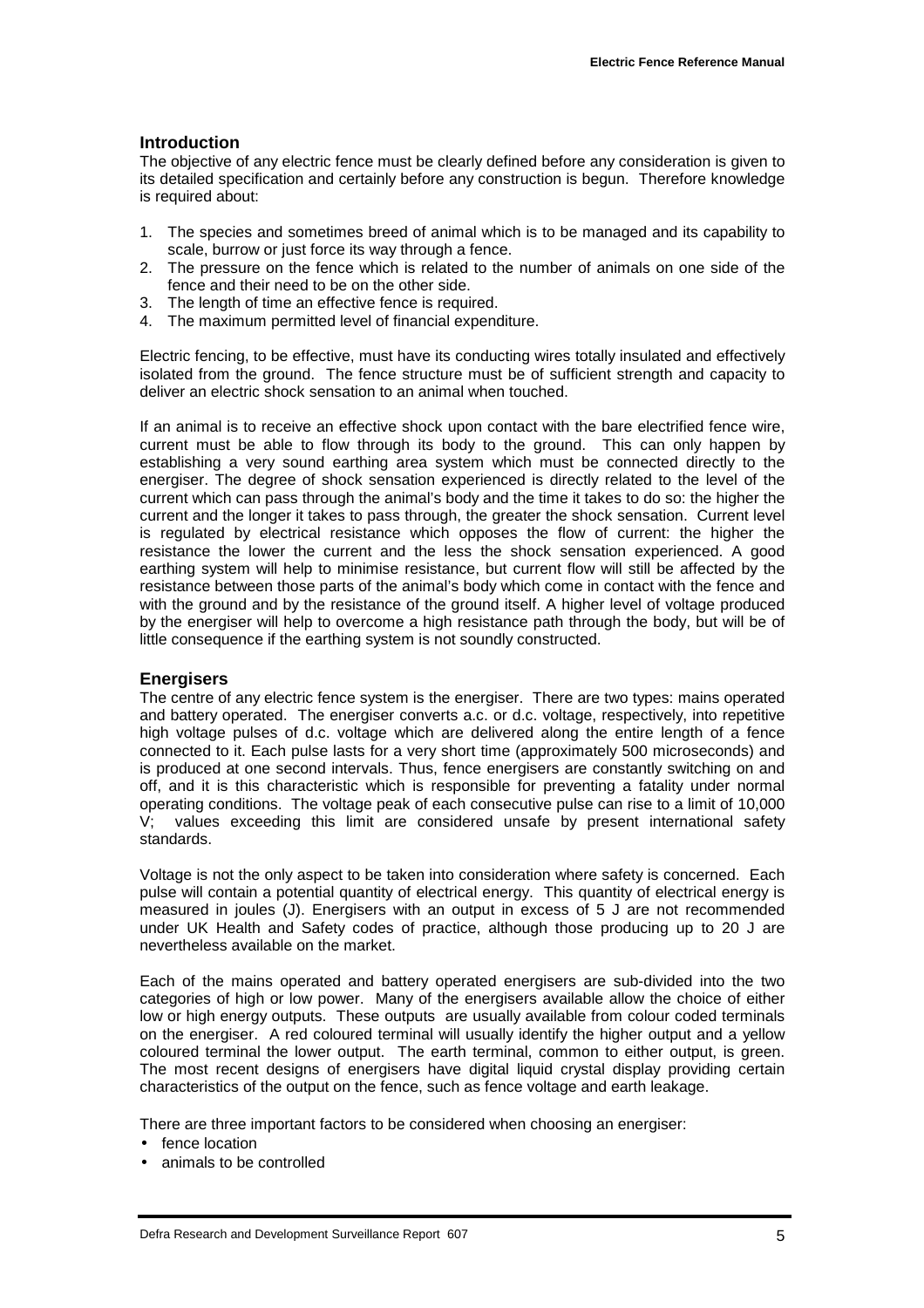• fence length.

Under most circumstances, fence location will dictate the selection between a mains or battery powered energiser. For example, in remote areas where no mains supply is available, the only option will be a battery powered unit. When a battery powered energiser is selected, consideration must be given to replacing or recharging the battery which, with a higher powered energiser, may be as frequently as every two weeks. Thus, where there is a choice, mains operated energisers are preferable to avoid the problems of battery charging and maintenance.

Different species of animals vary in their susceptibility to electric fence shocks. Some, such as pigs, are relatively easy to control: as little as 300 millijoules (mJ) of energy on a wellinsulated fence with a sound earthing system will deter them. Animals with fur generally require more energy capacity on the fence to receive an effective shock. Body size is also important. Generally the larger the animal the greater the energy capacity needed. For example, rabbits and foxes require less energy (they need about 1.5 J) than sheep and deer. Deer generally represent one of the most difficult animals to control by electric fencing and high powered energisers are essential.

The fence manufacturer will usually specify the maximum length of fence that their energiser will power effectively. The length of fence, for multi-strand fences, is the total length of conductor wire used. Thus, an energiser capable of powering a 4 km (2.5 miles) length of fence can be used on either a 2 km (about 1.2 miles) fence of 2-line wires or 1 km (about 0.6 miles) fence of 4-line wires.

#### **Batteries**

Some low power energisers can be used with dry cell batteries which are designed to be used and discarded. However, most energisers require rechargeable lead acid batteries. The required voltage of the battery will be specified by the energiser manufacturer and the capacity of the battery can be determined from the proposed usage and method of charging. Batteries that are not designed for cyclic discharge and recharge (car starter batteries, for example) will deteriorate rapidly if not maintained at or near full charge. Leisure batteries (for example, those used in caravans) are more appropriate.

#### **Insulators and switches**

Insulators are a fundamental component of any electric fence. They are made from a nonconductive material, usually either porcelain or thermoplastic, and form a barrier between the electrified wire and its support material to prevent current leakage to the ground. Good quality insulators should have a smooth surface and be impervious, so that they will drain and dry rapidly, to prevent moisture collecting in any cracks or splits and water accumulating on their surface.

The total amount of energy in each pulse delivered by an energiser is relatively small but, as already stated, the voltage peak of each pulse may be as high as 10 000 V. This high level of voltage will 'jump' from any accumulated moisture on a poor quality insulator to any point that is effectively earthed. This leaking of electrical discharge may be in the form of an 'arc', which can be heard as clicking from as far away as about 50 metres (55 yds), and can on occasion be visible to the eye as sparking. Leakage of this nature will result in a reduction of the effectiveness of the fence. Not all leakage of electric current is detectable without the aid of instrumentation. It is therefore important to select the correct type and quality of insulator. The quality of some types of insulator is variable. Therefore, experience gained from the use of insulators from particular suppliers can help to guide future purchases. Choice of insulator will also depend to some extent on whether the fence is to be permanent or temporary.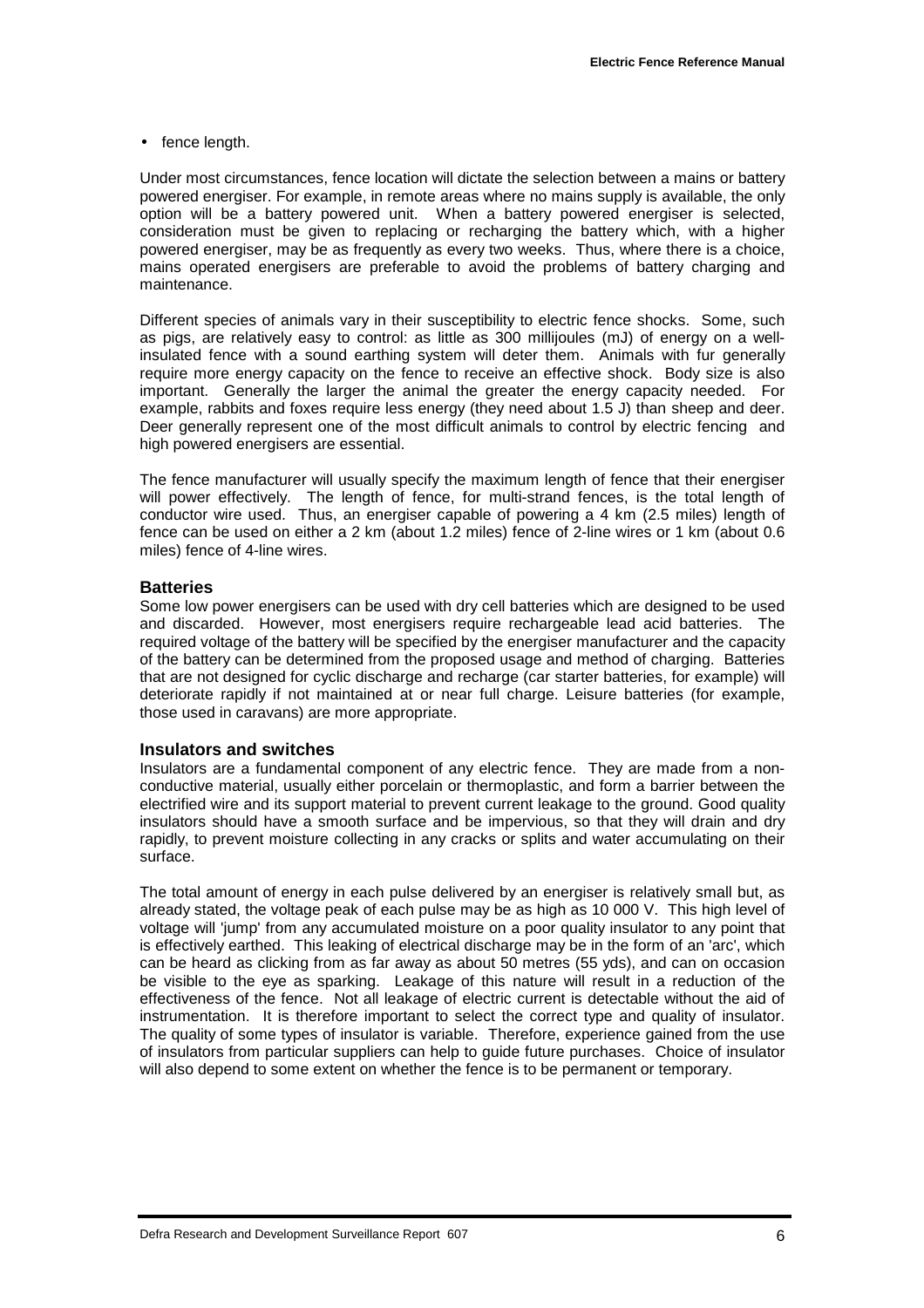

#### **Figure 2 Insulating conductor wires from straining posts**

#### *Porcelain insulators*

Porcelain insulators (Plate 1) have the best insulation properties and, if of good quality, are the strongest. They are therefore particularly suitable to insulate tensioned line wires from straining and turning posts (Figure 2). They are fire resistant and can prevent any electrical arcing causing a fire. Their main disadvantage is their relatively high cost and, as a result, they are mainly used on permanent fencing. Poor quality porcelain insulators may be fragile under tension; they may also crack allowing absorption and retention of moisture giving rise to conductive deposits.

#### *Plastic insulators*

Moulded from either polythene or polypropylene, plastic insulators are the most common type in use today. They are cheap and because they can be moulded into any suitable shape (Plate 1) they are easy to fit. The more basic and smoother designs are better as they have fewer ledges, cavities or holes to gather moisture. The most durable plastic insulators are fully ultra-violet (UV) light inhibited, normally with carbon black, to prevent degradation in sunlight.

#### *Plastic tube insulators*

These insulators are designed to enclose the electrified wire to allow it to be held against and stapled to a post (Plate 1). Plastic tube insulators are particularly useful for taking a line wire around a turning post or terminating it at a straining or gate post, particularly when the wire is made of high-tensile or spring-steel (Figure 2). Some have a reinforcing metal strip inside the tube to prevent the tensioned wire splitting the plastic. Various types of plastic tube including garden hose pipe are utilised on a 'make do' basis. However, it is recommended that only plastic tube manufactured and supplied specifically for electric fencing is stipulated for use. Even these can collect conducting agents (e.g. dead insects and acid rain) which may reduce their insulation properties.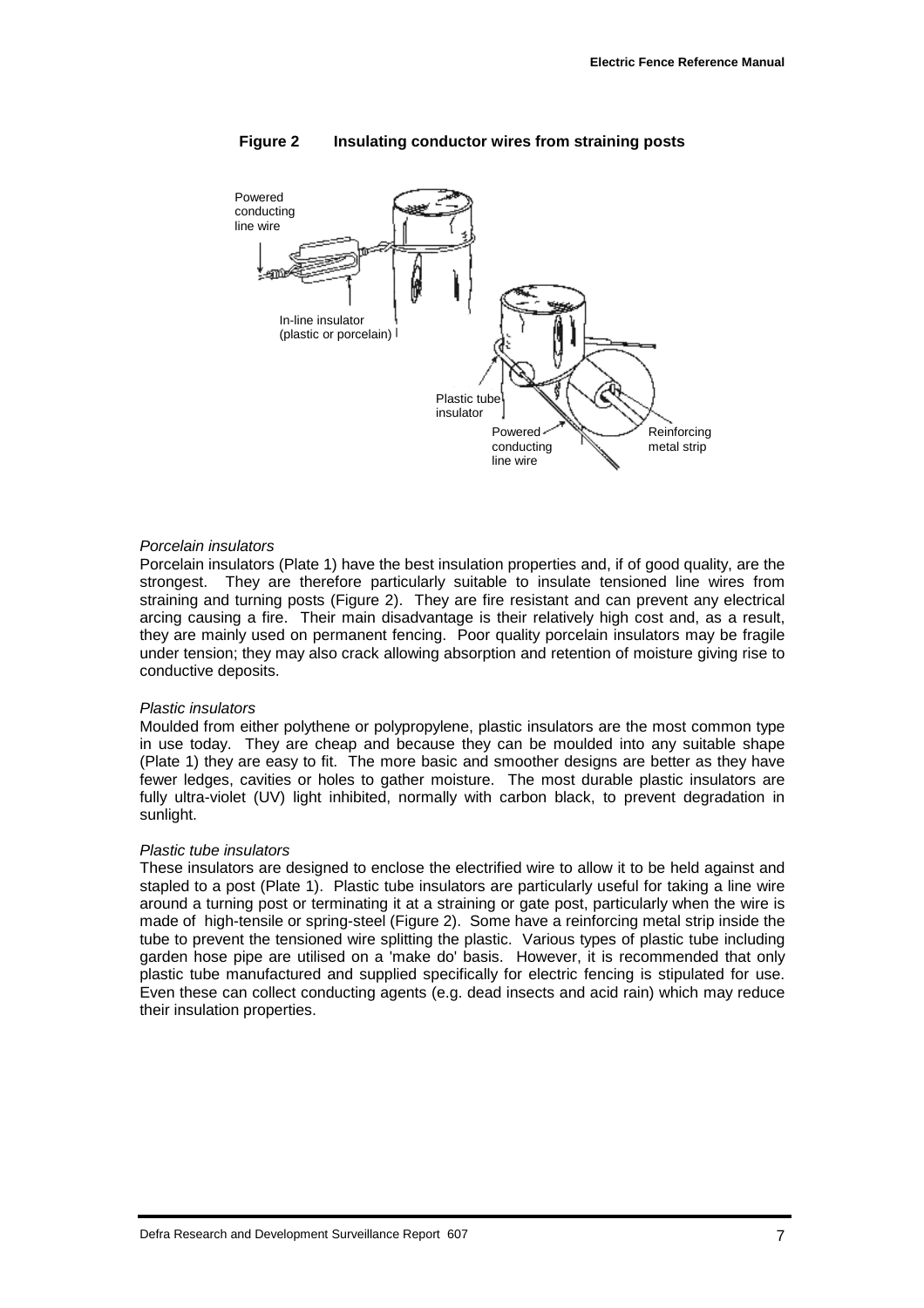

**Plate 1 - Examples of the range of insulators currently available**

#### *Off-set insulators*

Off-set insulators (Figure 3 and Plate 1) are used to attach a conductor wire to a new or existing non-electric permanent fence. The off-set wire will reduce animal pressure on the fence and can be used either to increase the barrier effect of the fence or to extend the life of an ageing or dilapidated fence.

#### *Stakes with insulators*

These are designed or manufactured as an integrated unit (Plate 2) and are principally available for specific applications of temporary fencing. The stakes may either be metal with plastic insulation or all plastic and will carry single or multiple line wires or plastic mesh netting. The positions of the insulators may be either fixed or adjustable.

#### *Self-insulating posts*

Made of eucalyptus wood, these self-insulating posts have been used to support fences in the UK. However, the wood is becoming scarce and is unlikely to be readily available in the future. It is of such high density that it does not conduct current. Therefore, no insulators are required and the conducting line wire is fixed directly on to the post.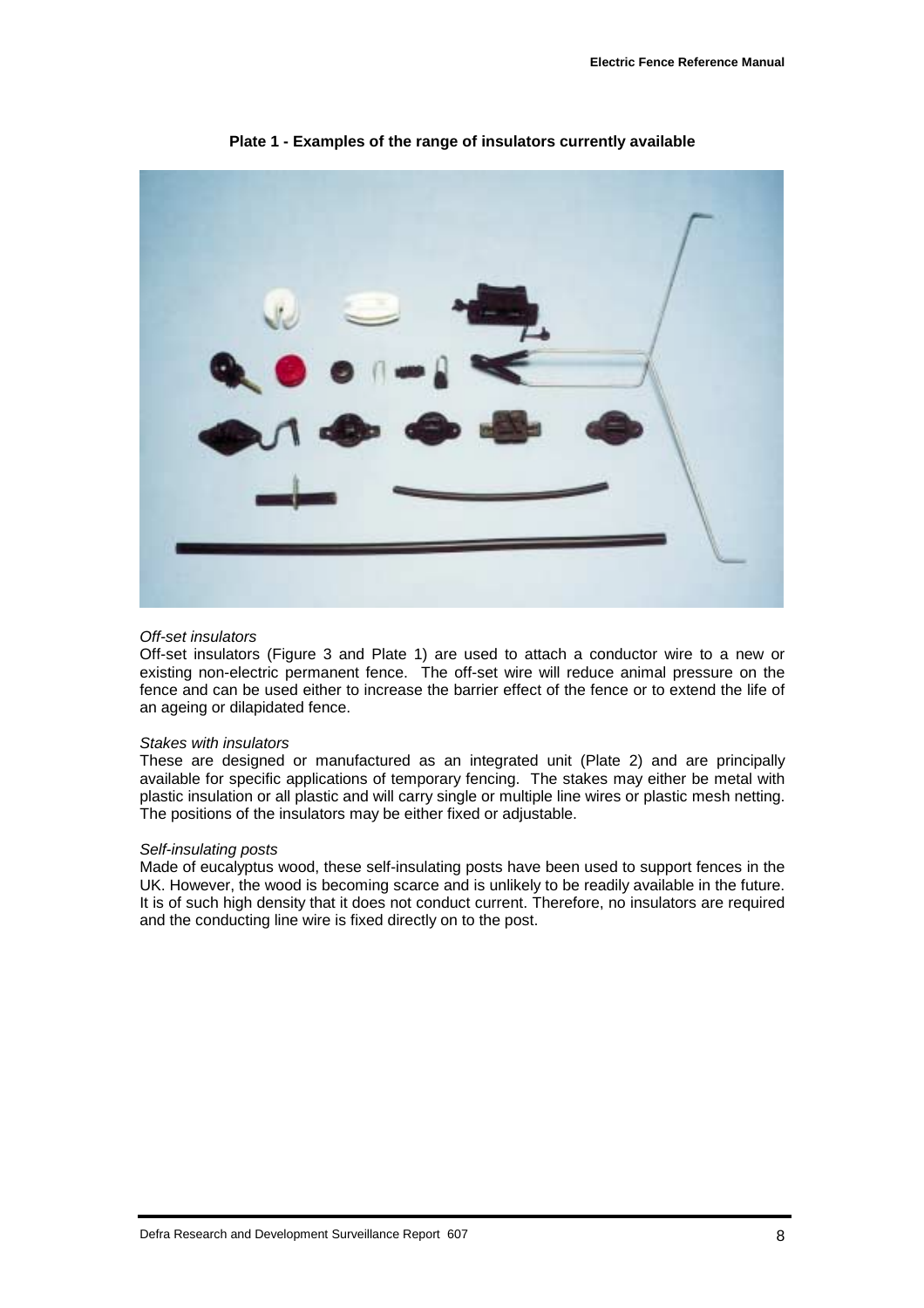

**Figure 3 Off-set insulators in position**

**Plate 2 - Metal fence stake with adjustable insulators**

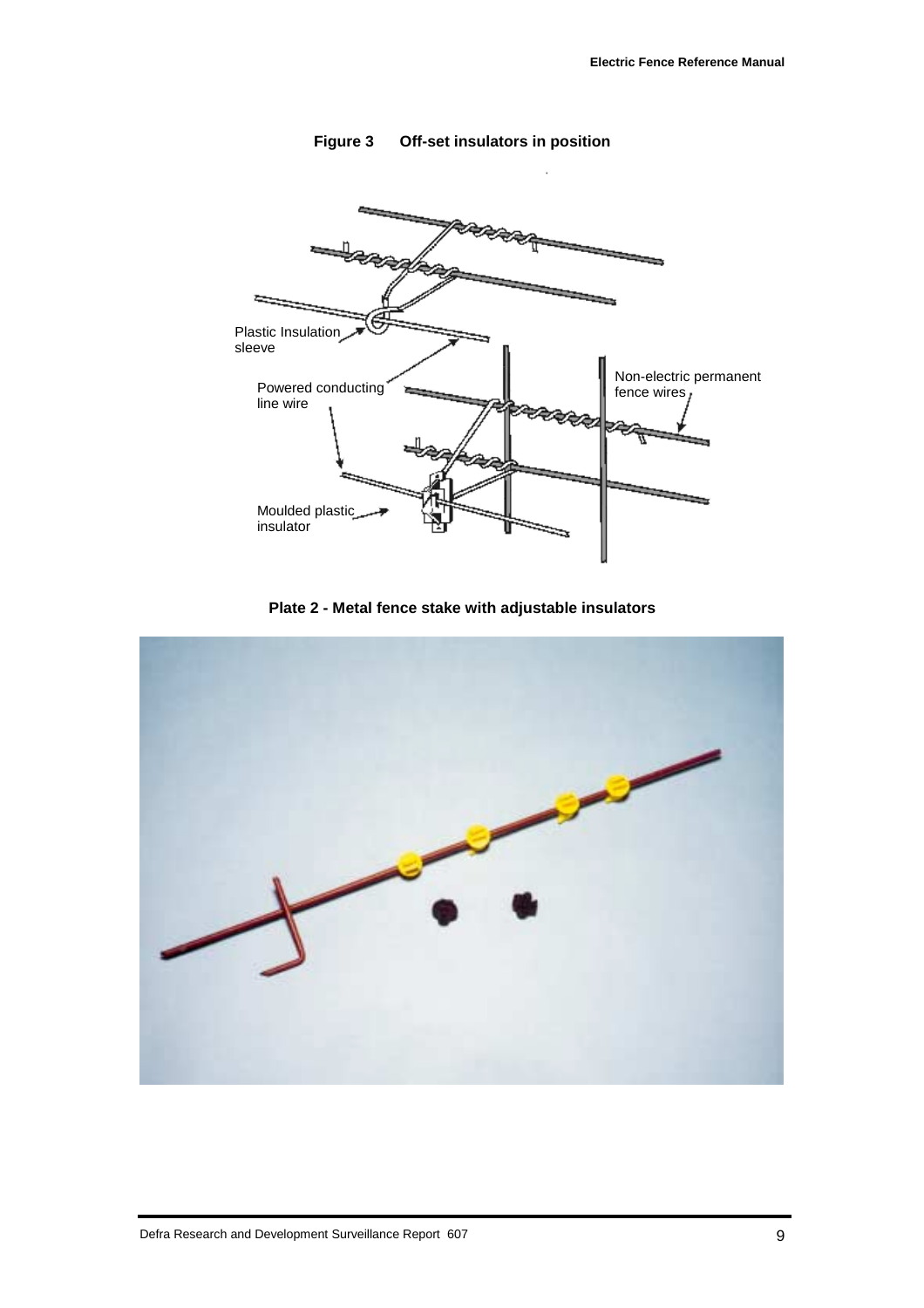#### *Cut out switches*

Cut out switches (Plate 3) are used to isolate parts of a fence without the need to turn off the energiser. Switches must be protected to an IP44 classification and be capable of isolating and insulating a voltage level of 10 kilovolts (kV): suppliers should be able to advise.





#### **Supporting posts**

#### *Materials*

Metal or plastic-coated metal stakes and fibreglass stakes or posts are used to support temporary electric fences. As there is usually no sustained, direct pressure from animals leaning against an electric fence, these stakes, which are made of relatively lightweight materials and therefore easy to move, are well suited for temporary fencing. More substantial and durable materials such as timber posts are required for permanent fences which may have to withstand many years of adverse weather conditions, vegetation and blown or fallen debris.

Timber can, however, be used to support both temporary and permanent fences and some or all of the components listed in Table 3 may be used in any one particular situation. Wood without a preservative treatment will normally be used on temporary fences whereas treated wood will be required for permanent fences. Timber must be without bark to enable preservative to penetrate the wood. It must also be seasoned to a moisture content of 25% or less before it is treated as a moisture content greater than 25% will inhibit preservation.

#### *Preservation*

The preservative treatment should either be with copper/chrome/arsenic (CCA) or creosote. Preservation should be either by pressure impregnation or by a full length hot-and-cold open tank treatment with creosote; there is little difference between the life of creosote-treated and CCA-treated wood of the same species. Treated round fencing material lasts longer than treated half-round material as the surrounding layer of absorbent sap-wood provides an allround protective barrier of treated timber compared with half-round material where this barrier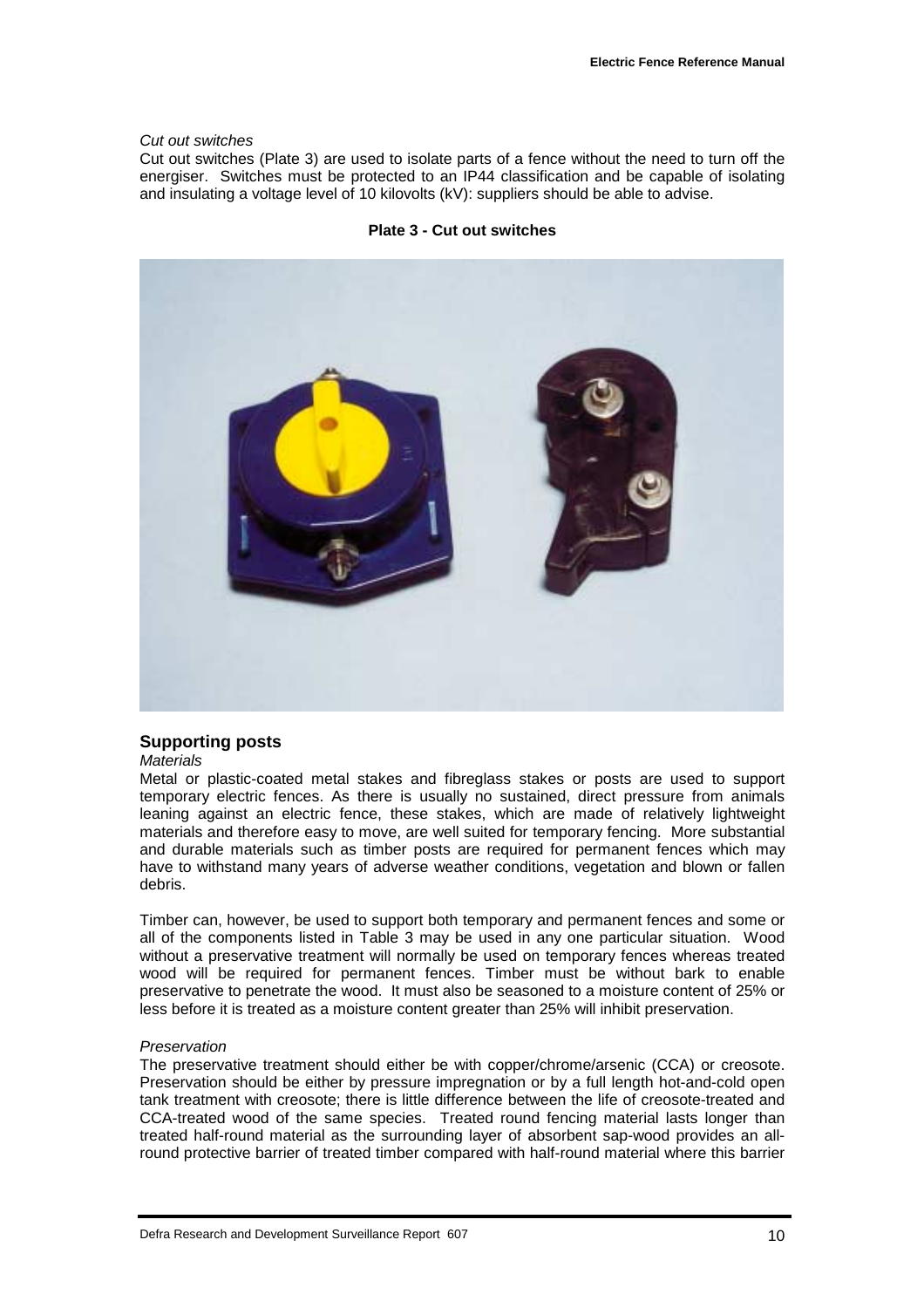is absent over half of the timber. In general, preservative treated hardwoods do not last as long as similarly treated softwoods.

#### **Table 3 - Fence post sizes for permanent electric fences**

| <b>Fence</b>       | <b>Posts</b>       |                                  | <b>Struts</b>                    |                                  | <b>Stakes</b>                |                               |
|--------------------|--------------------|----------------------------------|----------------------------------|----------------------------------|------------------------------|-------------------------------|
| height<br>$m$ (ft) | length<br>$m$ (ft) | <b>Section</b><br>mm<br>(inches) | Length $a$<br>m(f <sub>t</sub> ) | <b>Section</b><br>mm<br>(inches) | Length<br>m(f <sub>t</sub> ) | <b>Section</b><br>mm (inches) |
| 0.6(2'0")          | 1.45(4'8")         | $100 \times 100$                 | 1.20(4'0")                       |                                  | 1.30(4'3")                   |                               |
| 0.8(2'6")          | 1.65(5'5")         | $(4 \times 4)$                   | 1.40(4'6")                       | 75 x 75                          | 1.50(5'0")                   | 75 x 75                       |
| 0.9(3'0")          | 1.75(5'8")         | <b>NS x 125</b>                  | 1.50(5'0")                       | $(3 \times 3)$                   | 1.60(5'3")                   | $(3 \times 3)$                |
| 1.05(3'5")         | 1.85(6'2")         | $(5 \times 5)$                   | 1.60(5'3")                       |                                  | 1.70(5'6")                   |                               |
| 1.15(3'8")         | 2.00(6'6")         |                                  | 1.75(5'8")                       |                                  | 1.80(6'0")                   |                               |

#### **Sawn timber fence posts, struts and stakes**

#### **Round timber fence posts, struts and stakes**

|                               |                    | <b>Posts</b>                         | <b>Struts</b>       |                               | <b>Stakes</b>      |                               |
|-------------------------------|--------------------|--------------------------------------|---------------------|-------------------------------|--------------------|-------------------------------|
| <b>Fence</b><br><b>Height</b> | Length             | <b>Top</b><br>diameter<br>$(min.)^b$ | Length <sup>a</sup> | Top<br>diameter<br>$(min.)^b$ | Length             | Top<br>diameter<br>$(min.)^b$ |
| m(f <sub>t</sub> )            | m(f <sub>t</sub> ) | mm<br>(inches)                       | m(f <sub>t</sub> )  | mm (inches)                   | m(f <sub>t</sub> ) | mm<br>(inches)                |
| 0.6(2'0")                     | 1.45(4'8")         | 100(4)                               | 1.20(4'0")          | 80(3)                         | 1.30(4'3")         | 65(2.5)                       |
| 0.8(2'6")                     | 1.65(5'5")         | 100(4)                               | 1.40(4'6")          | 80(3)                         | 1.50(5'0")         | 65(2.5)                       |
| 0.9(3'0")                     | 2.00(6'6")         | 100-130 (4-5)                        | 2.00(6'6")          | 80-100 (3-4)                  | 1.70(5'6")         | 65-80 (2.5-3)                 |
| 1.05(3'5")                    | 2.30(7'6")         | 100-130 (4-5)                        | 2.30(7'6")          | 100-113 (4-5)                 | 1.80(6'0")         | 80-100                        |
| 1.15(3'8")                    | 2.30(7'6")         | 130(5)                               | 2.30(7'6")          | 100-113 (4-5)                 | 1.90(6'3")         | $(3.0 - 4.0)$                 |

- **<sup>a</sup>** These lengths are suitable for struts fixed at an angle of 45° on level ground. If site conditions make the use of struts of these lengths unsuitable the length may need to be specified.
- **<sup>b</sup>** Dimensions are under bark measurements. If cleft or quartered timber is used, this is the diameter of a circle that fits inside all parts of the perimeter of the top of the post or strut.

When not set in concrete, the lengths of posts specified in the table should be increased by 300 mm (about 9 inches) and set 300 mm (about 9 inches) deeper in the ground.

#### *Sizes*

The required length of posts and stakes will vary according to the height of fence to be erected, which is dependent on the species of animal to be excluded. In addition, they will vary according to the depth to which the posts or stakes have to be sunk into ground and this is dependent on soil texture and whether the post is to be set in concrete.

#### **Conducting wire**

The conducting wire of an electric fence can be of steel, aluminium or aluminium alloy. Steel wires are either of medium-tensile strength, high-tensile strength or spring-steel. All have a coat of zinc or zinc/aluminium alloy to protect them against corrosion. Conducting wires can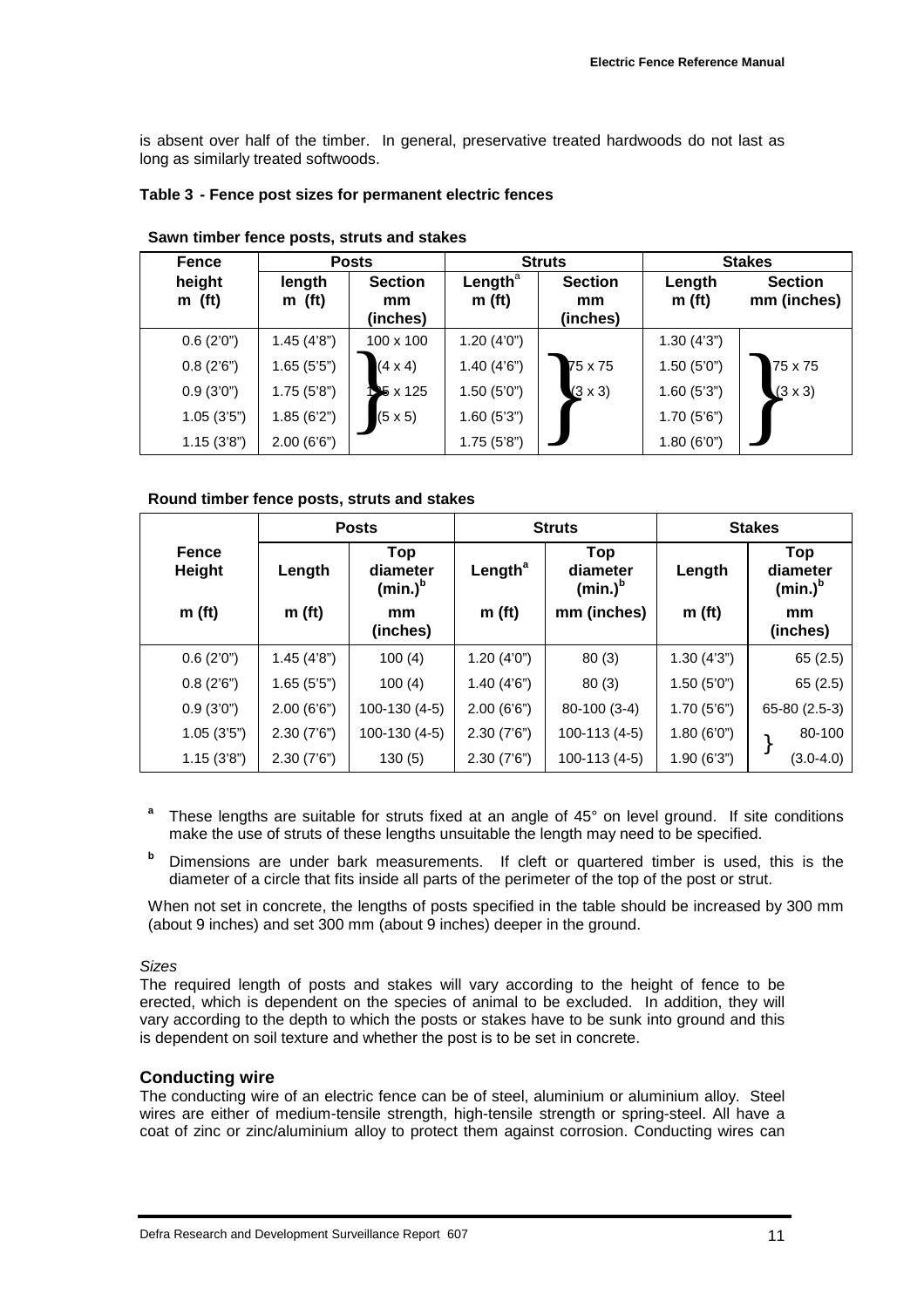be either single or multi-stranded and range in diameter from 1.6 mm to 3.15 mm (0.06 - 0.12 inches). Choice of wire will depend on a number of factors.

#### *Medium-tensile steel wires*

Along with aluminium wires, medium-tensile steel wires have the smallest diameters (about 2 mm or 0.1 inches) and are used on temporary fencing where ease of handling and little tension are required. The smaller the wire diameter, the greater is its resistance to current flow. Therefore, it less suitable for long permanent fences, especially where more than one wire is required. Also, medium-tensile wire has a yield point which is the point at which it stretches plastically. This point is reached before the wire breaks which means that, when strained in a fence, it will not retain its tension over long periods. It therefore requires a large number of support stakes and posts to prevent it sagging. When used on permanent fences, it should have a minimum nominal wire diameter of 3.15 mm (0.12 inches) and a protective zinc coat weight of 275 g/mm $^2$  to BS443 and EN10244.

#### *High-tensile steel wire*

This wire has a high carbon content, does not have a yield point and when tensioned does not slacken. However, as it is more brittle than other wires it can cause a hazard as it may fracture during tensioning. High-tensile steel fencing wire is only available as a single strand wire. It should only be used on permanent fencing, because of the fracturing hazard. It should have a minimum diameter of 2 mm (about 0.1 inch) and a protective zinc coat of 200 g/mm<sup>2</sup>.

#### *Spring-steel wire*

This is a single strand steel wire, has no yield point, retains its tension and is also more resistant to breakage. It should only be used on permanent fencing, because its springiness can cause a hazard. It should have a minimum diameter of 2.5 mm (about 0.1 inches) and a 230 g/mm $^2$  zinc coat.

#### *Multi-strand cable wire*

This is made from 6-12 strands, normally of medium-tensile zinc coated steel wire. It is mainly used for temporary fences. However, it can also be used for permanent fences where one or more high-tensile wires can be included to give strength and rigidity.

#### *Aluminium wire*

This small diameter, single strand wire is very soft and pliable and is only suitable for use on temporary fences.

#### *'Polywire'*

This UV stabilised polythene twine has three or more strands of stainless steel wire woven into it. 'Polywire' is designed for temporary fencing although a similar but more substantial 'polyrope' is available for permanent fences.

#### *Electric mesh netting*

Electric mesh netting is manufactured using Polywire in a range of mesh sizes suitable for managing, for example, sheep, goats, rabbits and poultry. The horizontal strands of the netting are Polywire, except the bottom one, and the vertical strands are plain polythene twine or rigid plastic filaments.

#### *Polythene tape*

Known as *'Polytape',* this consists of stainless steel wires and polythene strands woven into a ribbon. 'Polytape' is available in a range of widths and colours.

**Remember ...** Barbed wire should not be used as a conducting wire in an electric fence or used in conjunction with any fence which has part of it electrified. There is a risk of serious injury from prolonged exposure to electric shocks to any animal or person that becomes entangled in the barbed wire, particularly as an electric shock received through a puncture wound will be more severe than by contact with unbroken skin.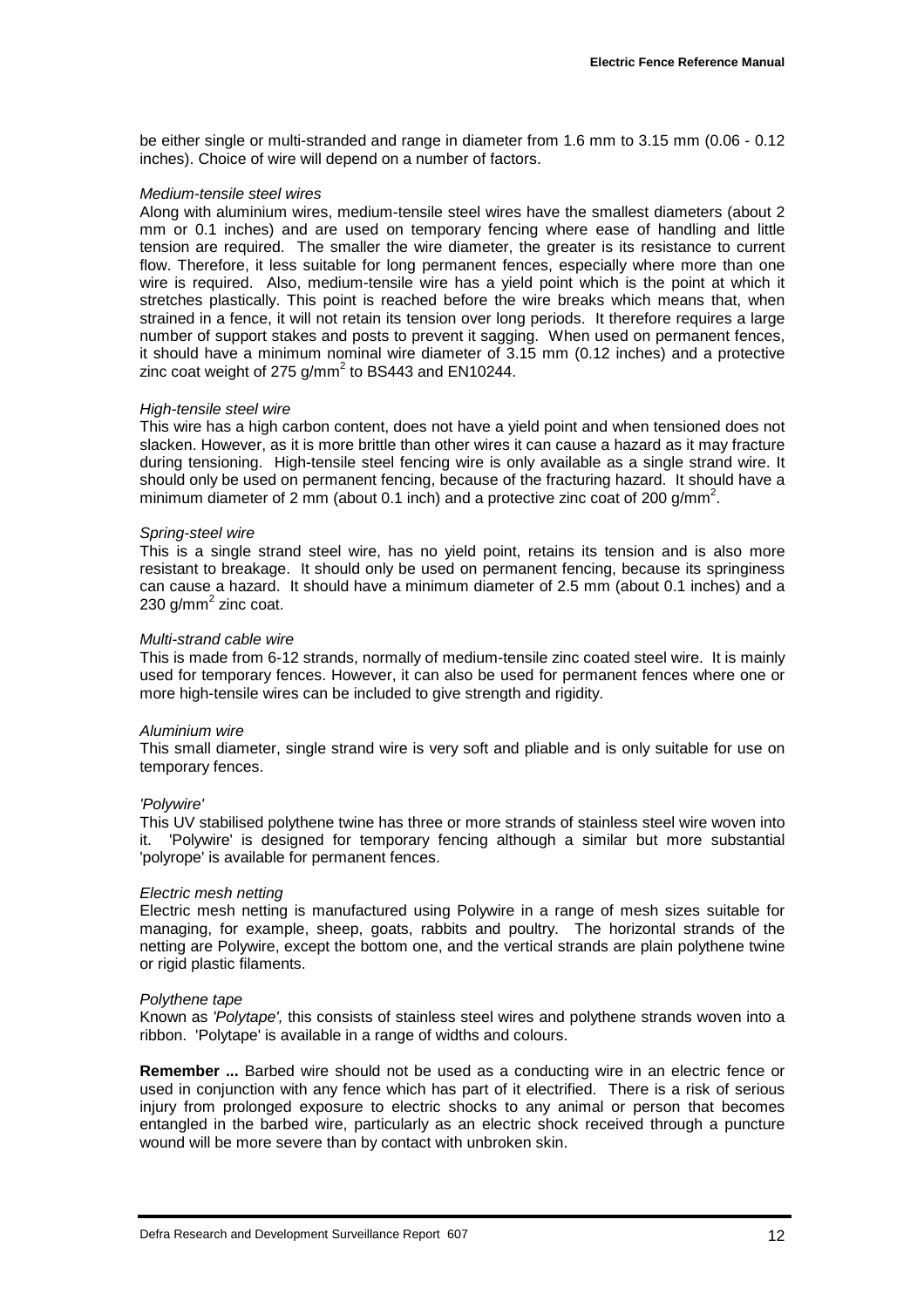#### **Earthing**

The earth rod, spike or stake is technically termed the electrode. It is recommended that, as copper is a very good conductor, a 20 mm (about 1 inch) minimum diameter copper coated steel electrode is used in conjunction with pvc insulated multi-strand copper earthing cable and brass bolt clamps.

There are two types of earthing systems (Figure 1):

- 1. earth electrode(s) only, sometimes referred to as an all live wire system;
- 2. earth electrode(s) plus earth wire return system.

#### *Earth electrode only system*

This system consists of an earth electrode driven into the ground alongside the fence and connected to the energiser's earthed terminal. It is used on the most favourable electric fencing sites i.e. consistently wet and highly conductive soils which are covered by green vegetation for most of the year. It is also the system most commonly used on temporary fencing.

#### *Earth electrode(s) plus earth wire return system*

This is similar to the earth electrode only system but with the addition of an uninsulated bottom line wire, which is connected to the earth electrode and the energiser earth terminal. This earth line wire should be along the entire length of the fence and should be connected directly into the ground at about 50 m (50 yd) intervals by a series of galvanised steel pegs, or short electrodes, driven approximately 350 mm (1 ft) into the soil. The effectiveness of the earthing system can be improved further by the addition of several 1.8 m (6 ft) copper earth electrodes placed at equal intervals and connected directly to the uninsulated line wire.

This type of system provides a more effective and reliable earth system on unfavourable electric fencing sites. Unfavourable sites can be defined as those having poor soil conducting properties, for example, dry sandy soil and those in areas of low average rainfall. It is the earthing system recommended for permanent fences. One or more earthed line wires which alternate with the conductor line wires may be added, particularly when dealing with animals such as foxes which may try to jump between the wires. The addition of these wires means that the animal will receive a shock, even when all its paws are off the ground, as a consequence of simultaneously contacting a live and an earthed wire.

#### **Fence testing equipment**

It is important to know that the fence is operating properly. Several instruments can be used to check its operation:

- *An electrostatic voltmeter* measures the voltage pulses of electricity produced by the energiser. It is particularly useful to detect if performance is deteriorating which will be reflected by a drop in voltage. It is the most commonly used type of fence tester.
- *A joulemeter* measures the level of electrical energy of each pulse on the fence. The severity of shock sensation experienced by an animal is related to the level of electrical energy present. Therefore, it gives a better measure of fence performance than a voltmeter.
- An *electrical insulation* tester measures the electrical resistance of the insulation of fence components such as insulators and the complete fence.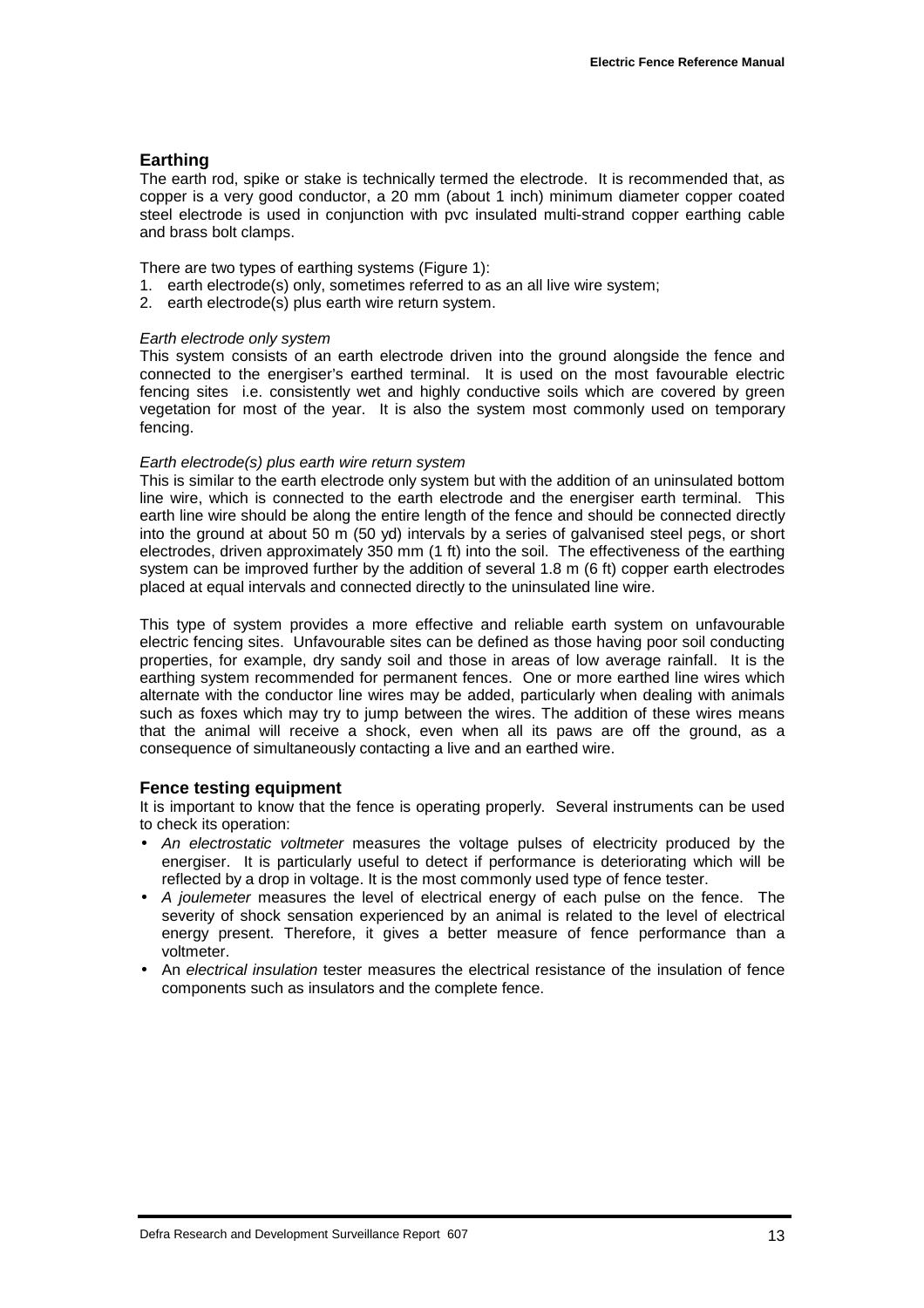## **CHAPTER 2**

#### **Compatibility of components used with battery operated energisers**

When using a battery powered energiser, it is important to choose the correct type of battery, charging system and charging regulator.

#### **Batteries**

It is not uncommon to find that most battery powered electric fence energiser systems are powered by conventional car batteries known as traction batteries. These batteries are not ideally suitable for an electric fence energiser installation. They have a fairly high internal resistance which arrests the charging rate under low current conditions and, as a result, increases the time taken for them to become fully charged. Car batteries also have a higher inherent battery drain current and therefore discharge more quickly than more appropriate types under all conditions, even when disconnected. They also produce a relatively unstable output terminal voltage and at 0°C and temperatures below freezing their efficiency can drop by up to 50%.

The most suitable and compatible battery is the deep-cycle marine or leisure battery containing low levels of antimony. These batteries are more expensive but are maintenance free, do not have the disadvantages of car batteries and last longer. Data on the average current drawn from the battery by an energiser is available from the supplier and this, together with the number of hours of use between charges, will determine choice of battery capacity.

#### **Charging systems**

There are three types of battery charging systems: mains, solar and wind powered:

- *Mains operated charging systems* can be used to charge most types of batteries because the power supply is reliable and stable. However, batteries and chargers must be compatible. Battery chargers for lead acid systems are designed to charge the battery up to a specified voltage, with the charge current reducing as full charge is achieved. Nickel cadmium battery chargers often charge at a constant current, with the voltage varying to suit. It is unlikely that a charger designed for one battery type will operate satisfactorily with the other. Overnight charging of a battery removed from a fence may not be adequate to guarantee full charging in any 24 hour period.
- *Solar operated charging systems* convert light directly into electricity when rays of the sun are incident on the solar panels. The amount of electric current generated is dependent on the strength of the sun's rays and their angle of incidence. For example, in December a 5 ampere (amp/A) panel may only give an output of 0.5 A whereas in July it may produce its full 5 A capacity. Also some solar panels are very susceptible to shade and in the poorest conditions their output may fall to nearly zero.
- *Wind operated generators* are usually more suitable for charging electric fence energiser batteries in the UK than solar panels. Their output is directly related to wind speed and so it is important always to connect a wind generator to a battery via a regulator and never directly to the energiser.

#### **Regulators**

A battery charging regulator, located between the charger and battery, is a necessary component of all battery charging systems. Its main function is to prevent too high a charge rate or overcharging of the battery, as an overcharged battery will give off hydrogen, which is explosive, and its internal plates may also suffer permanent damage.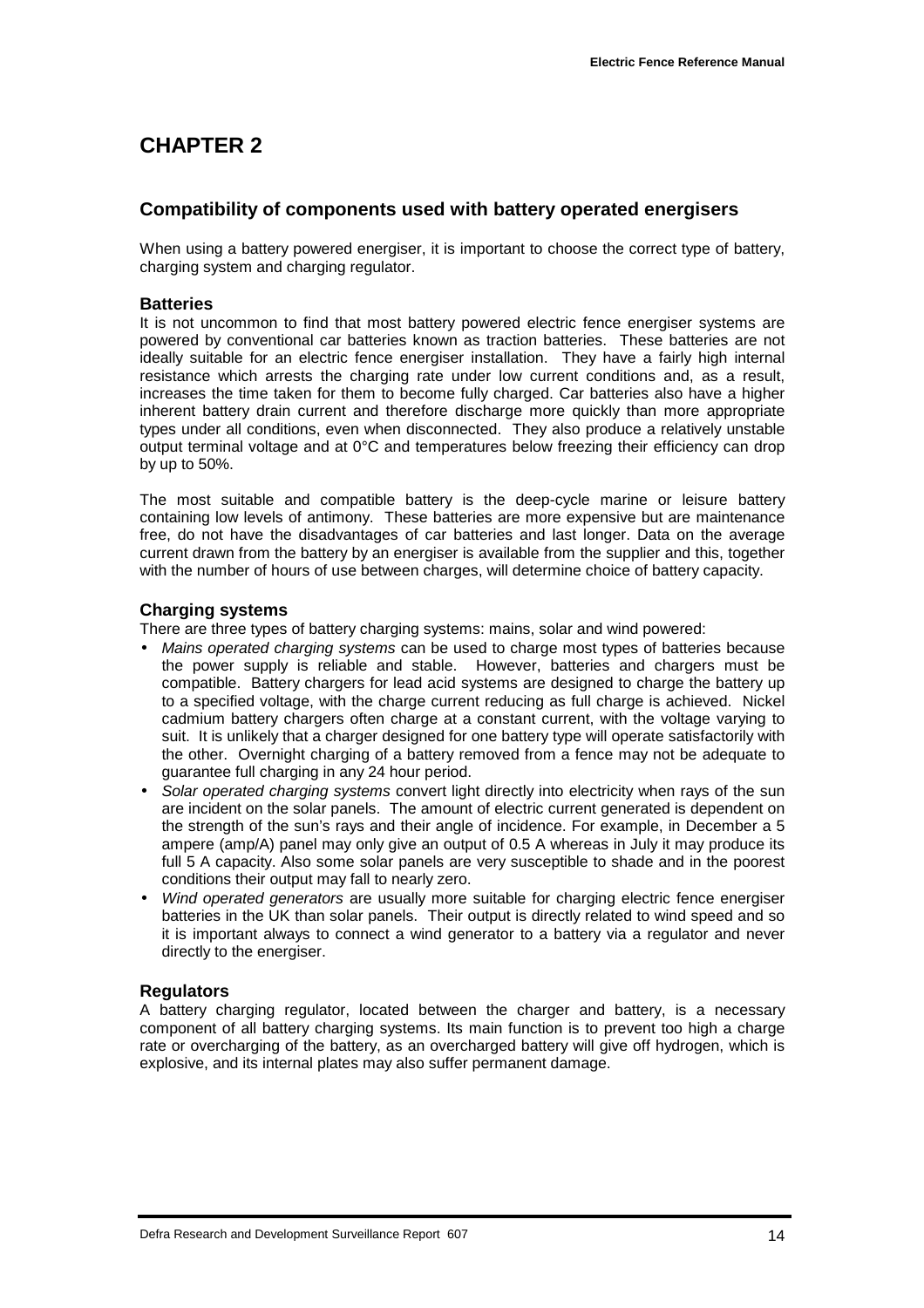Some of the more expensive charging regulators use integral switching relays which in themselves can use more current than is fed into them. Under these conditions, the regulator will further drain the battery. These regulators are therefore suitable only for use with mains chargers and high output wind generators. Cheaper and more simple regulators without switching relays are therefore more suitable for use with most wind generators and solar panels.

Careful consideration should be given to the siting of a regulator since it may become hot as any excess energy is dissipated. Therefore it should be mounted where it will not be a fire hazard.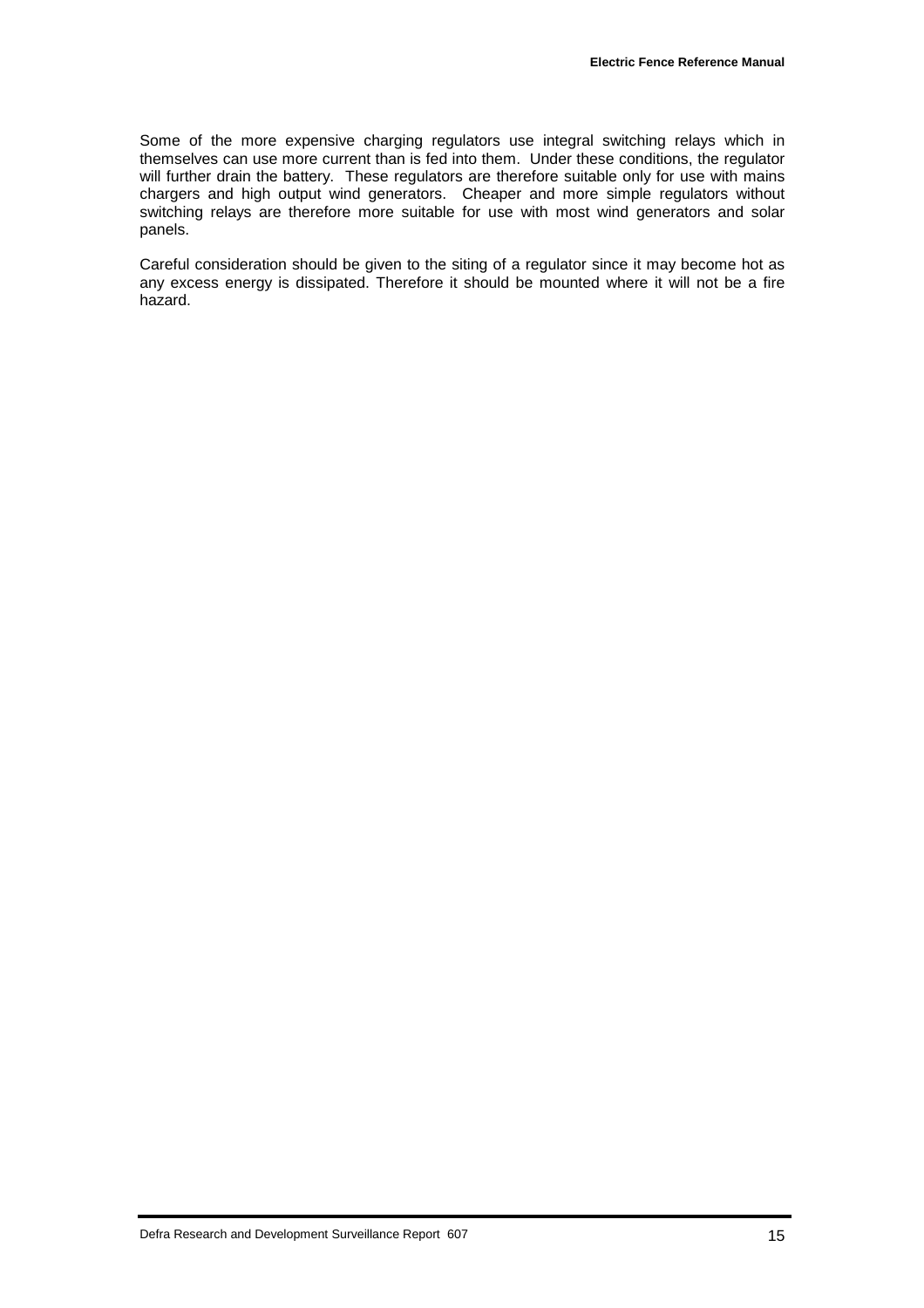## **CHAPTER 3**

#### **Fence specifications**

#### **Introduction**

Electric fences are cheaper to construct than conventional fences because they do not have to be robust impenetrable barriers which require considerably more time and materials to erect. Electric fences instead operate by modifying animal behaviour: animals are repelled by the shock sensation received from fences and learn to avoid them. Thus, for a fence design to be successful, it must take account of animal behaviour. Until recently most designs appear to have been developed largely by trial and error, particularly those deployed to try to manage wild mammals, as the main aim was to use as little fencing material as possible to keep costs low. The specifications given in this chapter, particularly for fences to manage wild mammals, have been obtained from scientific reports where animal behaviour has been of crucial importance in designing the fence.

#### **Encountering the fence for the first time**

An electric fence encountered for the first time by a wild mammal is an unfamiliar object which the animal will investigate, usually by touch, using its nose. Domestic stock familiar with electric fencing are also likely to investigate new fences by touch with their nose. By contrast, stock unfamiliar with electric fencing are more likely to try to push through the large spaces between wires, thereby touching the wires with their neck, back or chest. Wild animals may also make this type of contact if they do not see the fence before touching it, which can often be the case with nocturnal species.

The intensity of the shock felt by an animal determines its subsequent reaction to the fence. Different species, as well as individual animals within a species, may react differently. An animal which touches a wire with its nose, which is poorly insulated and highly innervated, usually receives a severe shock which is likely to deter it from crossing the fence. By contrast, an animal which touches a wire with a less sensitive area, such as its neck, back or chest, may not even receive a shock and may cross the fence. Furthermore, if an animal is moving swiftly and has almost crossed before the electrical pulse is generated, it is likely to complete the crossing. Similarly, if an animal jumps through and is off the ground when it contacts live wires it will not receive a shock. A danger is that any animal that passes through or over a fence will be retained within the fenced area.

#### **Principles of effective fence design**

In designing an effective fence the factors discussed above need to be taken into consideration.

#### *Number and positioning of wires*

The number of wires in the fence and their positioning also depend on the size and agility of the species being managed. For example, fences designed to exclude smaller, agile species, such as wild rabbits, require more wires than fences designed to contain larger, less agile animals such as cattle. The number and positioning of wires should be sufficient to stop animals being easily able to push through the wires or jump over them. Jumping over, however, has not been recorded as a method of crossing as often as might be expected, considering that the heights of the fences are generally less than the species concerned can jump. For example, a height of 45 cm (1.5 ft.) has been used successfully to exclude foxes and a height of 50 cm (about 1.5 ft) to exclude rabbits. Therefore, it would appear that receiving a shock deters animals from attempting to jump fences. All species of deer in the UK, however, provide an exception as they have regularly been recorded jumping over fences up to 1.1 m (about 4 ft.) high.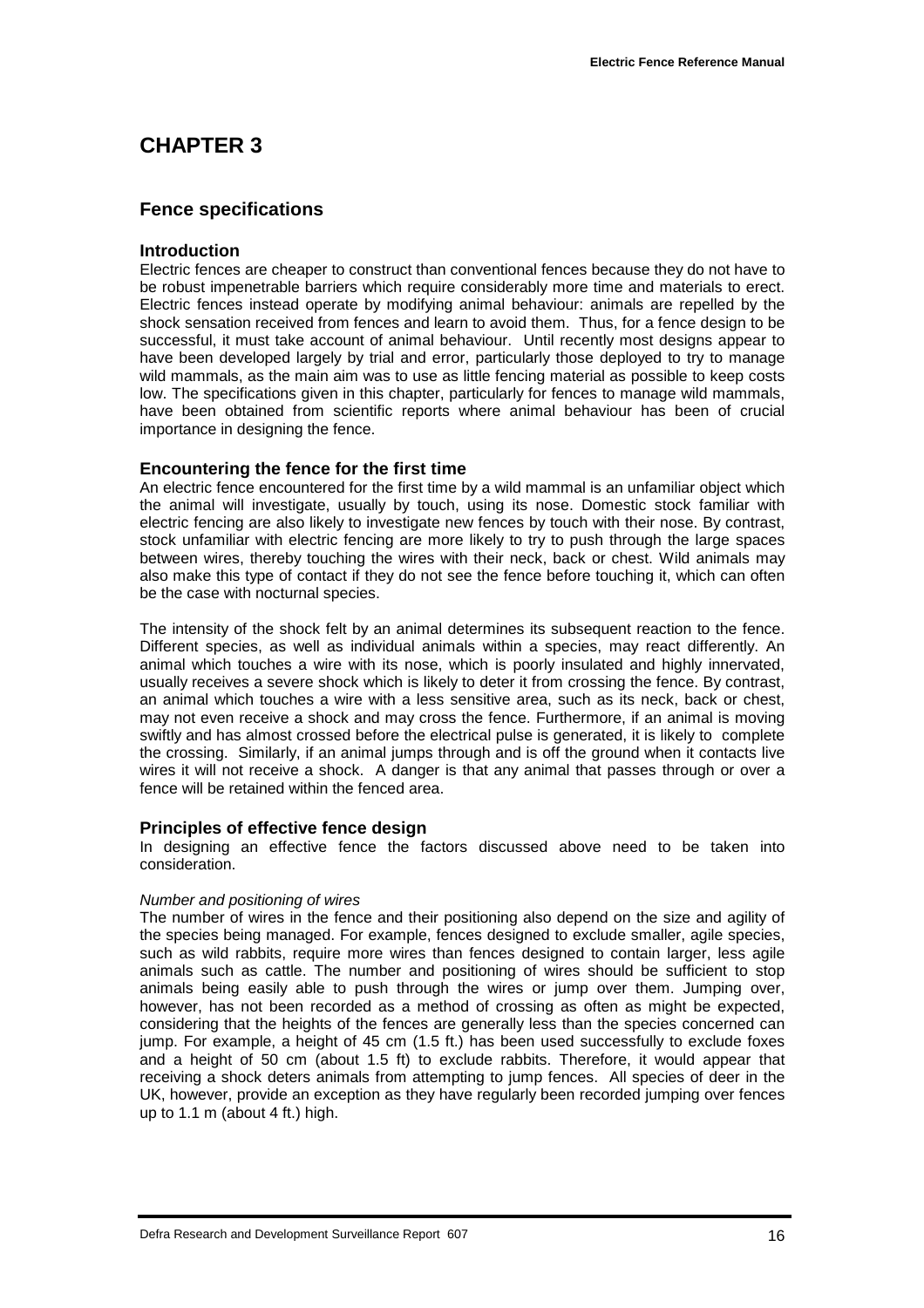#### *Alternating live and earthed wires*

Earthed wires can also be added to the system so that they alternate with live wires in such a way that animals pushing through the fence touch both live and earthed wires simultaneously. This earthing design is likely to result in a more severe shock being received by the animal than that received when the animal is earthed solely through its paws or hoofs. However, the closer the wires, the less the shock sensation that will be felt, as it is proportional to the distance the current travels through the animal's body.

For animals trying to jump through fences, the use of alternating live and earthed wires can also ensure that the animal will actually receive a shock which would not be the case if it was off the ground when it contacted an all live wire fence. The main drawback to the use of earthed wires is that it increases the likelihood of a dead short if live and earthed wires were to come into contact. Therefore, adding extra live wires should always be considered first.

For smaller animals, such as rabbits, which may try to crawl under the lowest electrified wire, insertion of an earthed wire close to the ground is often the only feasible way to prevent them crossing in this way. Inserting an additional electrified wire so close to the ground is usually impracticable as inevitably it would result in the fence being short circuited by touching the ground or vegetation. The earthed wire is positioned close to the ground so that the animal must pass over it, forcing it up and into contact with the lowest electrified wire.

Surprisingly, digging under electric fences is not a serious problem. Rabbits and badgers, for example, both dig under wire netting fences and could be expected to burrow under electric fences but this has rarely been recorded. Therefore, it appears that receiving shocks deters these animals from spending the time required near to the fence to dig under it.

#### *Planning the fence perimeter*

Fences will normally encircle an area either to contain animals or exclude them. The electric fence may form the complete circle or it may just be part of the circle and be in combination with a standard post and wire or mesh fence. On the occasions when the fence is not required to encircle an area, wild animals have been recorded going round the ends of the fence. For example, foxes went around a fence erected across a peninsula to protect sandwich terns, and rabbits have gone around fences extended 50 m (about 50 yds) past their burrows. One solution, which is particularly applicable where animals have relatively small home ranges in relation to the area being protected, is to extend the fence so that the ends are located outside the home ranges of the individuals being excluded. For example, rabbits rarely move more than 150 m (about 170 yds) from their burrows and so any fence extended to this distance from their harbourage is likely to be effective. Another solution is to cull the individuals which are circumventing. This was done in the case of the specific foxes which were going round the ends of the fences protecting the sandwich tern colony and has been used to prevent 'rogue' stock animals crossing fences.

#### *Animal training and management*

Animal behaviour can be modified to ensure fences are effective. Domestic stock can be taught that an electric fence is different from a conventional fence. This can be done by putting the stock inside a small enclosure, usually of <1 ha (about 2.5 acres), formed by a stout conventional wire fence to which an electrified wire is attached on the inside as an outrigger. Animals are kept in this training yard at high stocking rates to maximise the likelihood of contacts with the electrified wire, but are prevented from pushing past it by the conventional fence. Trained animals have subsequently been shown to touch electric fences enclosing fields less often than untrained animals. Another training method is to tether the animals close to the fence so that they can touch but not cross it.

Stock can be encouraged to investigate an electric fence by attaching unfamiliar and highly visible objects to it. This method also makes a fence more conspicuous and, therefore, animals which otherwise may have run through the fence can be encouraged to investigate it. Strips of plastic, luminous hazard warning tape and plastic bottles have been used for this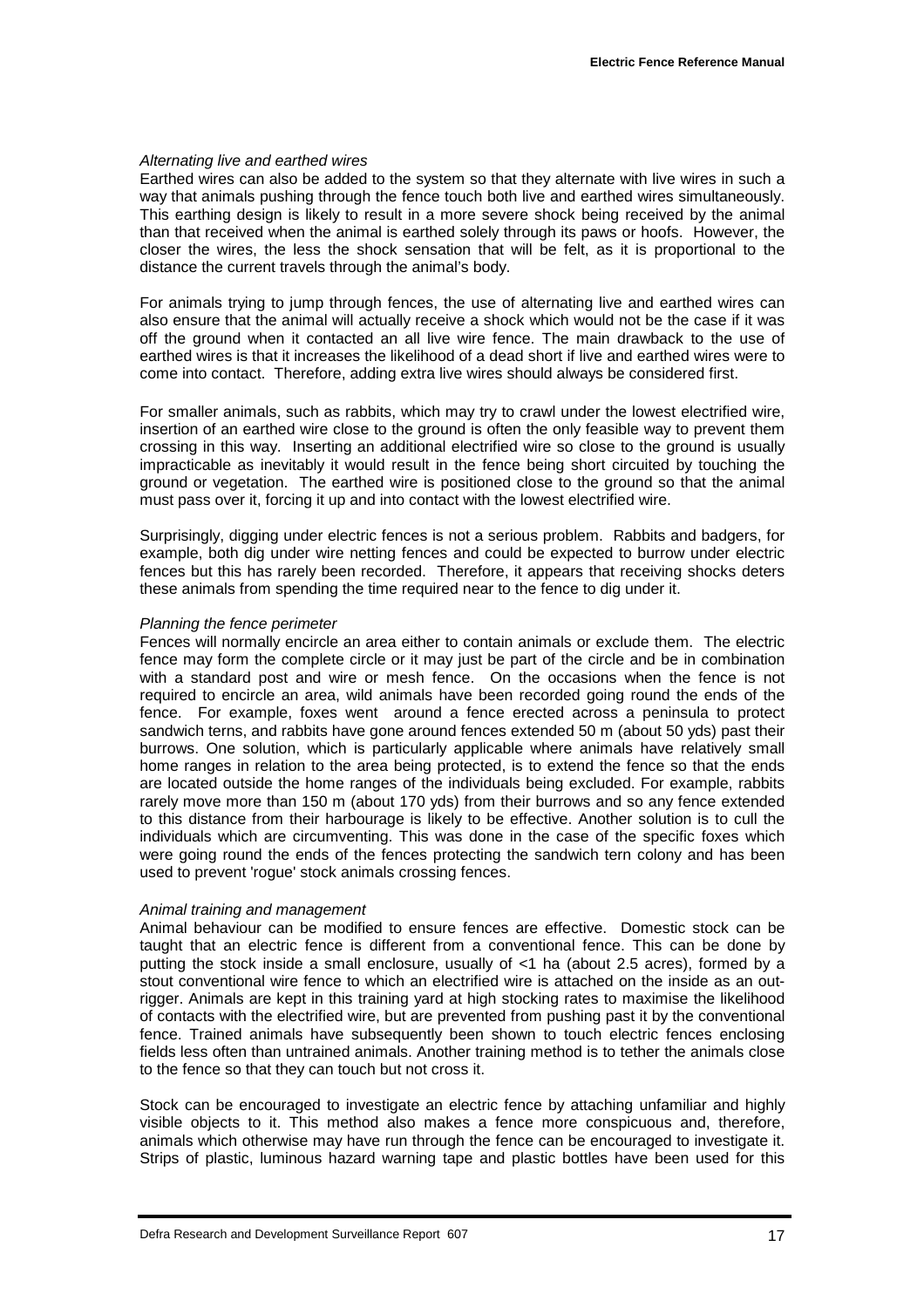purpose. Food items, such as kale or hay, have also been used in this way which makes the fence not only unfamiliar, but also attractive. However, this general approach has the disadvantage that animals may associate the shock received only with fences to which objects are attached.

Another possibility for stock management is to erect parallel electrified wires, so that the vegetation growing between them forms a more conspicuous, attractive barrier. This combination is usually referred to as a 'grassfence'. However, it has disadvantages in that it uses grazing land, is slow to establish, and can encourage the spread of weeds from the grass strip.

#### *Additional techniques*

The severity of the shock can also be increased by sheering domestic stock, such as sheep or goats, immediately before they are first released into a field enclosed by electric fencing.

Electric fences can also be designed, using material other than wire to carry the current, to make the fence look unfamiliar and therefore encourage investigation. For example, polytape twists and moves in the wind when loosely tensioned between posts. These tapes have been successfully used to contain horses but are relatively expensive and not very durable.

**Remember ...** the use of electrified barbed wire, which would increase the severity of an electric shock by penetrating animals' insensitive hide or fur, is illegal in Great Britain as there is a danger that animals or people could become caught on the barbs, receive shocks repeatedly and possibly be killed.

In conclusion, the best solutions to prevent fence crossing are:

- for *domestic stock*, training them to investigate the fence
- for *wild animals*, the addition of extra wires either live or, where necessary, earthed.

#### **Specifications for domestic stock**

Electric fencing has been successfully used to manage most types of livestock and usually one or two line wires is sufficient. Polywire is usually an adequate alternative to steel as the conductor. In addition, a range of commercially available polywire electric netting fences are available to manage most stock*.* Details of suppliers are given in Appendix 1. Irrespective of the type of conducting wire used, good straining is important to avoid variation in the height of the wire due to sagging and to ensure good contact when the animal pushes against it. On uneven ground, additional supporting posts will be needed to ensure that the wire is at a reasonably uniform height. The specification for each species is given in Table 4.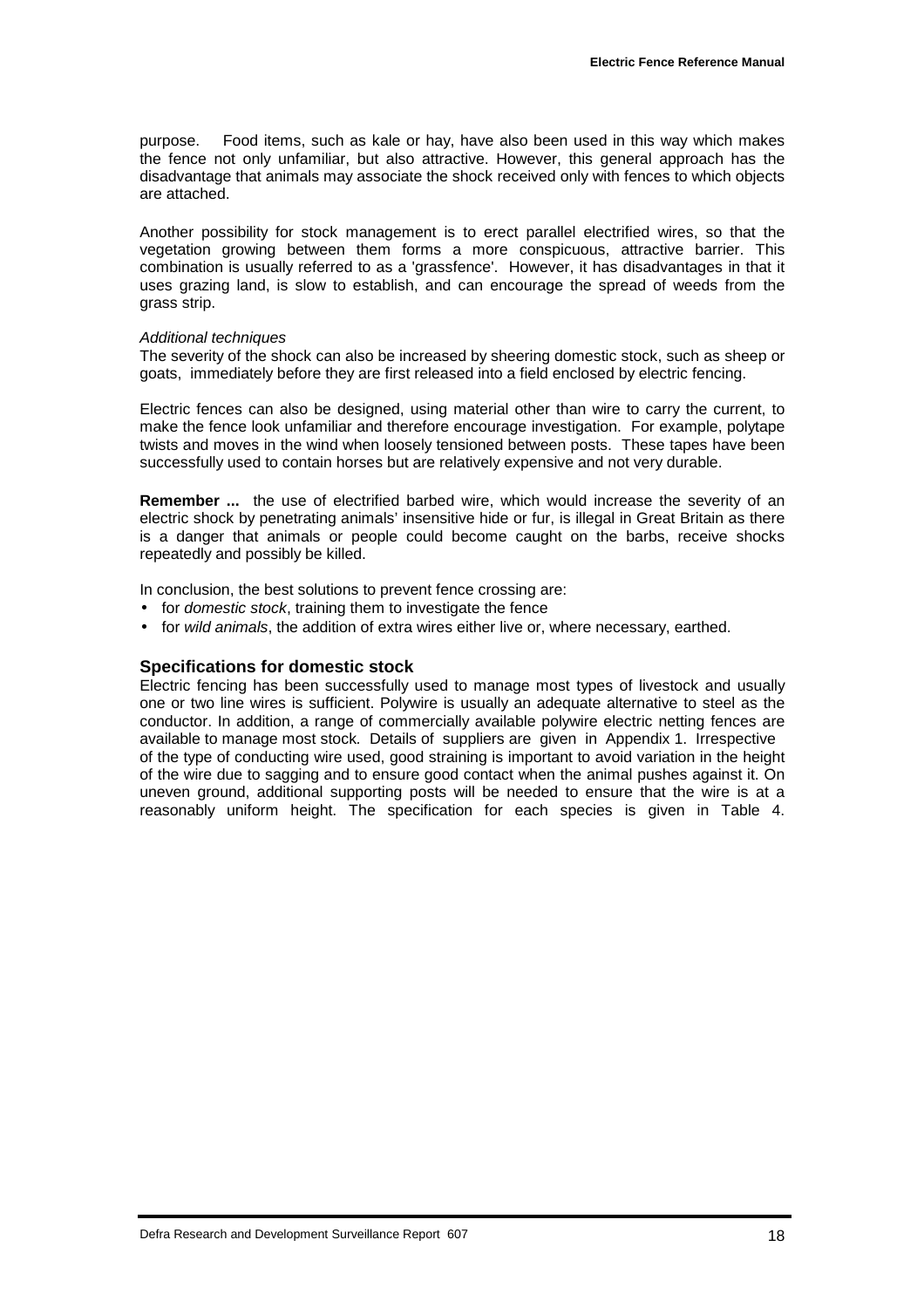**Table 4 - Specification of electric fencing to manage domestic stock.**

| <b>Stock</b>        | Number of live<br>wires | Number of earthed<br>wires | Height of wires, each measured<br>from ground level mm/(inches) | <b>Electric netting</b><br>commercially<br>available |
|---------------------|-------------------------|----------------------------|-----------------------------------------------------------------|------------------------------------------------------|
| Cattle (full grown) | 1                       | $\Omega$                   | 750 to 850<br>(30 to 35)                                        | No                                                   |
| Cattle (full grown) | $\overline{2}$          | $\Omega$                   | 350 to 450; 750 to 850<br>(14.5 to 18; 30 to 35)                | No                                                   |
| Cattle (calves)     | 1                       | 0                          | 450 to 600<br>(18 to 24)                                        | No.                                                  |
| Pigs (full grown)   | 1                       | $\Omega$                   | 300 to 400<br>$(12 \text{ to } 16.7)$                           | No                                                   |
| Pigs (full grown)   | $\overline{2}$          | 0                          | 200 to 300; 350 to 450<br>(8 to 12; 14.5 to 18)                 | No                                                   |
| Piglets             | $\overline{2}$          | $\Omega$                   | 150; 350 to 450<br>(6; 14.5t) 18)                               | No.                                                  |
| Sheep and goats     | 5                       | $\Omega$                   | 150; 300; 450; 650; 900<br>(6, 12, 18, 26, 36)                  | Yes                                                  |
| Horses              | 1                       | 0                          | 750 to 850<br>(30 to 35)                                        | Yes                                                  |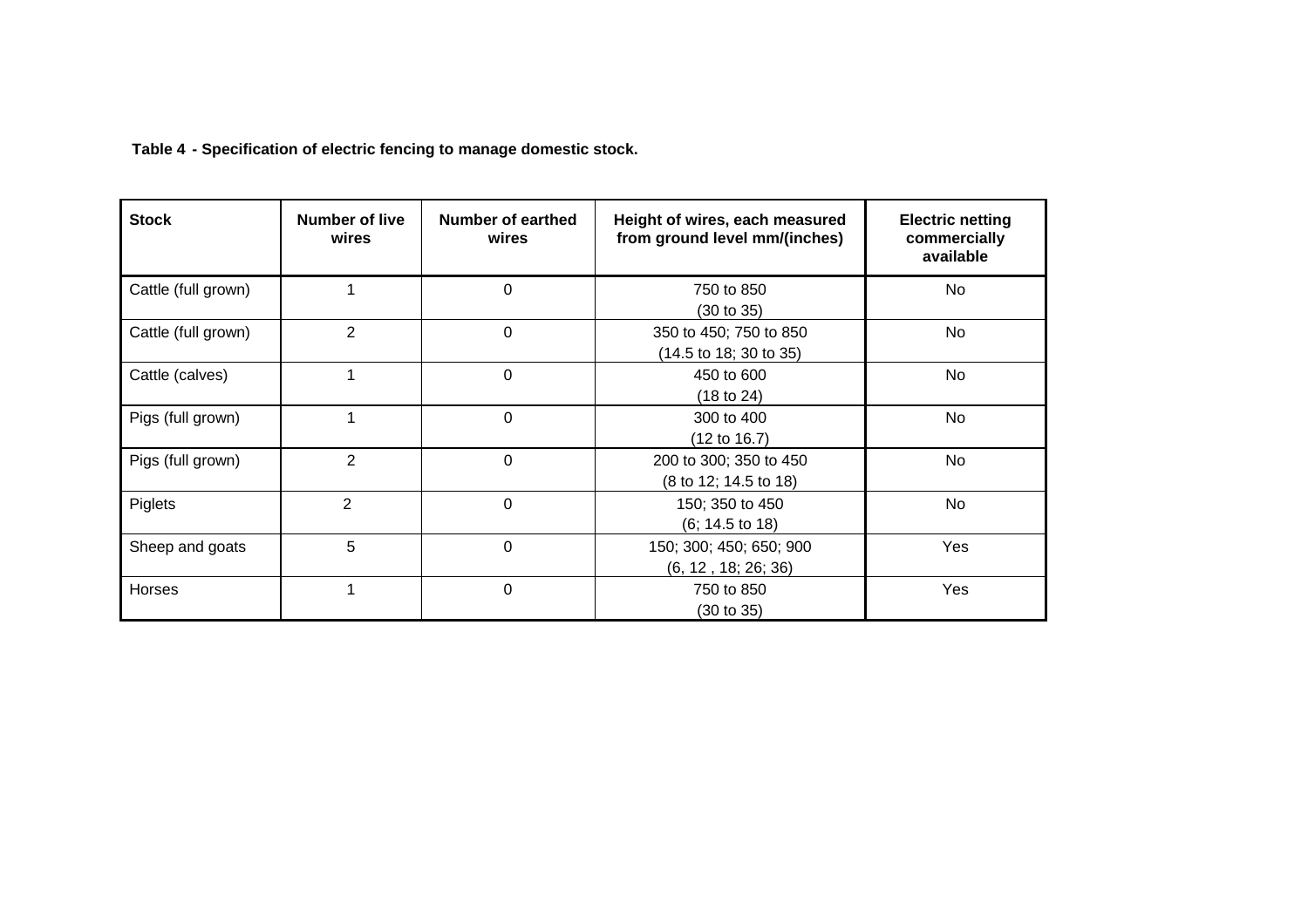#### *Cattle*

A single wire is usually sufficient but a second wire can be added if any difficulty is experienced in containing particular individuals. The height of the wire should be varied according to the height and age (i.e. full grown or calf) of the breed being managed. The specification for a 'grassfence' is two parallel fences 60 cm (2 ft) apart, each with wires at about 350 and 650 mm (1 and 2 ft) above the ground.

#### *Pigs*

As with cattle, a single wire is usually sufficient for full-grown pigs but a second can be added if any difficulty is encountered. Piglets can be more of a problem and the lower electrified wire must be closer to the ground to try to contain them.

#### *Sheep and goats*

Four or five wires are generally recommended to manage sheep and goats.

#### *Horses*

One wire is usually sufficient to manage horses. Polytape is being used more frequently as the conductor, mainly because it is highly visible and because the chance of injury to horses is less than with the use of galvanised wire.

#### **Specifications for wild mammals**

Electric fencing has been used to manage many wild mammals, with rabbits being the smallest of the species targeted. Some species, mainly deer, appear to be very resistant to electrical shock, because of the poor conductivity of their hooves and insulation properties of their coat. Therefore the use of electric fencing to deter these species appears to be limited at present. More wires are needed to manage wild mammals than domestic stock and metal wire is preferable to polywire. However, a range of commercially available polywire electric netting fences are also available to manage some species and all have been found to be effective. Details of suppliers are given in Appendix 1. It is extremely important to ensure that the wires are sufficiently well strained to avoid variation in wire height and to ensure good contact when animals push against them. The specification for each species, including deer, is given in Table 5. The decision to use electric fencing will, of course, involve comparing the cost-effectiveness of this and other methods of wildlife management, including conventional unelectrified fencing, with the estimated costs of any damage being caused. In doing these comparisons, it should be remembered that fencing materials are likely to last between 5 and 10 years if well maintained.

#### *Rabbits*

A series of enclosure and field trials has been conducted to develop the recommended specification (as shown in Table 5). The earthed wire has been found essential to prevent rabbits crawling under the fence. Rabbits have only rarely been found to dig burrows under electric fences.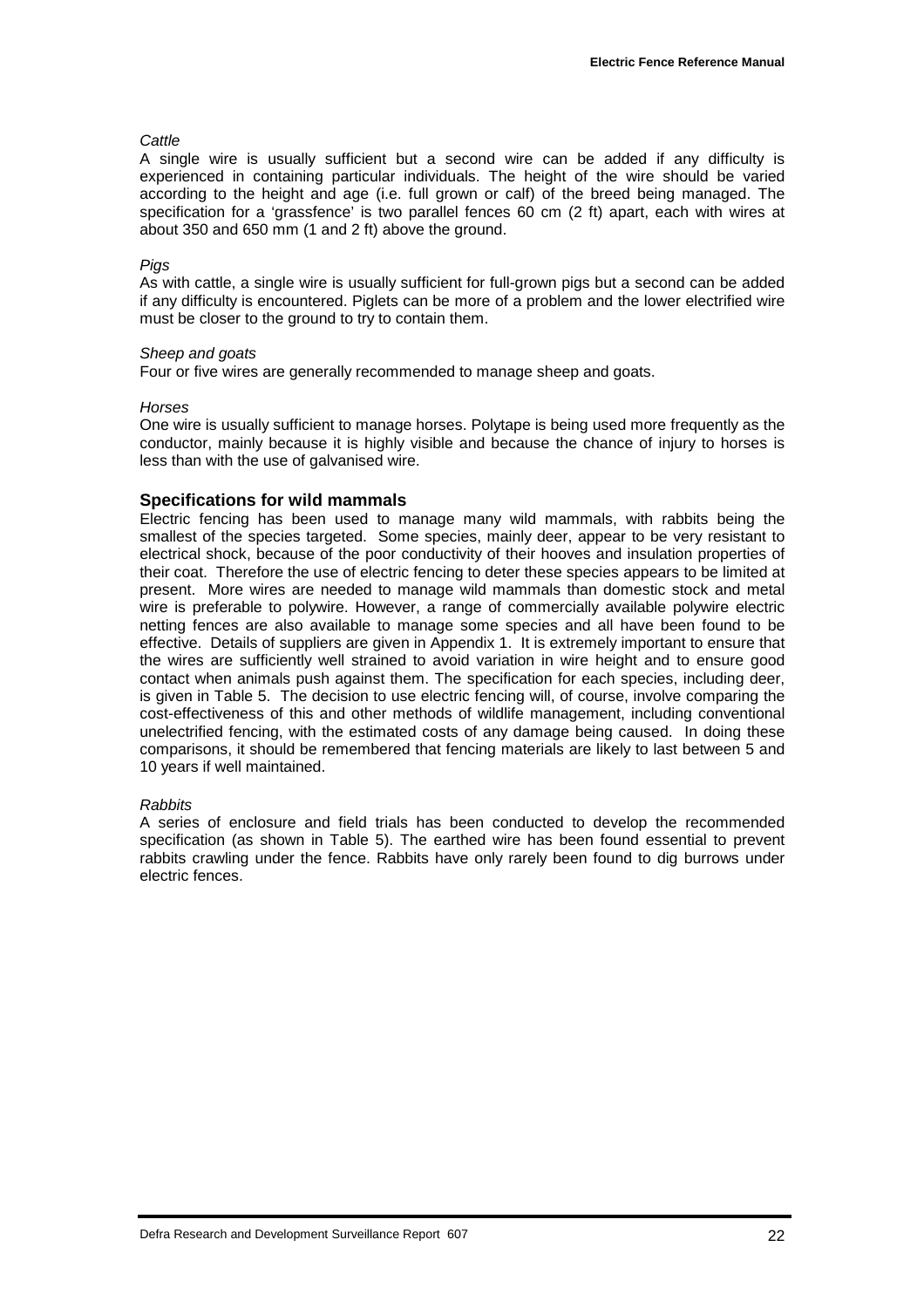| <b>Wildlife</b> | Number of live<br>wires | Number of earthed<br>wires | Height of wires (E: earthed wire), each measured<br>from ground level mm (inches)                      | <b>Electric netting</b><br>commercially available |
|-----------------|-------------------------|----------------------------|--------------------------------------------------------------------------------------------------------|---------------------------------------------------|
| <b>Rabbits</b>  | 6                       |                            | 50 (E); 100; 150; 200; 250; 300; 400<br>(2 [E]; 4; 6; 8; 10; 12; 16)                                   | Yes                                               |
| <b>Badgers</b>  | $\overline{4}$          | $\Omega$                   | 100; 150; 200; 300<br>(4; 6; 8; 12)                                                                    | Yes (use rabbit netting)                          |
| Foxes           | 4                       | 4                          | 50; 150 (E); 250; 350 (E); 450; 600 (E); 800; 1050 (E)<br>$(2; 6[E]; 10; 14[E]; 18; 24[E]; 32; 42[E])$ | <b>Yes</b>                                        |
| Red deer        |                         | $\Omega$                   | 300; 600; 900; 1050; 1200; 1500; 1800<br>(12; 24; 36; 42; 48; 60; 72)                                  | <b>No</b>                                         |
| Fallow deer     | 7                       | $\Omega$                   | 300; 450; 600; 750; 900; 1050; 1200<br>(12; 18; 24; 30; 36; 42; 48)                                    | No.                                               |
| Roe deer        | 5                       | $\Omega$                   | 300; 450; 600; 900; 1200<br>(12; 18; 24; 36; 48)                                                       | <b>No</b>                                         |
| Muntjac         | 6                       | $\Omega$                   | 150; 300; 450; 600; 750; 900<br>(6; 12; 18; 24; 30; 36)                                                | No.                                               |

**Table 5 - Specification of electric fencing to manage wild mammals.**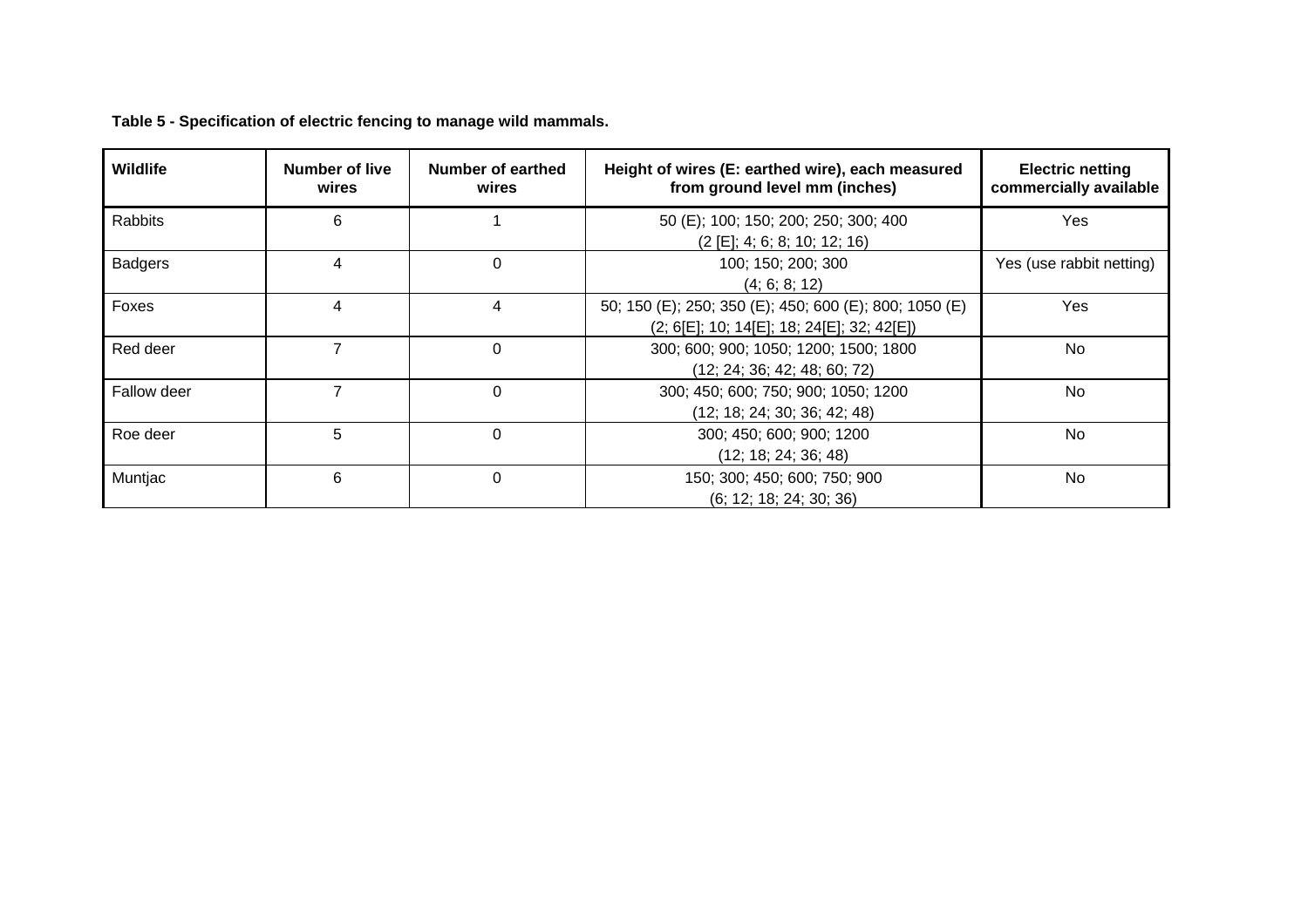#### *Badgers*

A series of field trials has been run to develop the recommended specification which has been used to exclude badgers from small plots and entire fields. Again, badgers have rarely been recorded digging under electric fences.

#### *Foxes*

As for rabbits and badgers, enclosure trials have been conducted to develop the recommended specification. The use of alternating live and earthed wires was found necessary to prevent foxes crossing fences by jumping through the wires.

#### *Deer*

Again, to test the effectiveness of electric fencing against roe, fallow and muntjac deer, a series of enclosure trials has been conducted. The electric fence specifications found to be most effective against each of the three deer species were all less successful than the best non-electric wire mesh netting deer fence specifications. Therefore, the potential use of electric fencing to control these deer is limited and is not recommended except where conventional fencing cannot be used. There have been no successful UK field trials of the red deer fence specification developed in New Zealand and currently used in some areas in the UK.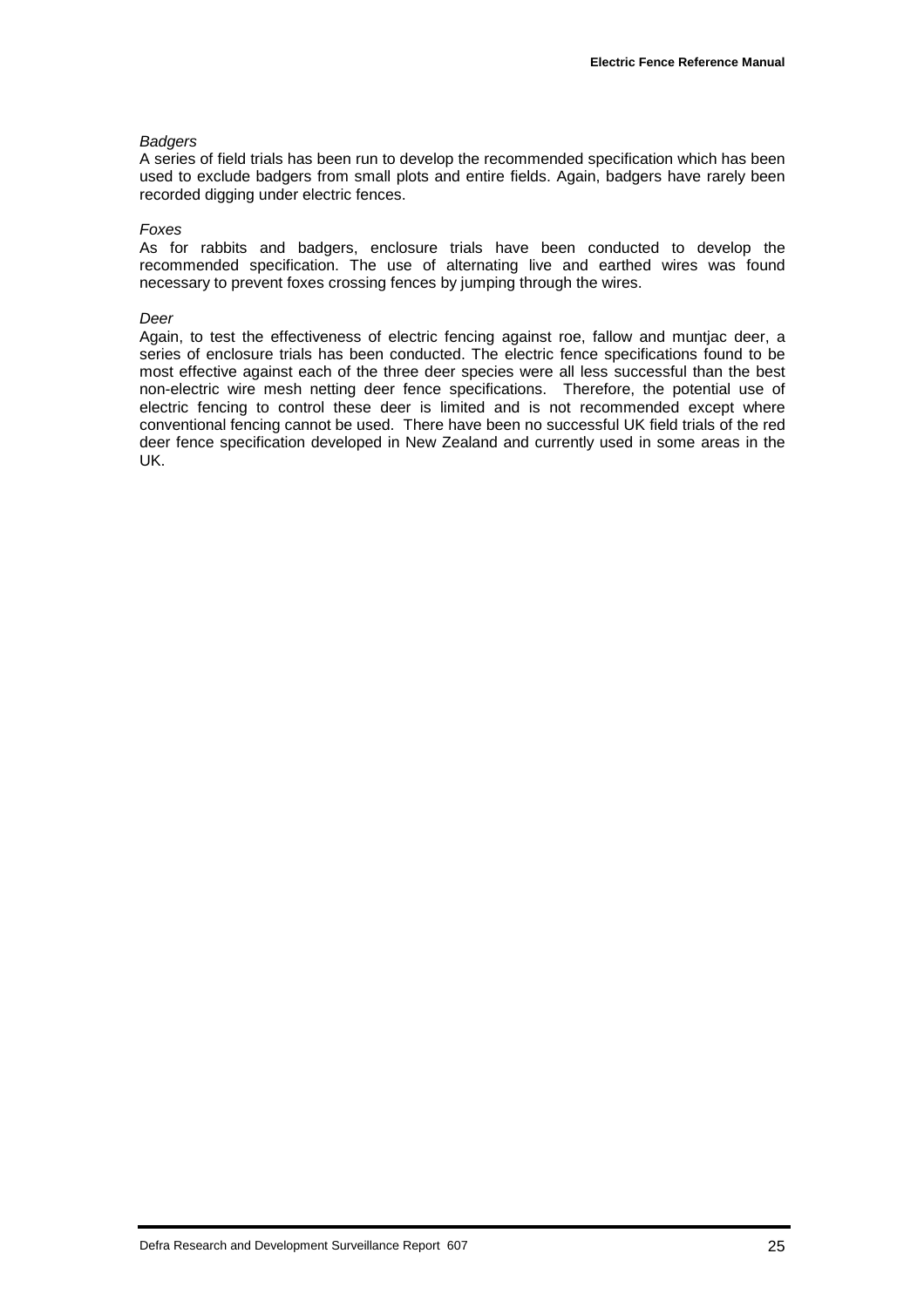## **CHAPTER 4**

#### **Safety Aspects**

All electric fences must be installed and operated in a way that ensures there is no electrical hazard to people, animals or their surroundings. The fence construction must not risk the entanglement of animals or people.

#### **Animal welfare**

The main animal welfare issues concern the use of electric netting fences. Firstly, the lowest electrified wire, particularly of electrified rabbit netting, is close to the ground. Consequently, animals such as hedgehogs, frogs and toads can come into contact with these wires and this can, on occasion, result in them receiving repeated shocks and being killed. Rabbits can also become entangled in these fences which results in their death. Details of the occurrence of fatalities in field trials with rabbit electric netting fences are given in Table 6. No fatalities have so far been recorded in field trials of wire fences used to manage badgers or rabbits.

| Number of sites                                               | 63        |
|---------------------------------------------------------------|-----------|
| Average length of electric netting erected at each site       | 750 m     |
|                                                               | (850 yds) |
| Average length of time each netting fence monitored           | 4 months  |
| Total number dead rabbits found alongside fences at all sites | 27        |
| Mean number found/site/ 4 month period                        | 0.4       |
| Total number dead hedgehogs found at all sites                | 16        |
| Mean number found/site/4 month period                         | 0.25      |
| Total number frogs and toads found dead at all sites          | 63        |
| Mean number found/site/4 month period                         | 1.0       |

#### **Table 6 - Details of rabbit electric netting study sites and fatalities**

The data on dead rabbits are not straightforward to interpret. The majority were found alongside the fence, unlike the hedgehogs, frogs and toads which were all found in or on the fence. It appeared that most dead rabbits were dropped at the fence by foxes which received a shock from the fence as they tried to cross it with a rabbit in their mouths when returning to the cover of the adjacent woodland.

Farmers would probably erect these netting fences for a maximum of eight months a year. Thus, based on this large data set, on average it would be expected to find, over a one year period in a fence 750 m (about 850 yds) long, fewer than one dead rabbit, one dead hedgehog and about two dead frogs or toads. Therefore, in general, the welfare issues do not appear to be too serious. The exception could be if fences were erected close to ponds, as large numbers of frogs and toads could potentially be killed. Therefore, the use of wire rather than netting fences would be advisable at these locations.

#### **Human safety**

All energisers and fence installations must comply with the present regulations and standards. People are generally more susceptible to an electric fence shock sensation than stock or wildlife and so extreme care should always be taken when installing, testing or maintaining an electric fence. A healthy person will not suffer any serious or permanent injury from an electric shock sensation received from a fence under normal conditions. However, it can prove to be an unpleasant and memorable experience.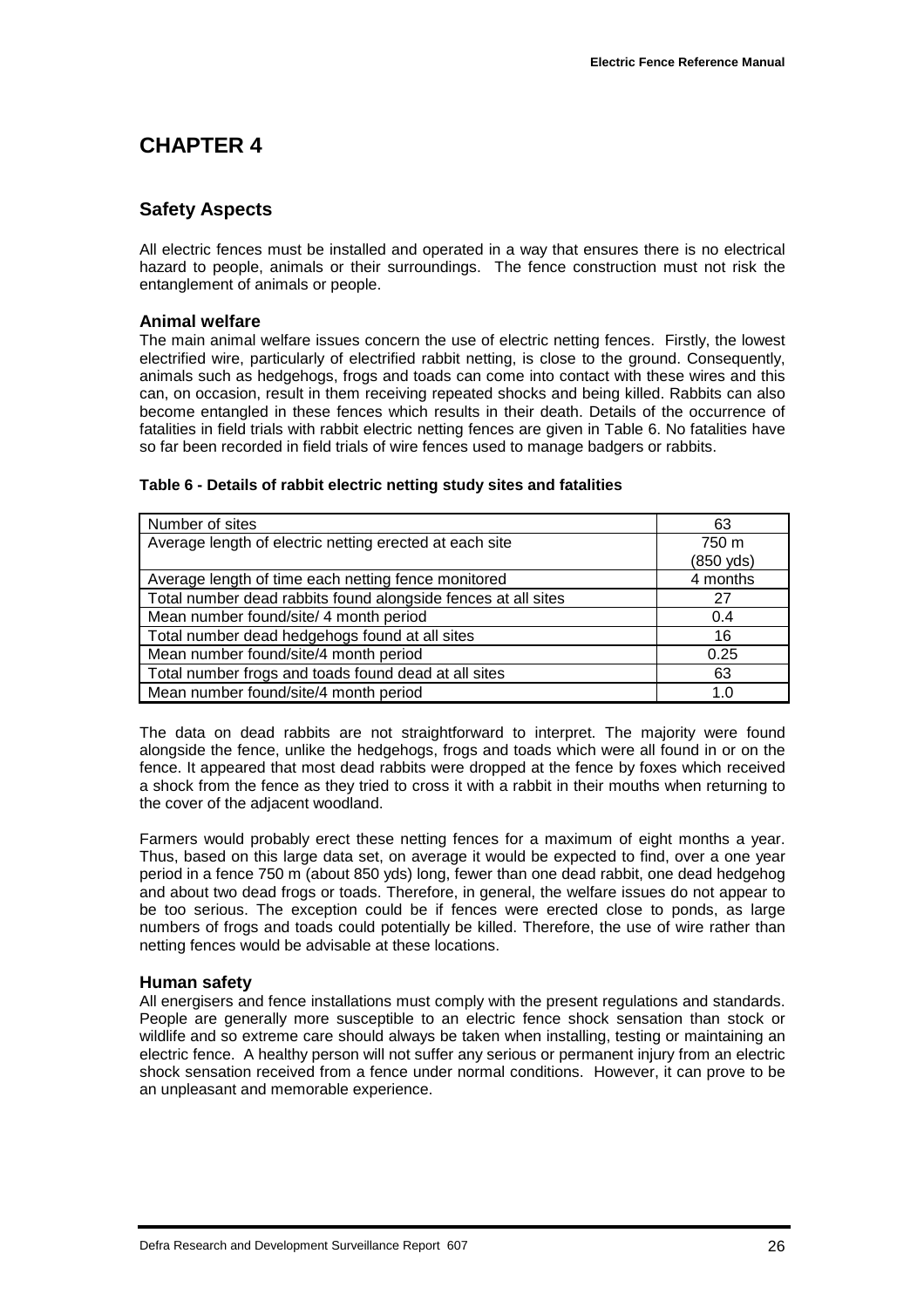#### **Safety precautions**

The following safety precautions must be observed when installing or maintaining an electric fence:

- Always seek planning approval from appropriate authorities before installing a fence alongside any road, railway or telecommunication line.
- Always display warning signs (Figure 4) at no greater than 50 m (about 50 yd) intervals along a fence where there is public access.



**Figure 4 Symbol for warning sign**

- Always ensure the fence is well insulated, to prevent fence posts or any other structure becoming electrified.
- Always consider the risk of an animal or person becoming entangled in live fence wires.
- Always charge the battery in a well ventilated area and in accordance with manufacturer's instructions.
- Always disconnect the battery from the fence energiser when charging from the mains.
- Always disconnect the power supply before working on the fence.
- Never site an energiser earth electrode within 10 m (about 10 yds) of any mains earthing system (Figure 5).



#### **Figure 5 Unsuitable line of an electric fence in relation to a high voltage power line**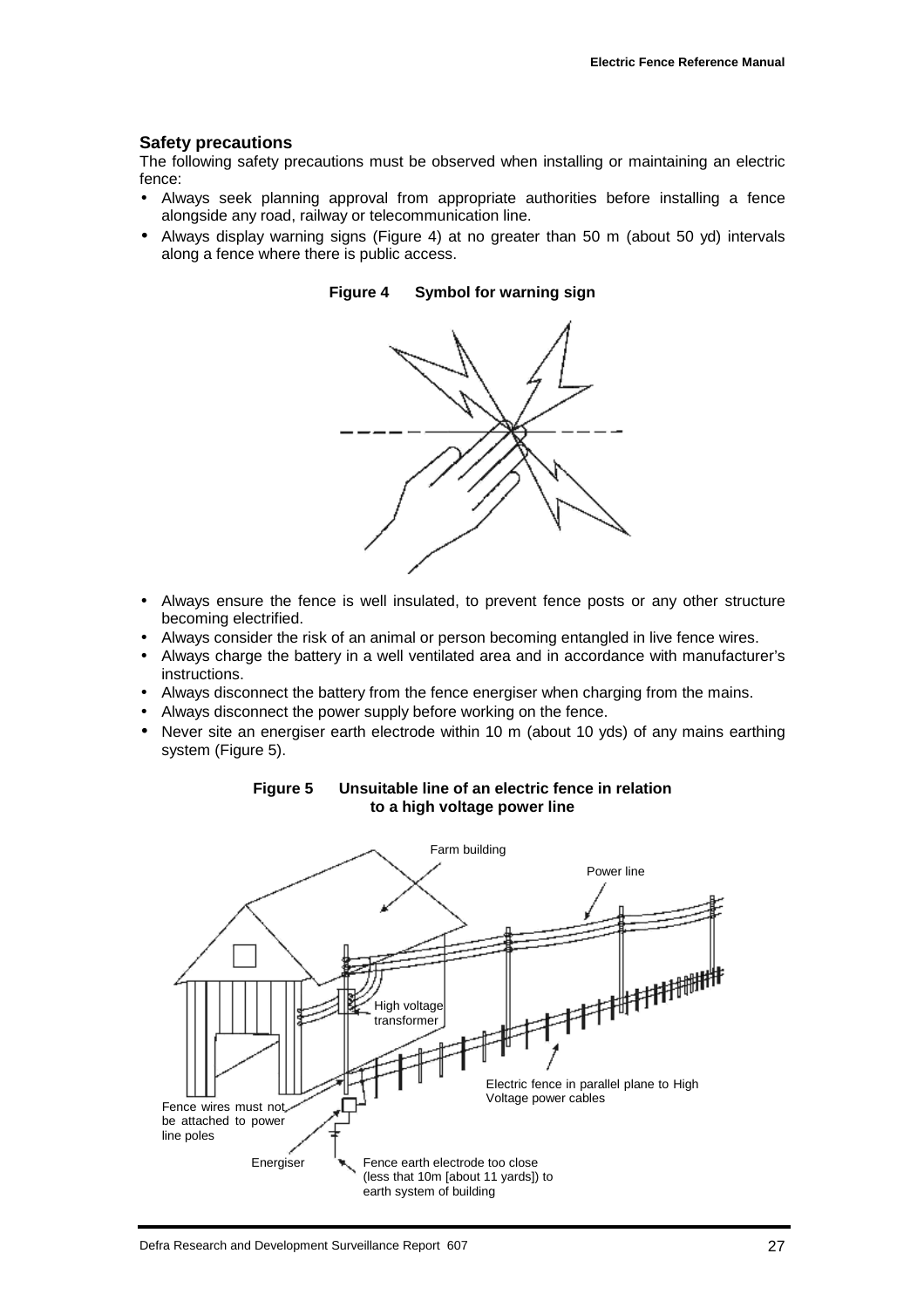- Never connect more than one energiser to the same fence.
- Never electrify barbed wire.
- Never install a fence under and parallel to an overhead power line as the induced voltage generated on the electric fence conductor wire may be hazardous (Figure 5); if crossing a power line, do so at right angles (Figure 6).
- Never install an electric fence above the recommended height (currently 2 m [6.6 ft]) when crossing a power line.
- Never attach electric fence wires to mains power line poles (Figure 5).
- Never overcharge the battery.
- Electric fence wires when crossing a public highway must be at least 5.45 m (about 6 yds) above the ground.



#### **Figure 6 The line of an electric fence in relation to a high voltage power line**

#### **International and National Standards**

There are a number of International and British Standards concerned with energiser safety. Publication 1011 1989 of the International Electro-Technical Commission (IEC) is the reference set of documents on which the design principles for electric fence energisers are based. Details of how to obtain copies are given in Appendix 1.

There are three relevant British Standards:

- 1. BS EN 61011:1993 Electric fence energisers. Safety requirements for mains-operated electric fence energisers.
- 2. BS EN 61011-1:1993 Electric fence energisers. Safety requirements for battery-operated electric fence energisers suitable for connection to the mains supply.
- 3. BS EN 61011-2:1993 Electric fence energisers. Safety requirements for battery-operated electric fence energisers not for connection to the mains supply.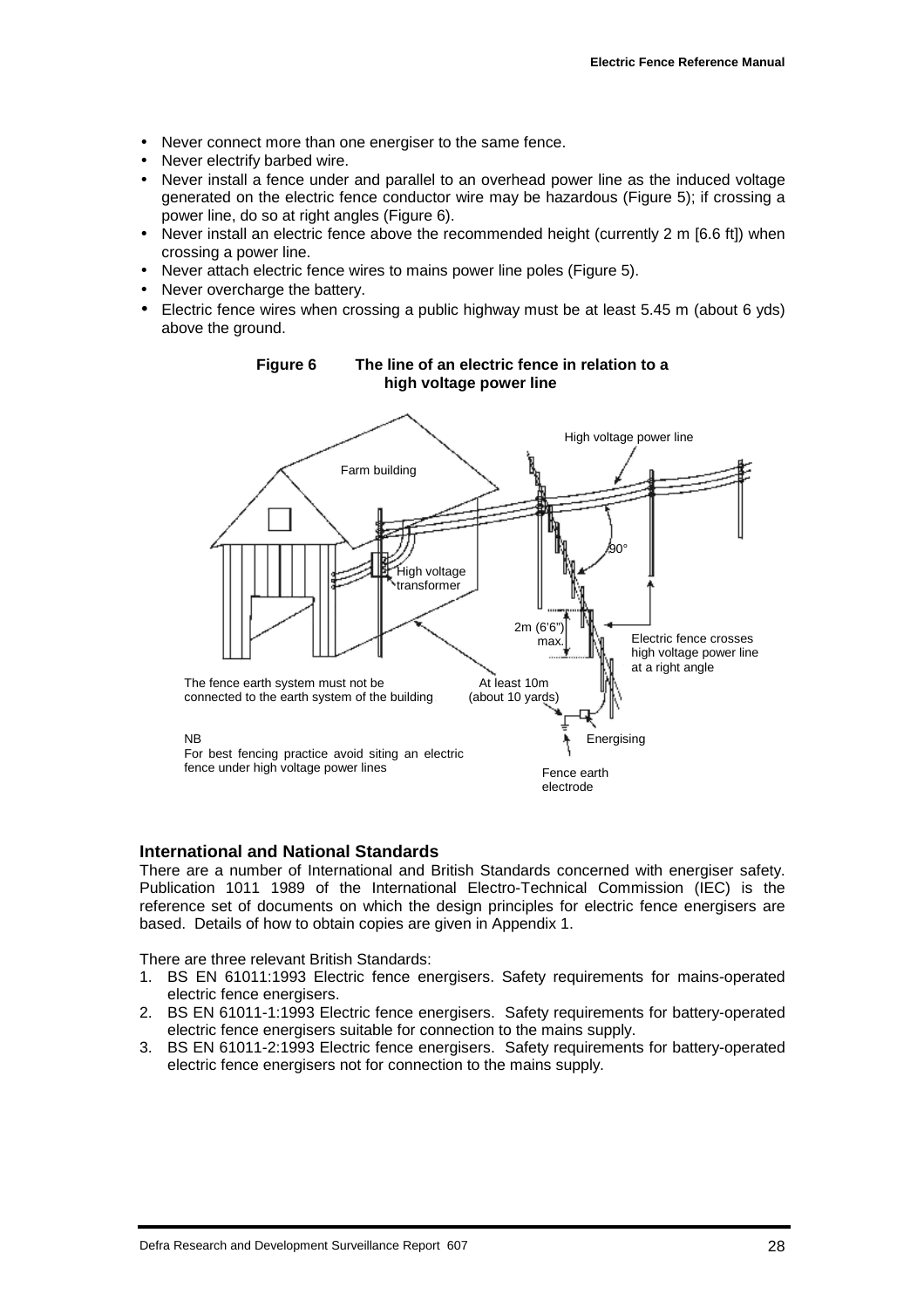## **CHAPTER 5**

#### **Fence construction: techniques and best practice**

This chapter describes construction techniques and best practice for all the components that are needed to achieve fencing suitable for the chosen site. The materials to be used to construct the fence can be selected from those described in Chapter 1 and listed in Table 2, once the line of the fence has been decided and the general fence specification chosen. Factors to be considered in the specification are: height, mesh or line-wire, number of wires and spacing, the distance between stakes and whether the fence is to be a temporary or permanent structure.

#### **Pre-construction work**

• *Estimating requirements*. The amount of material required can be estimated by making a sketch map while walking the chosen fenceline and marking on the map the number of stakes needed and, for permanent fences, the locations of straining posts, turning posts and the number of struts required by each post (Figure 7).

#### **Figure 7 Sketch map used when estimating quantities of material required on a fence line**



228 insulators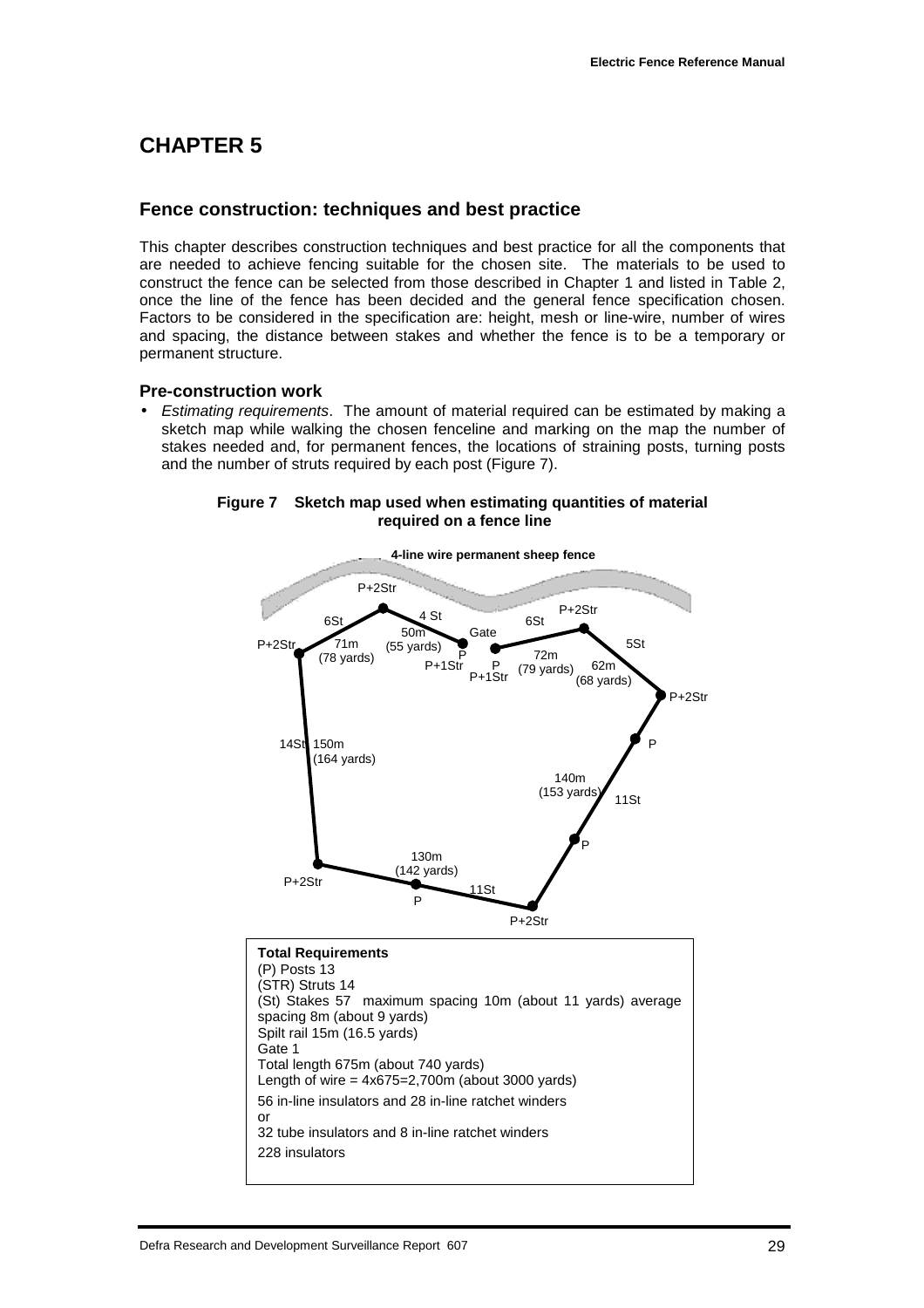• *Distribution of materials.* The next operation, the distribution of the materials along the fenceline, should be done with a vehicle. Where this is not possible, carefully sited dumps of materials should be placed within easy reach of the fenceline to reduce the distance the material has to be carried by hand. A single dump at the beginning of a fenceline should be avoided. If possible, the distribution of materials should be done by those who are going to erect the fence. A two-person fencing team is recommended as the most efficient.

#### **Fence construction principles**

The construction of the fence should be based on the principles illustrated in Figure 1. An *earth electrode only system* is a fence that does not have either an earth-returning wire or earth line wires and relies on the current flow to the energiser earth being passed through the ground (see Earthing in Chapter 1). These systems are generally associated with temporary fencing and are only used with permanent fencing on sites where the soil remains damp throughout the year. Temporary fences will generally be powered by battery-operated energisers.

It is recommended that permanent fences are constructed as *earth electrode plus earth-return wire systems*. The addition of earthed line wires is an option and will depend on the species being managed.

#### **Setting-up the energiser and charging system**

#### *Installing the energiser*

Permanent fences may be powered by either mains or battery powered energisers. *Mains powered energisers* should be installed under cover, near to the mains supply and out of reach of children. They should also be sited away from flammable materials and away from the risk of mechanical damage. *Battery powered energisers* are sited close to the fence, at any convenient place along the fence line and on the opposite side of the fence to the animals being managed. The energiser should be installed off the ground to protect it from insects and moisture. Small dry cell battery energisers may be clipped directly on to the fence. Wet cell batteries should be housed in a ventilated, locked weatherproof box to provide security from vandalism and theft, and protection against extreme temperature changes and corrosion.

#### *Siting batteries, charging systems and regulators*

When batteries are to be charged from the mains supply, access for a vehicle to and from the fence is desirable. Carrying heavy, wet cell batteries any distance by hand, particularly over rough ground, may result in backstrain, acid spillage or both and should be avoided.

*Wind and solar power charging systems* should be located in open areas close to the battery. Solar panels should face south and be angled towards the sun and away from any possible shade. The angle of incident light on to the solar cell array is critical for maximum output. The optimum is 90° to the sun. Wind generators must be located so that they are exposed to the prevailing winds.

A *battery charging regulator* must be fitted between a wind generator or solar panel and the battery (Figure 1). Expert advice should be obtained before selecting a regulator to ensure that it is compatible with both charging system and battery and, when a solar panel is to be used, to ensure that the regulator does not consume more power than the panel produces. When charging rates are too high for the battery, a particular occurrence when using wind generators, or when the battery is fully charged, the regulator dissipates the excess energy in the form of heat. Therefore the regulator should be mounted where there is free movement of air to prevent heat build-up.

Under some site conditions, it may be necessary to install both wind and solar charging systems in order to provide adequate charging for an energiser battery throughout the year. When both systems are used, controlling diodes must be placed in the two independent charging systems (Figure 8). It is recommended that a qualified person should be consulted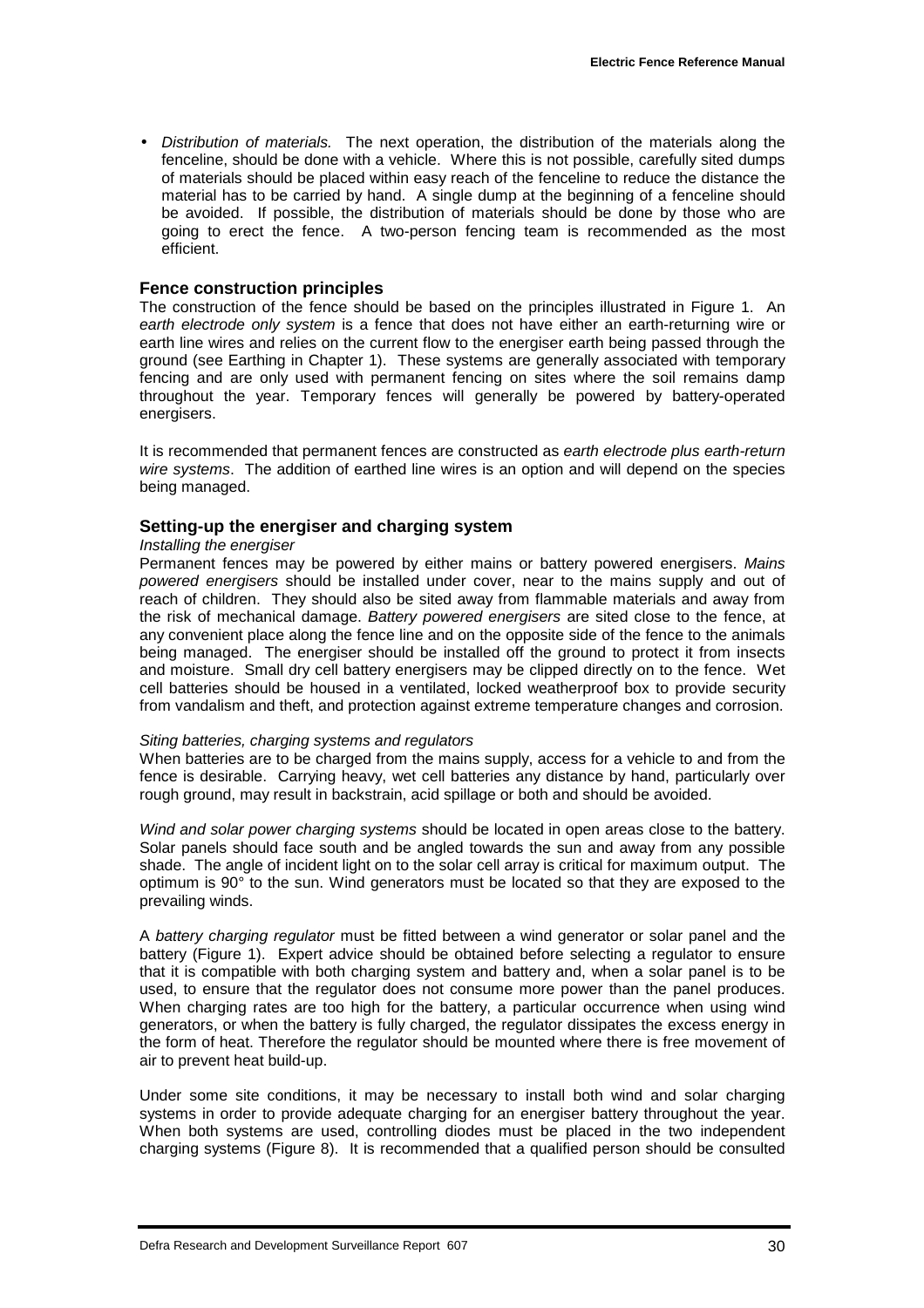before the installation of diodes. Care must be taken to observe the correct polarity when interfacing wind generators, solar cells and regulators.

#### *Lead-in wires: insulating and positioning*

*The lead-in wire* from the energiser to the fence and from one fence to another fence should be insulated and fitted with a cut-out switch. Energisers produce output pulses of several thousand volts and low density polythene or equivalent of 1 mm wall thickness is an adequate insulating material. Either copper or steel wire may be used as the lead-in wire and should be at least 4.0 mm<sup>2</sup> (about 0.2 inches<sup>2</sup>) cross sectional area to ensure adequate strength and conductivity. A cable lug should be fitted, crimped or soldered at the energiser end of the lead-in wire. Where lead-in wires pass underground, double insulation is required which can be achieved by using single insulated cable in a plastic tube or conduit. The effects of cattle hooves and tractor wheels sinking into the ground should be taken into account when deciding the depth to which these tubes should be buried.

The provision of *lightning conductors* should be considered where there is historical evidence of lightning strikes or where strikes are anticipated. A proprietary device should be used at the fence/lead-in wire junction.

**Figure 8 Battery charging options**



\* If both wind and solar are to be used together controlling diodes are required but a qualified person should be consulted before installation.

#### *Installing an effective earthing system*

The efficiency and effectiveness of any electric fence is dependent upon an adequate and properly installed *earthing system*. Many electric fence problems are avoided when good earthing is provided. One major manufacturing company quotes that surveys have shown that the earthing systems on 80% of electric fence installations are ineffective.

The earthing system of an electric fence *must never be connected to the main earth system of the mains supplies.* Also, every earth rod (electrode) connected to the electric fence must be situated at least 10 m (11 yds) away from any earthing system for the protective earthing of buildings to ensure it is outside the resistance area of the building's system.

*A ground earth electrode* should be connected via a brass bolt clamp to the earth terminal of the energiser with 10 mm<sup>2</sup> (about 0.4 inches  $^2$ ) PVC insulated multi-strand copper cable with a cross-section area of not less than 4.0 mm<sup>2</sup> (about 0.2 inches<sup>2</sup>). The energiser should be located as near to the fence as is practical to ensure the copper connecting cable is the minimum possible length. The electrode (copper-coated steel of 20 mm [about 1 inch] minimum diameter) should be driven into the ground to a depth of approximately 2 m (about 6 ft), if possible, but not less than 1 m (about 3 ft). It should be positioned as close as possible to, but certainly within 5 m (about 5 yds) of, the fence. Galvanised steel electrodes may be used on temporary fencing and for the earth electrode on earth return wire systems. The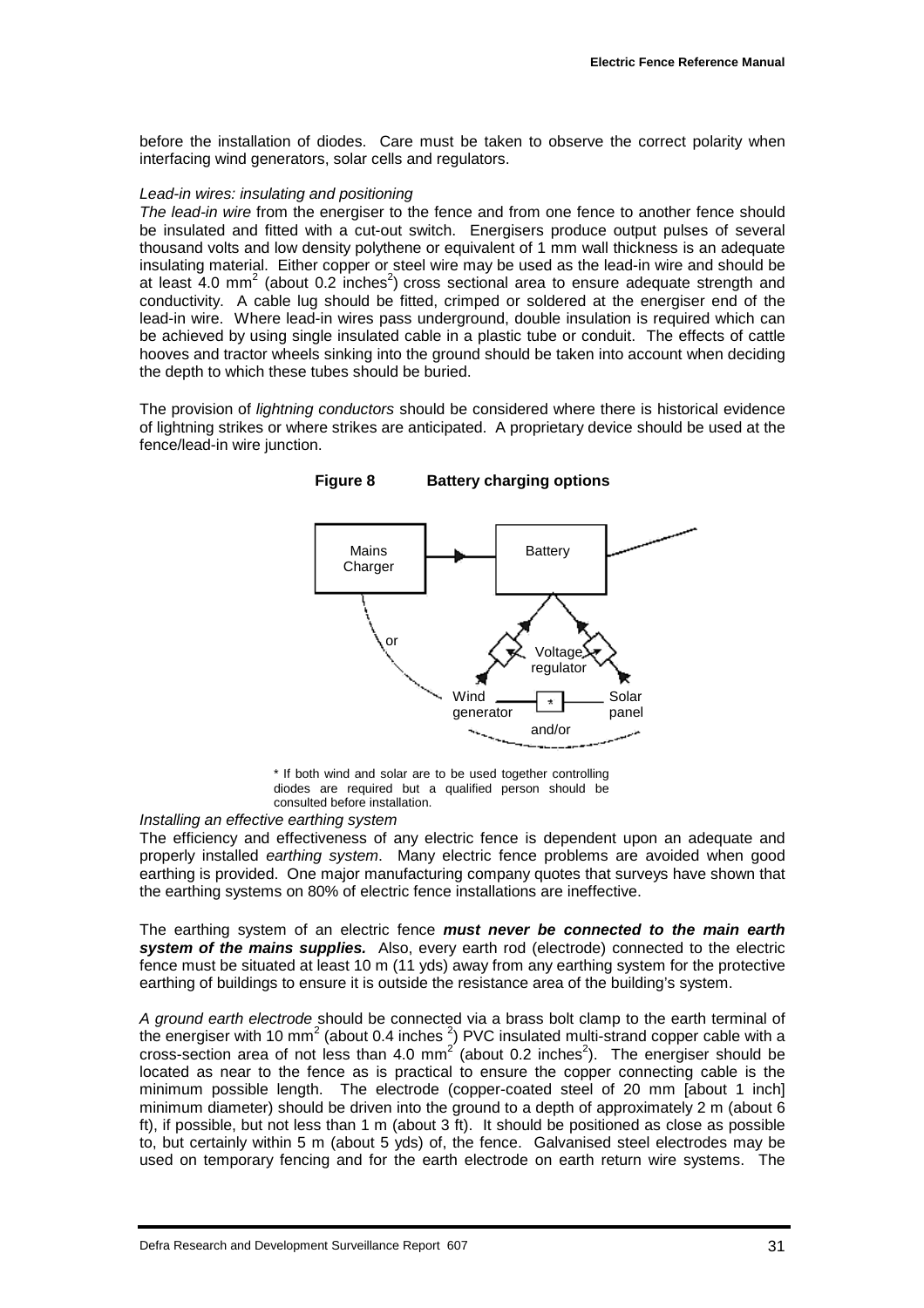earth electrode of the fence should be installed, if possible, where the soil is damp to ensure a good contact. On ground with low moisture retaining properties, two electrodes screwed together may be necessary to enable the earth electrode to be driven to a greater depth. An inadequate earth attached to a battery powered energiser may result in a proportion of the fence pulse appearing on the battery terminals.

#### **Erecting the fence: post, wires and insulators**

The *posts* and *stakes* of an electric fence function to support the conducting line wires or netting. It is the shock sensation felt by the animal when it touches a conducting wire that makes the barrier effect and not the physical strength of the fence.

#### *Temporary fences*

When constructing *temporary fences*, which are generally erected in relatively short and straight lengths, the posts only need to be strong enough to withstand the weight of the conducting wires or netting and the tension put on them.

*Posts and stakes.* The posts and stakes of a temporary fence are driven into the ground; there is often a pre-marked point on stakes to indicate the depth to which this should be done. Their spacing will depend on the holding ability of the soil and the number of conductor wires present, but as a general rule they will be between 3 and 5 m (about 3-5 yds) apart.

*Conducting wires.* The conducting wires will be either 1.6 mm or 2 mm (about 0.1 inches) steel or aluminium, polytape or polywire or polywire net. Polywire and polywire netting are hand tensioned. The other types of conductor wires are tensioned using wire strainers or ratchet winders (Figure 9 and Plate 1) to a strain that is just sufficient to keep the wires taut.



When a conducting wire has to be joined, it is essential to ensure that there will be a good current flow through the connection. Two ends of either polywire or polytape are joined by exposing the metal strands using a match or lighter to melt a 50 mm (about 2 inches) length of the plastic at each end to be joined. Both ends are then tied with a reef knot and the exposed strands are twisted together. Steel and aluminium wires are joined with either a double 6 knot or reef knot. A double-loop knot is not recommended because the point of contact is too small (Figure 10).

#### *Permanent fences*

The supporting posts and stakes of permanent fences need to be more robust to withstand the rigours of the weather and resist pressure from vegetation and fallen branches over a period of many years. Permanent fences are generally multi-strand fences. Their line will normally follow field and woodland boundaries and a farm or estate may be managed with a network of fences. To enable current flow along the full length of the conducting wires, 2.5 mm (about 0.1 inch) diameter wire or more must be used. The construction techniques used to erect permanent electric fences are similar to those for conventional non-electrified fences. *Posts and stakes.* Posts, stakes and struts should be of square sawn or round timber which has been treated with a wood preservative. Posts are placed in a hole dug in the ground to a depth of at least 0.9 m (3 ft) and then firmed with soil. The post hole is either dug out by mechanical auger or hand using a shuv-holer and long-handled spade.

Straining posts, to tension wires are strutted. The strut is located in a notch in the post. The notch is cut between one-half and two-thirds up the post and facing the direction of strain.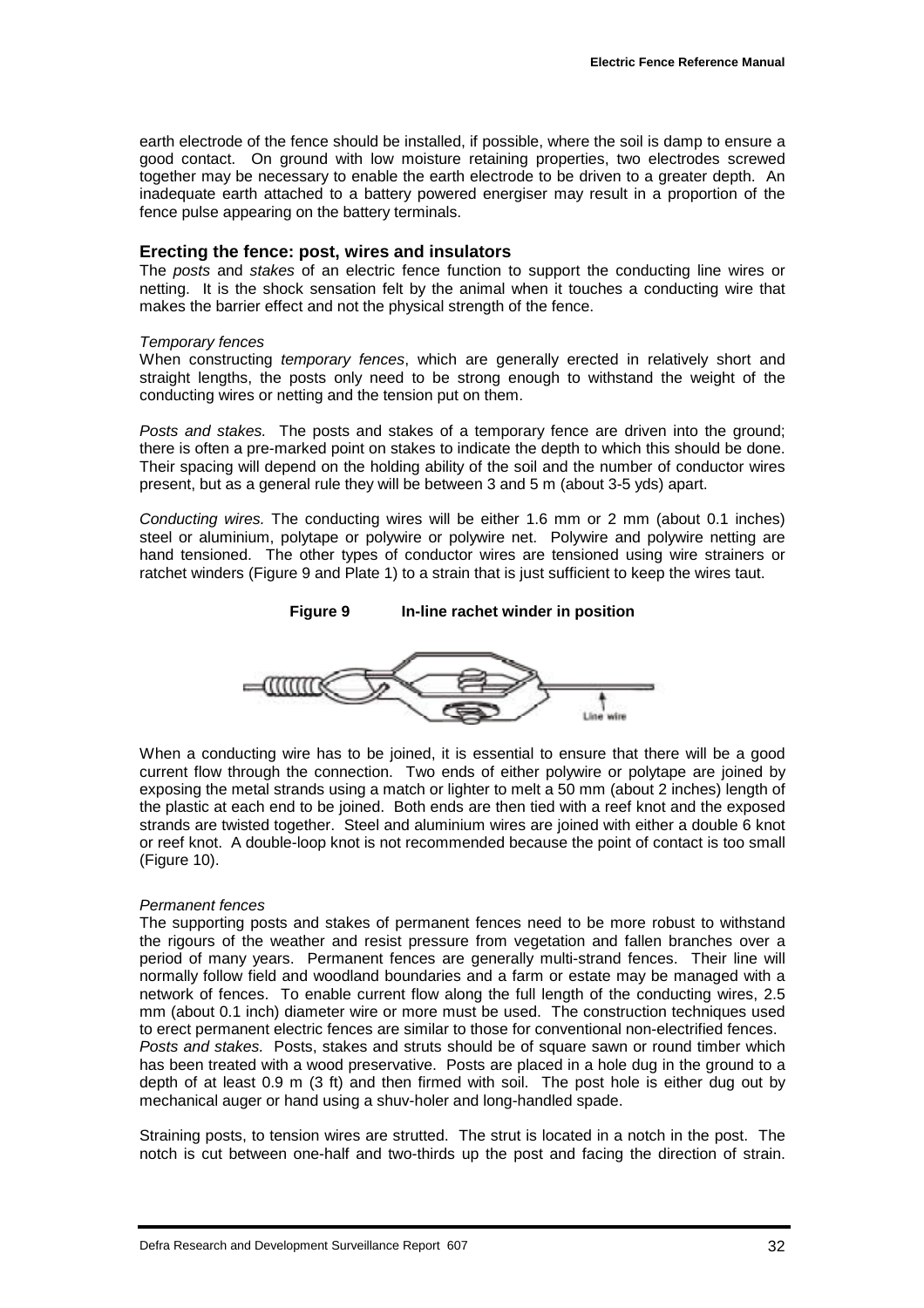The distance between straining posts will be dictated by the shape and size of the area to be fenced.

Intermediate posts or stakes are driven into the ground to a depth of at least 0.6 m (2 ft). The maximum distance between stakes will be 3 m (about 3 yds) when 3.15 mm (about 0.1 inch) medium-tensile steel conducting wires are to be used and 10 m (about 10 yds) for 2.5 mm (about 0.1 inch) high-tensile and 2.65 mm (about 0.1 inch) spring-steel wire.



*Conducting wires.* The conducting wires are tensioned between two straining posts. First, the wire should be uncoiled from the roll using a wire dispenser. If a dispenser is not used, the wire can be damaged and, as a result, may subsequently fracture. The wire is terminated at and insulated from a straining post with either an in-line insulator (Figure 2) or a tube insulator with a reinforcing metal strip. The metal strip must be positioned between the wire and the post. The wire is then strained to a second post using a hand-operated wire strainer. It is important that the type of strainer used does not damage the wire. For example, the 'Monkey' type strainer is particularly suited to straining high-tensile and spring-steel wire but not medium-tensile wire. Experience will tell the fence erector how much strain has to be put on the wire to allow it to be raised and lowered over undulations in the ground and also to ensure that not too much stress is left on the insulators. When the wire is strained to the required tension, it is secured to and insulated from the straining post. An in-line ratchet winder (Figure 9) may be fitted into each line wire to assist future fence maintenance operations.

Joins in the wire should be made either by knotting (Figure 10) or with a double crimp sleeve joiner.

#### *Insulators*

The conductor line wires should be secured to and insulated from wooden intermediate posts or stakes with *insulators* to prevent current leakage to earth. Insulators are not required if the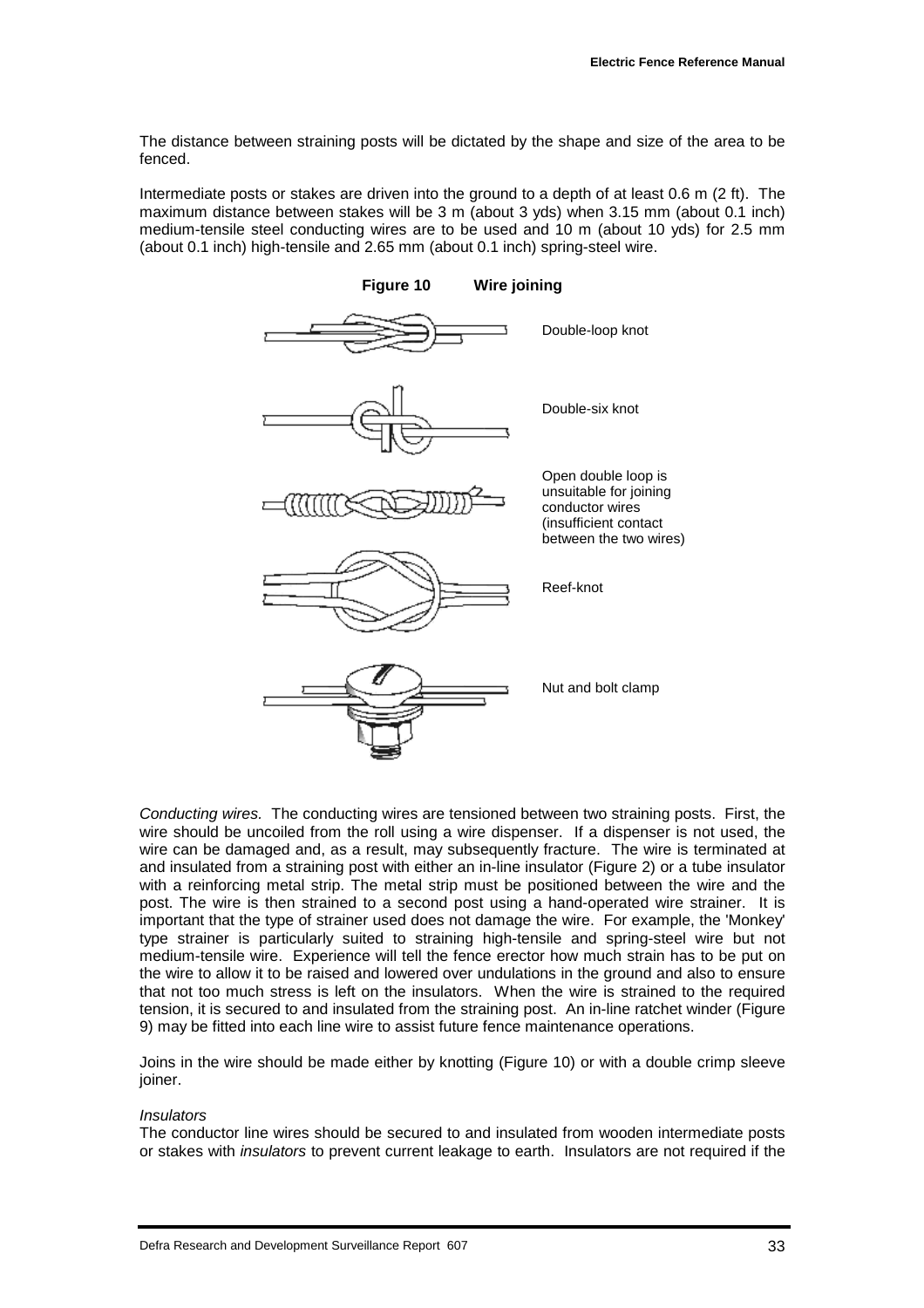stakes are plastic or glassfibre. It is recommended that only insulators that are designed and manufactured specifically for electric fencing (see Chapter 1) should be used and that materials such as hose pipe and empty fertiliser bags should be avoided. Care must be taken when securing insulators with nails that the hammer does not strike and damage the insulator.

The fence erector can test the quality of the insulation using an electric insulation tester between the secured conductor wire and the supporting post. A measurement of resistance is taken from the wire to a point on the post 150 mm (6 inches) from the wire and a reading of 25–200 megaohms is required.

#### *Existing fences*

Conducting wires can be added to new, unelectrified fences and walls to improve their effectiveness and to existing, and often ageing, unelectrified fences to extend their life. Wires added to fences are generally attached with off-set insulators (Figure 3) or insulated brackets. The wire should be fixed at about two-thirds the height of the animal being controlled and the brackets should be spaced about 10 m (10 yds) apart. These off-set wires are sometimes called scare wires.

Existing fences and walls should be inspected prior to the addition of electric fence wires. Any straining point not appearing to be strong enough for the proposed tension on the wires should be strain-tested to 150% of the expected tension. The wires on an existing fence should be inspected for corrosion. Sections of fence where there is significant corrosion and consequently a risk of fracture, which would short the electric fence, should be removed and replaced.

**Remember ...** the addition of electric fence wires to an existing barbed wire fence is not recommended.

#### **Gates**

*Gates* are required for access and where electric fences cross bridleways or public pathways. A non-electrified gate (Figure 11a) may be incorporated into the fence line. Underground feed wires at gateways are preferred to overhead wires as they cannot be knocked down or blown over. Stiles may also be built over fences which cross public paths as an alternative means of access. Warning signs must be erected on either side of gateways or stiles on public rights of way.

Electrified gates (Figure 11b) may be used where public access is not a consideration. The simplest electrified gate consists of an insulated handle attached to a high-tensile spring of sufficient size to stretch across the gateway (Figure 11c). Spring gates should be wired so that they are not live when unhooked.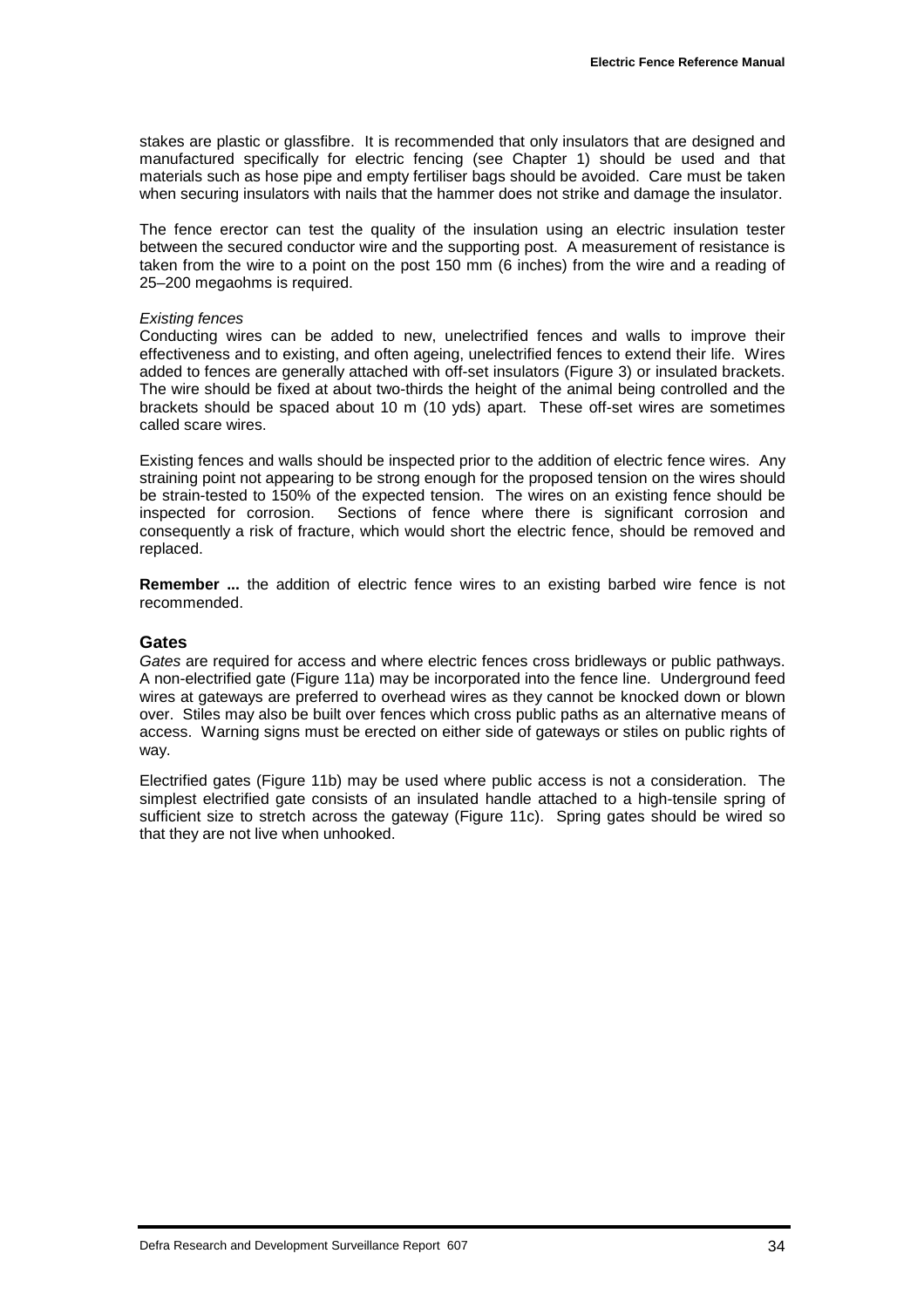**Figure 11 Gates**



**Figure 12 Fence resistance measurement**



When the fence erection is complete, the total insulation resistance of the fence should be measured with the energiser disconnected (Figure 12). A reading on the insulation tester in excess of 2 megaohms indicates an acceptable level of insulation between the conducting wires and earth.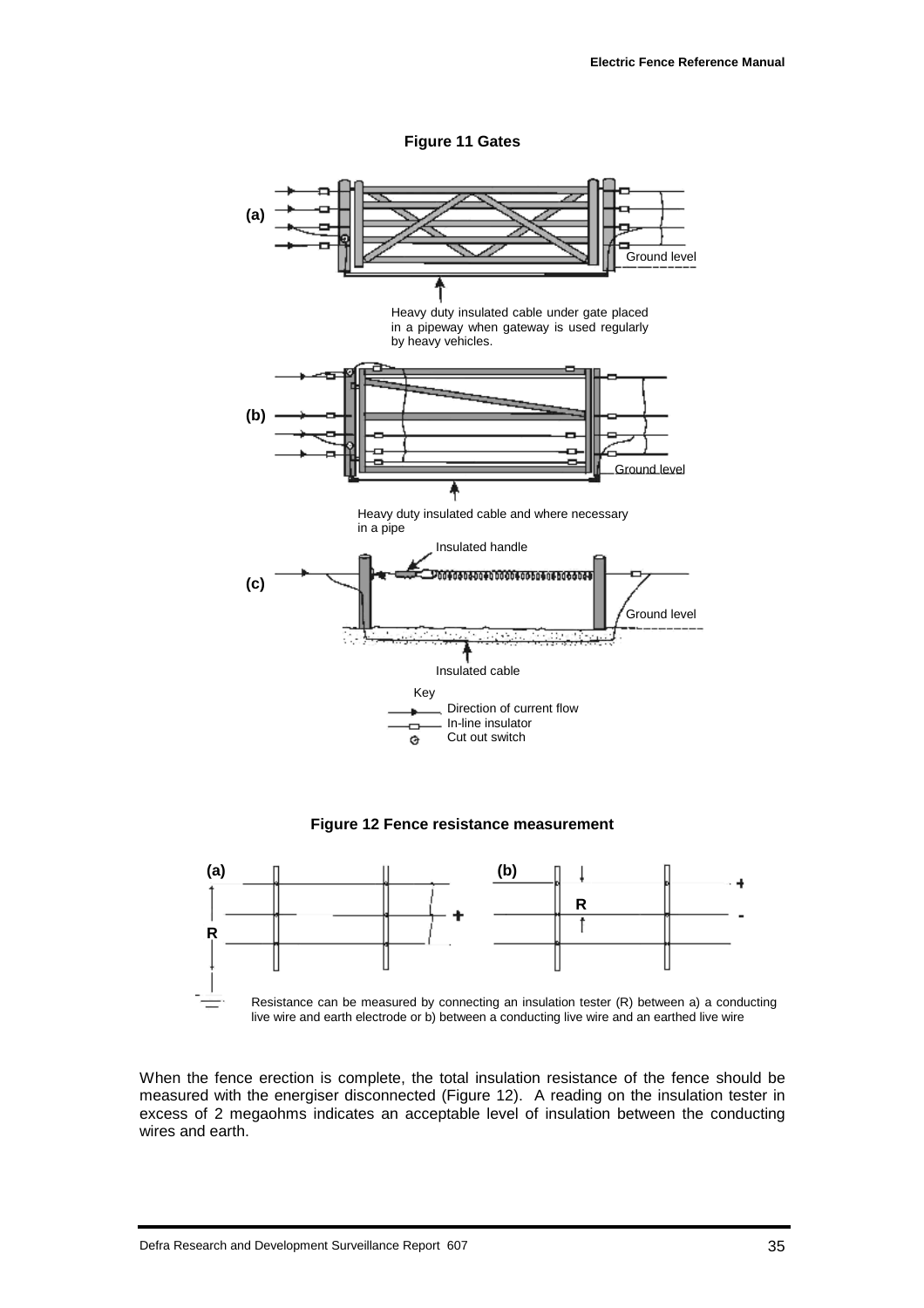## **CHAPTER 6**

#### **Fence siting**

Before a final decision can be made on the actual siting of the electric fence, the following main issues have to be taken into consideration:

- planning aspects
- geography of the area
- ratio of fence length to area enclosed
- seasonal and climatic influences

#### **Planning aspects**

When planning the line of an electric fence, there are a number of aspects that need to be taken into account, particularly in relation to power lines and telephone lines. The issues of power lines, electric fencing and safety have already been discussed in Chapter 4. Electric fences can cause interference on telephone lines and it is the legal responsibility of the landowner to prevent any interference occurring. Therefore, fences should not be sited under telephone wires or parallel to underground telecommunication cables. Similarly, electric fences should be sited away from radio aerials. It is recommended that when new, permanent electric fences, and particularly boundary fences, are being planned, all interested parties should be consulted to ensure that the proposed fence line is acceptable to all.

#### **Geography of the area**

The line a permanent fence may be required to take is often rigidly defined by law or the geography of the area, and allows for little subsequent variation. Where this is not so, it may be possible to make worthwhile savings by straightening out the line to eliminate one or more corner posts. The ease of digging-in and firming the straining posts should also be considered and waterlogged areas and shallow soils over rock avoided. Where possible, avoid fencing on excessively undulating ground, where it may be difficult to prevent a multi-strand electric fence lifting off the ground.

#### **Ratio of length to area enclosed**

The length of fence in relation to the area to be enclosed must also be taken into account. The best practical shape, to give the lowest ratio of fence length to area enclosed, is a square and the larger the area fenced, the lower the cost per hectare. However, very large areas may be unmanageable if animals break through the fence.

#### **Seasonal and climatic influences**

Climatic conditions should also be considered. For example, in a valley that is subjected to regular drifting snow, a fence placed some yards up the hillside, rather than in the valley bottom, may miss snowdrifts. However, care should be taken when fencing along a steep slope that animals approaching from the higher side are not able to jump over the fence.

**Remember ...** every opportunity must be taken to gather and consider all the available relevant local knowledge before a fence line is agreed and the fence is erected. Relocation of a permanent electric fence after completion is expensive. A flow chart to act as a guide and checklist on the order of tasks to be undertaken is given in Figure 13.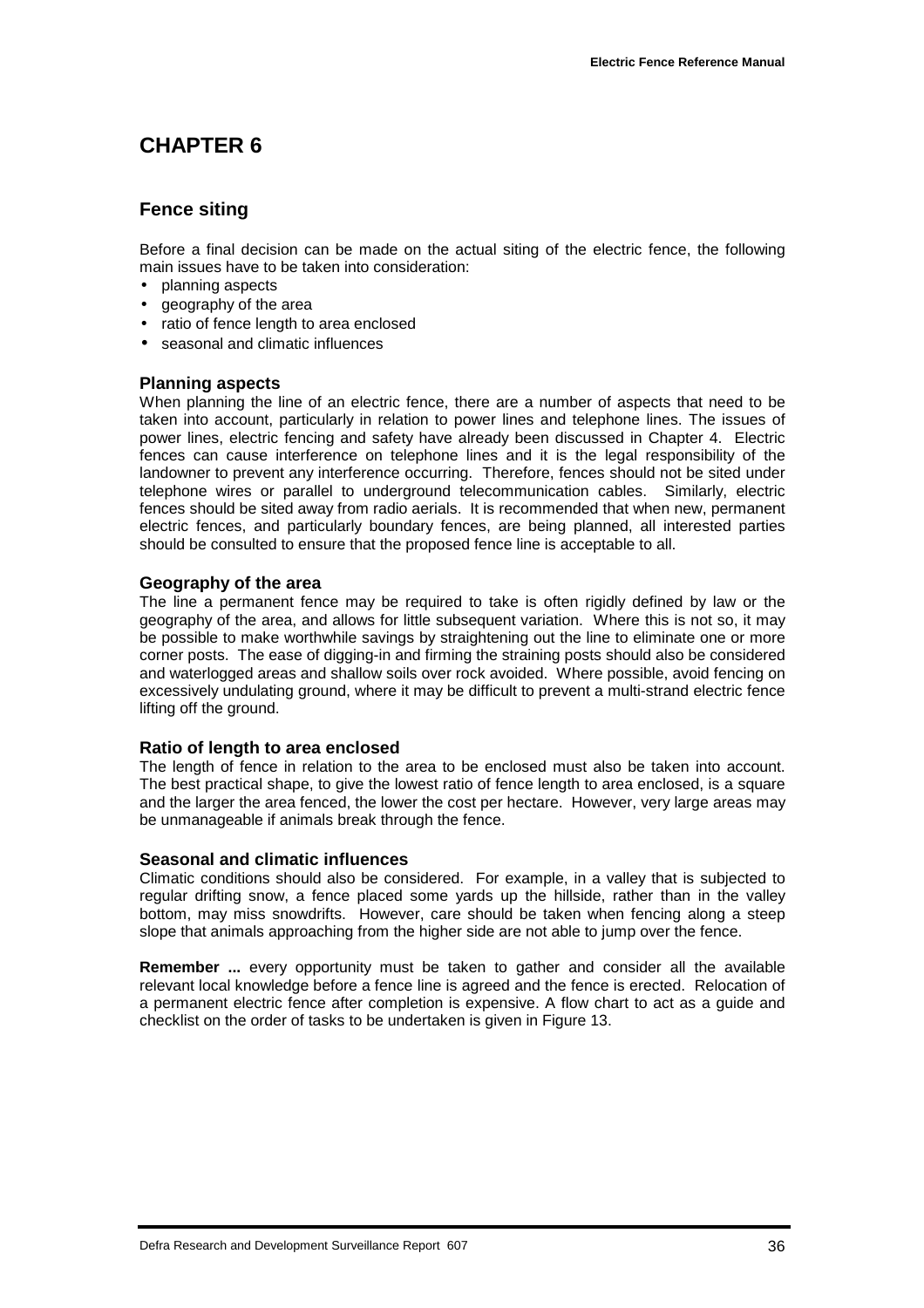

#### **Figure 13 Flow chart to act as a guide and checklist on the order of tasks to be undertaken**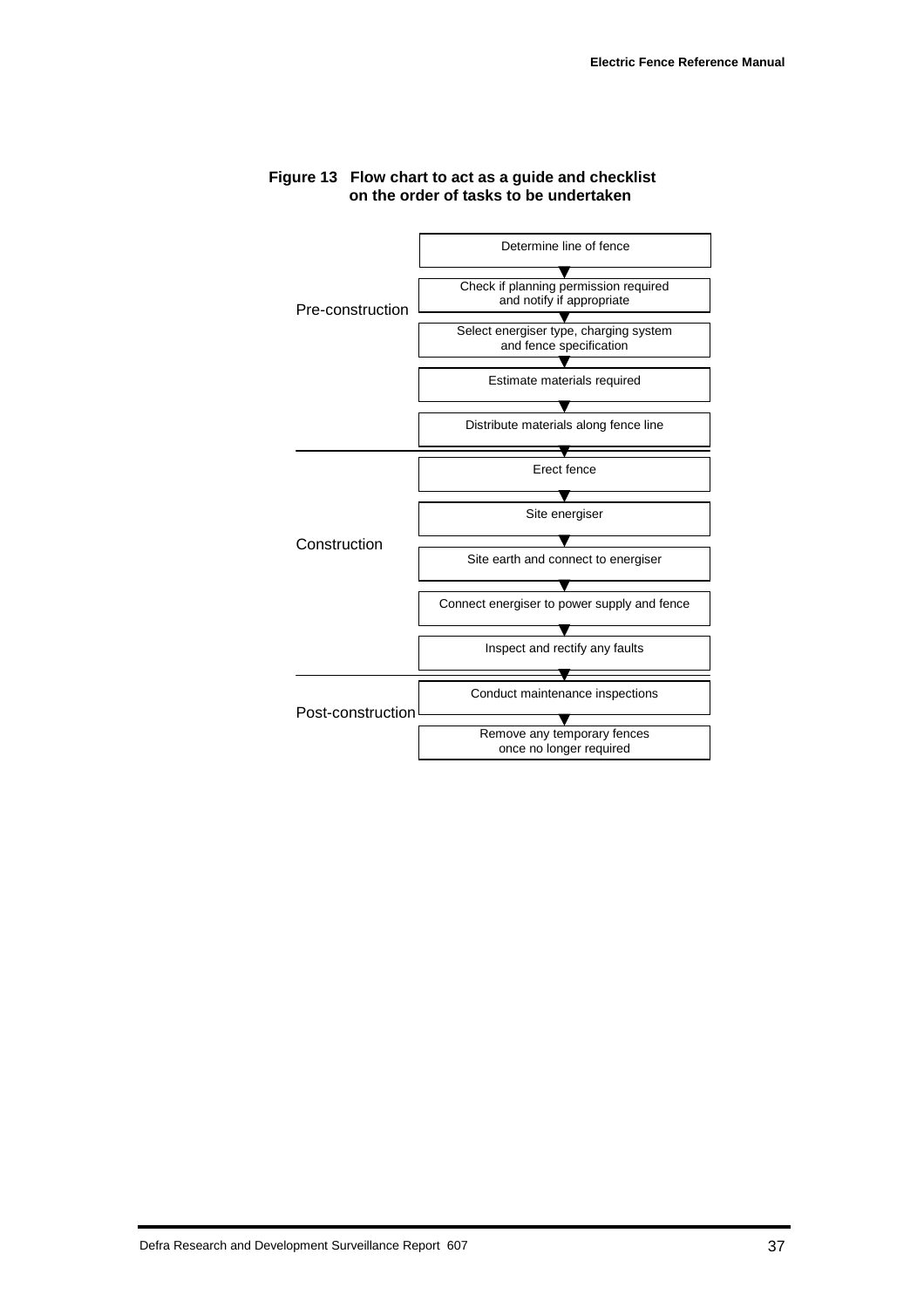## **CHAPTER 7**

#### **Fence maintenance**

Once erected, electric fences cannot be forgotten. Routine inspections are required to ensure that they continue to operate effectively. Inspections are required to check, for example, fence power in order to decide when it is appropriate to change batteries and to examine the fence for any problems which could reduce its effectiveness, such as sagging wires, debris or vegetation growing against it. This chapter provides recommendations on the frequency of inspections based on studies of behaviour at fences, as well as the items to be checked at each inspection, and concludes with some important advice on out-of-use fences.

#### **Animal behaviour at fences**

Most animals learn to avoid objects associated with unpleasant experiences: this is called conditioned avoidance (see also Animal training and management in Chapter 3). If the experience is sufficiently unpleasant, then the effect can be immediate and long-lasting and this can be the case with mammals receiving a shock in a sensitive area such as the nose. In studies with cattle, sheep and goats most shocks were received during the first few days of enclosure. Thereafter, very few were received. Some cattle avoided the fences without ever having touched them, presumably by copying others or by witnessing their reactions after having touched the fence: this is called socially learned avoidance. There have been suggestions that cattle may not touch an electric fence because they can sense when it is operating, possibly by detecting an odour, the electromagnetic field, or ozone generated around the wires. However, at present, there is no conclusive research evidence in support of these views.

In studies undertaken to exclude wild, nocturnal animals such as rabbits, foxes and badgers, most shocks were again received during the first few days after fence erection. Thereafter, most animals altered their ranging behaviour to avoid the fences and far fewer shocks were received. In those studies where individuals have been marked, all received shocks. Therefore, there was no evidence of socially learned avoidance, as would be expected for these animals as they do not move around at night in groups.

#### **Implications of behaviour for the frequency of maintenance inspections**

Since most contacts with fences appear to occur shortly after fence erection and some animals learn to avoid fences without receiving shocks, it follows that animals may continue to avoid the fence even if the power were to be accidentally cut off. Therefore, daily inspections, which are sometimes recommended to forestall crossings as a result of power failure, may be essential only during the first few days after erection. For example, when power was disconnected to a fence containing 24 cattle in a 10 ha (about 25 acres) enclosure after three weeks of electrification, it took about a further week before cattle crossed the fence. When power was disconnected after only one night's electrification to a fence containing different groups of five wild rabbits in a 0.1 ha (about 0.25 acres) enclosure, all crossed on the night power was disconnected. By contrast, when the fence had been electrified for one week prior to power being disconnected it then took a further week before rabbits crossed. Extending the period of electrification to three weeks, prior to disconnection, made no difference as it still took a further week. Similarly, electric fences used to exclude free living badgers for two weeks from plots containing an attractive food on commercial farms continued to exclude them for up to three weeks after power was disconnected.

These results confirm that a conditioned avoidance reaction is not immediately lost when power to a fence is cut off and that daily inspections should not be necessary after an initial period of conditioning. More research would be required, however, before species-specific recommendations could be made for the timings of maintenance inspections of electric fences. This would involve, for example, determining the duration of the initial training periods for stock and investigating factors which could influence it and the time taken for conditioning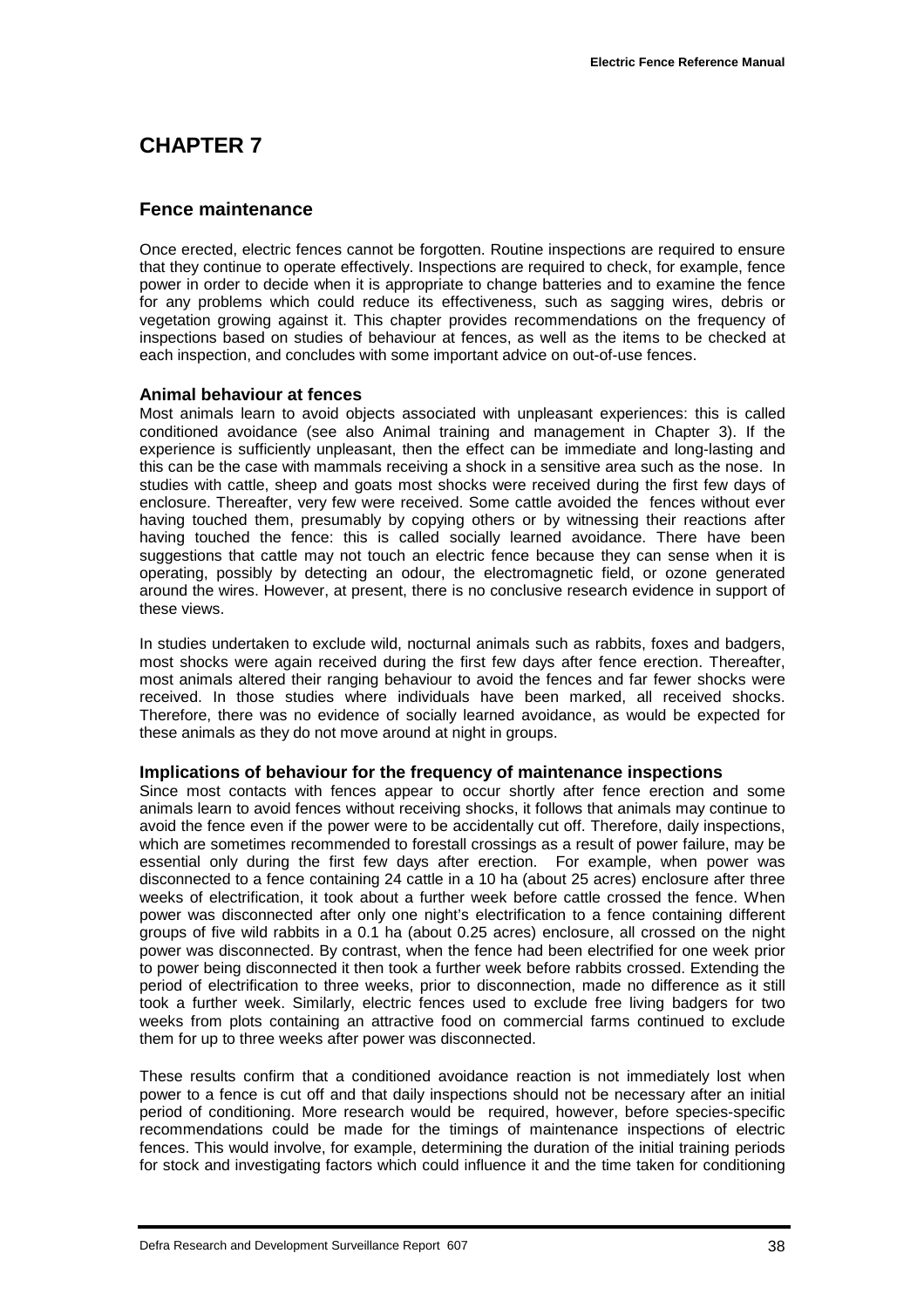to be lost. When managing domesticated mammals, stocking density will obviously be an important factor; when managing free-living wild mammals, ranging and territorial behaviour, and social structure will be important factors. Results obtained from these kinds of experiments, combined with recent developments in automated fault detection equipment which can be attached to the fence, could further contribute to considerable reductions in maintenance costs.

#### **Fence inspections: when and what to check**

It is recommended that electric fences should be inspected daily during the first week after fence erection to ensure that they are continuously electrified. This will ensure that animals have the maximum opportunity to encounter the live fence and receive a shock during this period. Thereafter, inspections should be at least at weekly intervals. However, more frequent inspections may be necessary if the consequences of animals crossing the fence are considered to be serious.

At each inspection, the connections between the battery and energiser, the energiser and earth rod and the energiser and fence should be checked. The electrical pulse should be checked at each end of the fence and on each conductor wire on multi-wire fences. If the system contains earthed wires, the connection between these wires and the earth rod should be checked and the voltage between live and earthed wires should also be measured. The fence line should be walked to check for physical damage to insulators or evidence of 'arcing' (charring of the insulation material) which indicates a break-down of the insulation. If the energiser is switched on, the arcing may be heard and in low light conditions, the sparks generated may be seen. In an electric netting fence, each horizontal wire should be checked at intervals of about 100 m (about 100 yds) to ensure that no wire has been bitten through at more than one point in each roll; if this does occur, the section of wire between the two breaks will not be carrying current. Connections between adjoining rolls of netting should also be checked. The entire fence should be inspected and any debris removed. The need for herbicide applications should be considered when vegetation begins to grow against the fence, causing leakage and hence a reduction in voltage.

#### *Monitoring electrical efficacy*

The following two meters are very useful for determining electrical efficacy. An *electrostatic voltage meter* calibrated in kilovolts (kV), usually 0 to 10 kV, provides an indication that the fence is in working order, and can be used to monitor levels of deterioration.Therefore, the aim should be to obtain the highest output possible from the energiser being used. As a guide, the voltage should be maintained at between 4 and 6 kV. If it drops below that level, the battery should be changed, if appropriate, and the fence line inspected to rectify any faults. Voltage meters do not indicate the energy available to deliver an effective shock.

*A joulemeter* calibrated in either millijoules (mJ) or joules(J), usually 0–1000mJ or 0–10J, is used to measure the energy available on the fence. This measurement provides a clearer indication of the shock sensation that will be experienced by an animal contacting the conductor wires and therefore the efficacy of the fence.

#### *Identifying and rectifying faults*

The following systematic approach should be adopted to identify and rectify faults.

First check the energiser. If it is not ticking it may be because:

- it is not switched on:
- the mains supply has failed;
- the fuse has blown:
- the battery needs charging; or
- there is a lose or broken connection between the power supply and the energiser.

If no fault is found the problem will be *in* the energiser. This can be confirmed by substituting with another.

If the energiser is ticking but there is no output it may be because: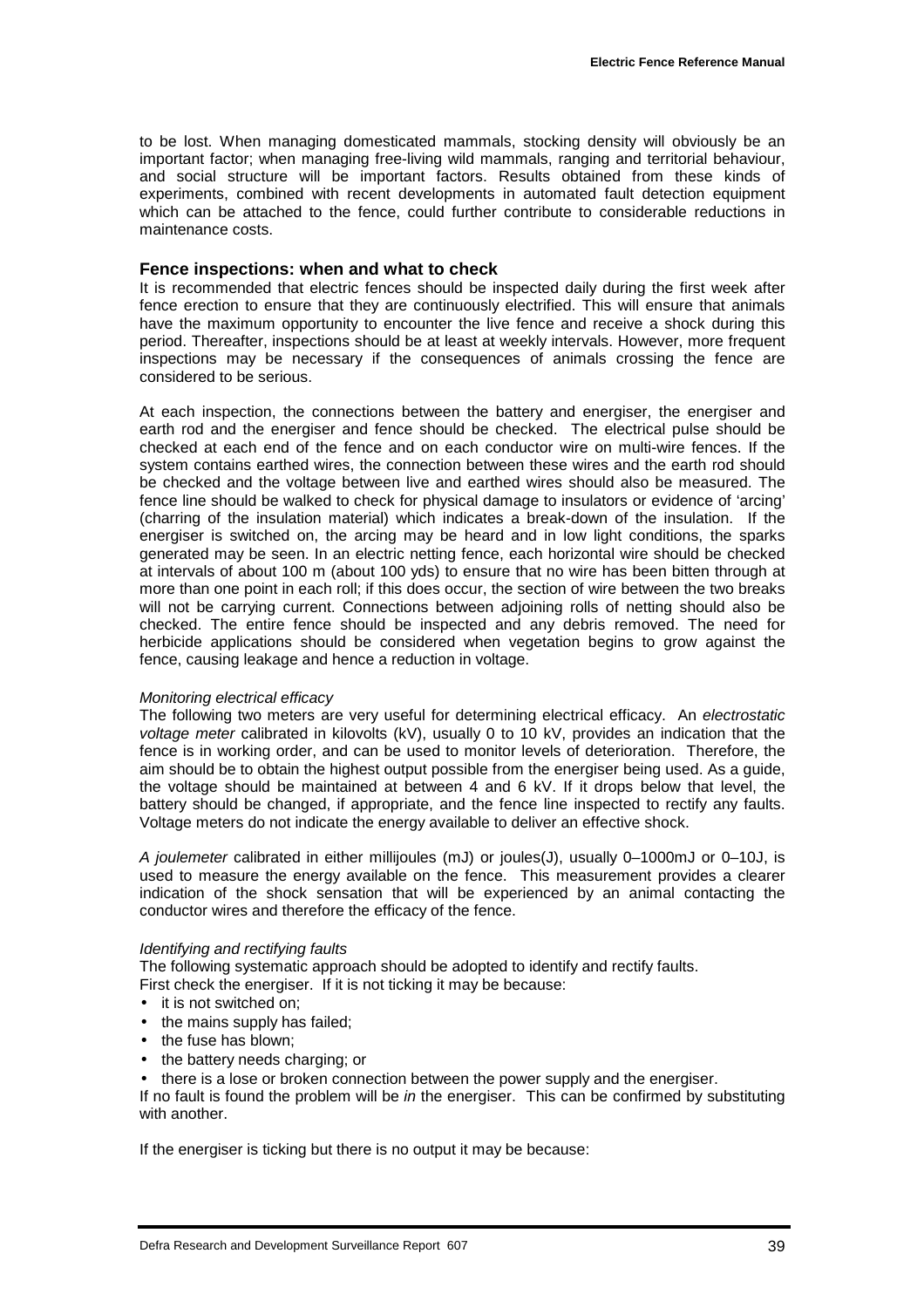- the battery needs charging;
- the lead-in wire to the fence has a loose or broken connection; or
- the energiser is faulty.

If the energiser is found to be at fault it must **be returned to the manufacturer for repair**. Do not attempt to repair it yourself.

If the energiser is found to be operating satisfactorily, then check the fence for:

- a loose or broken connection to earth:
- a leakage of current to earth which may be due to vegetation or debris touching the conductor wires or to damaged or poor insulators (it may be necessary to check each insulator in turn for evidence of arcing or for any wire that has been dislodged); or
- a short to earth which may be caused by a broken conductor wire or a foreign object of low electrical resistance bridging the gap between the conductor wire and earth.

All components found to be faulty, such as insulators, should be replaced and discarded to ensure they are not inadvertently used again. Fault finding on extensive permanent fence systems can be eased at the time of fence erection by breaking the fence into sections separated by isolating switches. The section with the fault can then be identified more easily.

#### **Out-of-use fences**

Temporary electric fences should not be left unelectrified in the field for long periods of time, once the need for them has passed. Wild mammals in particular can become so accustomed to crossing such a fence that when it is switched on again, it may be less effective. Electric netting fences can also become severely damaged by animals biting through the wires so that sections of the netting may have to be replaced. Furthermore, there is a danger that wild mammals can become entangled in the netting and may die as a consequence. Unelectrified temporary fences can also easily be damaged by machinery or stock. Vegetation can grow through electric netting fences, making them more difficult to remove when this eventually becomes essential. Materials such as fence posts left on the ground can become overgrown very quickly, be easily lost and may eventually damage tyres, harvesting equipment or other types of machinery.

**Remember** ... Once the fence, either temporary or permanent, has served its purpose, it should be removed completely. This avoids any future hazards and makes way for better working practices in the future. In addition, many of the components, if carefully stored, will be available for future use.